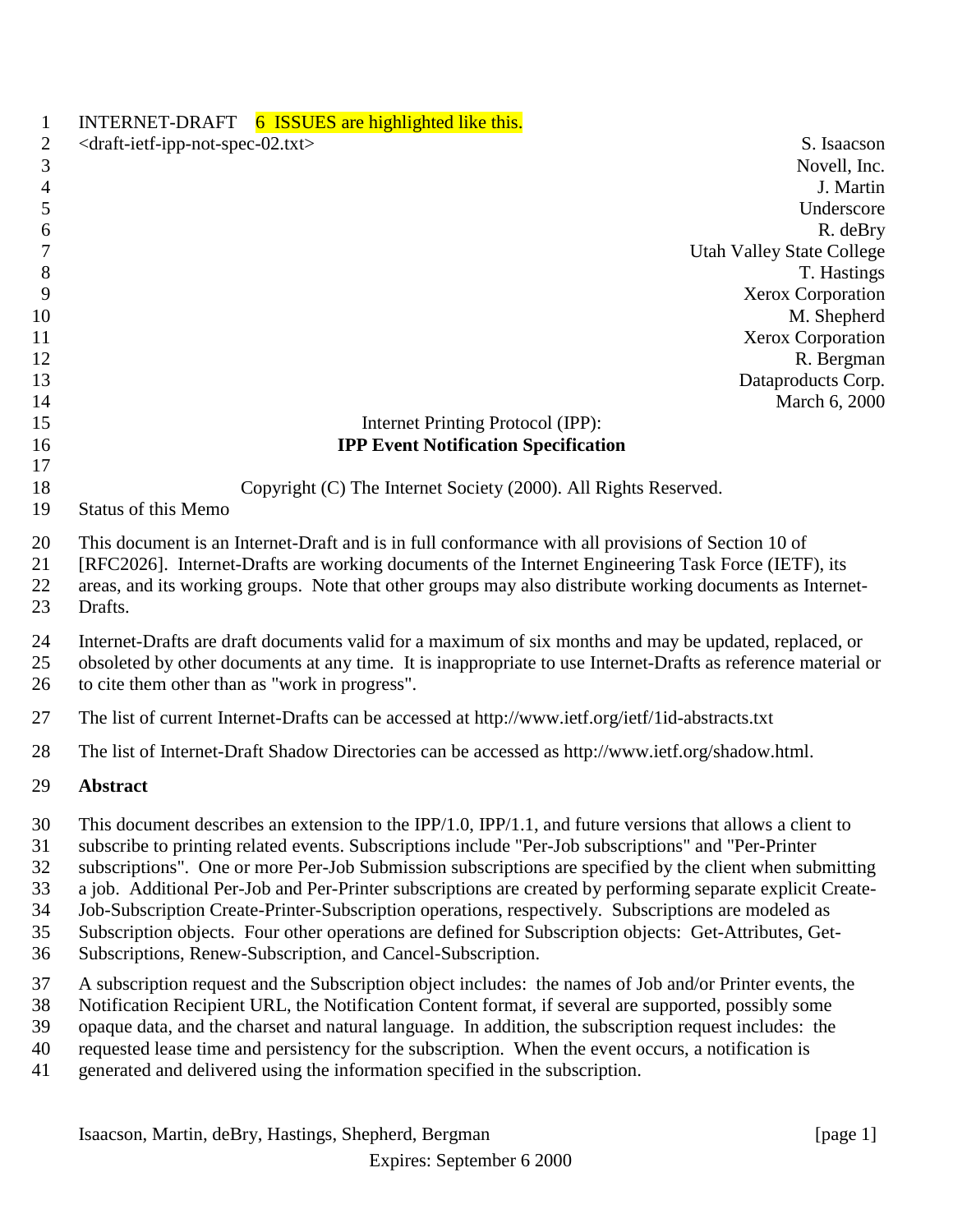- The full set of IPP documents includes:
- Design Goals for an Internet Printing Protocol [RFC2567]
- Rationale for the Structure and Model and Protocol for the Internet Printing Protocol [RFC2568]
- Internet Printing Protocol/1.1: Model and Semantics [IPP-MOD]
- Internet Printing Protocol/1.1: Encoding and Transport [IPP-PRO]
- Internet Printing Protocol/1.1: Implementer's Guide [IPP-IIG]
- Mapping between LPD and IPP Protocols [RFC2569]
- The "Design Goals for an Internet Printing Protocol" document takes a broad look at distributed printing
- functionality, and it enumerates real-life scenarios that help to clarify the features that need to be included
- in a printing protocol for the Internet. It identifies requirements for three types of users: end users,
- operators, and administrators. It calls out a subset of end user requirements that are satisfied in IPP/1.0.
- Operator and administrator requirements are out of scope for version 1.0. A few OPTIONAL operator
- operations have been added to IPP/1.1.
- The "Rationale for the Structure and Model and Protocol for the Internet Printing Protocol" document describes IPP from a high level view, defines a roadmap for the various documents that form the suite of
- IPP specifications, and gives background and rationale for the IETF working group's major decisions.
- The "Internet Printing Protocol/1.1: Model and Semantics", describes a simplified model with abstract
- objects, their attributes, and their operations that are independent of encoding and transport. It introduces a Printer and a Job object. The Job object optionally supports multiple documents per Job. It also addresses
- 
- security, internationalization, and directory issues.
- The "Internet Printing Protocol/1.1: Encoding and Transport" document is a formal mapping of the abstract operations and attributes defined in the model document onto HTTP/1.1. It defines the encoding rules for a new Internet MIME media type called "application/ipp". This document also defines the rules for
- transporting over HTTP a message body whose Content-Type is "application/ipp". This document defines
- a new scheme named 'ipp' for identifying IPP printers and jobs. Finally, this document defines
- interoperability rules for supporting IPP/1.0 clients.
- The "Internet Printing Protocol/1.1: Implementer's Guide" document gives insight and advice to
- implementers of IPP clients and IPP objects. It is intended to help them understand IPP/1.0 and some of
- the considerations that may assist them in the design of their client and/or IPP object implementations. For
- example, a typical order of processing requests is given, including error checking. Motivation for some of
- the specification decisions is also included.
- The "Mapping between LPD and IPP Protocols" document gives some advice to implementers of gateways between IPP and LPD (Line Printer Daemon) implementations.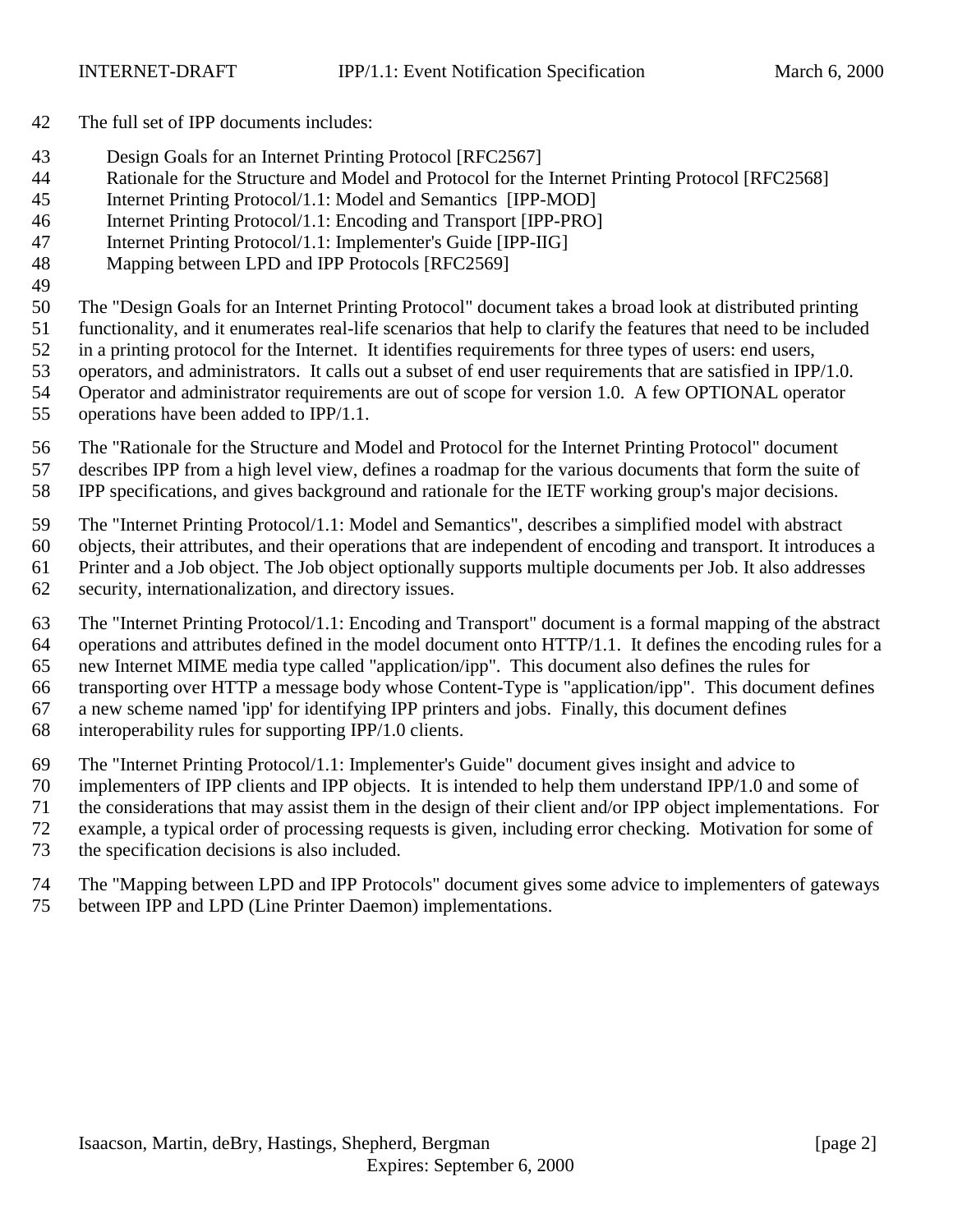| 76<br>77   |   | <b>Table of Contents</b>                                                             |  |
|------------|---|--------------------------------------------------------------------------------------|--|
| 78         | 1 |                                                                                      |  |
| 79         |   |                                                                                      |  |
| 80         | 2 |                                                                                      |  |
| 81         |   |                                                                                      |  |
| 82         |   |                                                                                      |  |
| 83         |   | 2.3 Relationship between the Printer object and the Notification Delivery Service 11 |  |
| 84         |   |                                                                                      |  |
| 85         |   |                                                                                      |  |
| 86         | 3 |                                                                                      |  |
| 87         |   |                                                                                      |  |
| 88         |   |                                                                                      |  |
| 89         | 4 |                                                                                      |  |
| 90         |   |                                                                                      |  |
| 91         |   | 4.1.1                                                                                |  |
| 92         |   | 4.1.2                                                                                |  |
| 93         | 5 |                                                                                      |  |
| 94         |   |                                                                                      |  |
| 95         |   |                                                                                      |  |
| 96         |   |                                                                                      |  |
| 97<br>98   |   |                                                                                      |  |
| 99         |   |                                                                                      |  |
| 100        |   |                                                                                      |  |
| 101        |   |                                                                                      |  |
| 102        |   |                                                                                      |  |
| 103        |   |                                                                                      |  |
| 104        |   |                                                                                      |  |
| 105        |   |                                                                                      |  |
| 106        |   |                                                                                      |  |
| 107        | 6 |                                                                                      |  |
| 108<br>109 |   |                                                                                      |  |
| 110        |   |                                                                                      |  |
| 111        |   |                                                                                      |  |
| 112        |   |                                                                                      |  |
| 113        |   |                                                                                      |  |
| 114        |   |                                                                                      |  |
| 115        |   |                                                                                      |  |
| 116        |   |                                                                                      |  |
| 117        |   |                                                                                      |  |
| 118        |   |                                                                                      |  |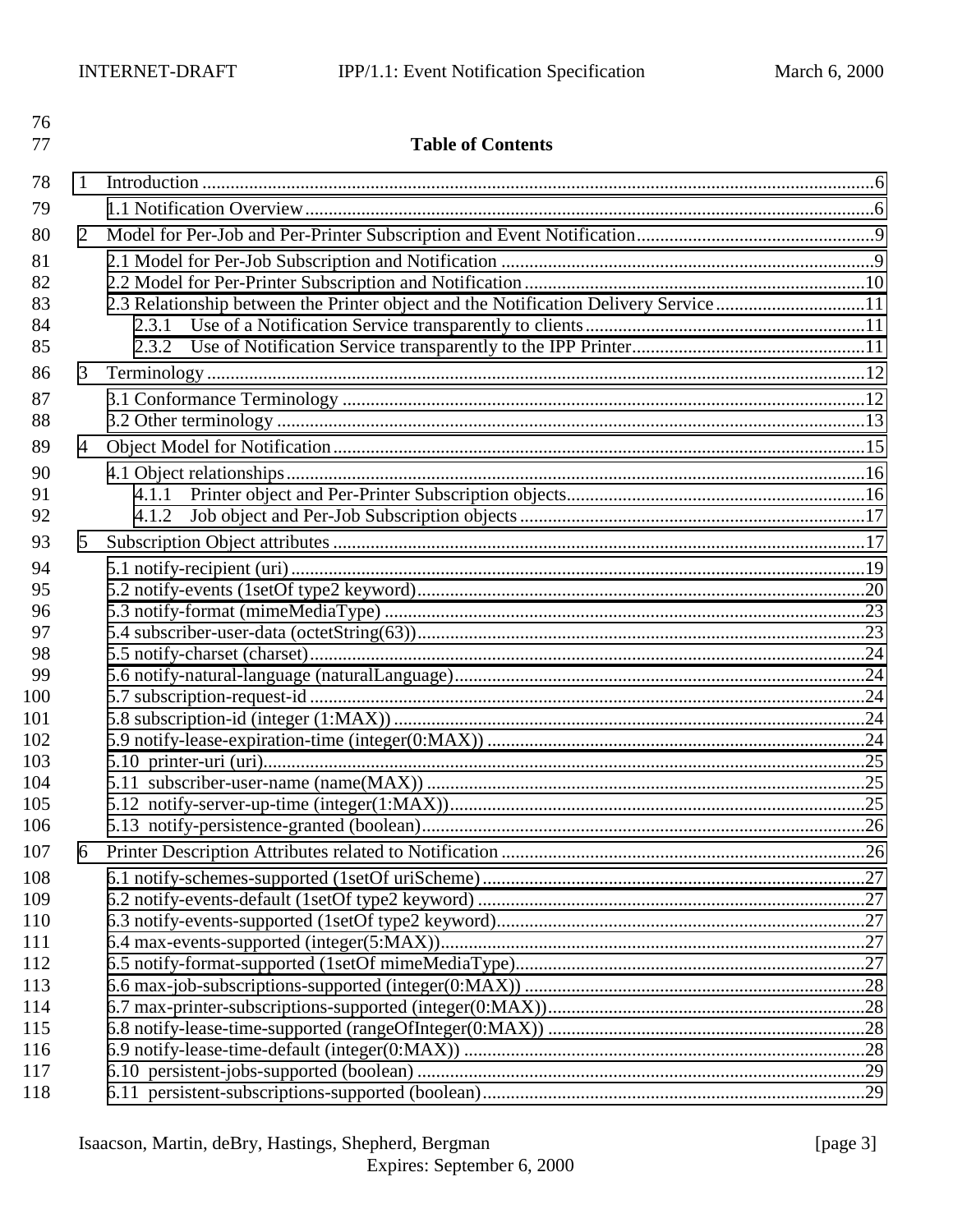| 119                             |    |                                                                                                                                                                                                                                                                                                                                                                                                                                                  |  |
|---------------------------------|----|--------------------------------------------------------------------------------------------------------------------------------------------------------------------------------------------------------------------------------------------------------------------------------------------------------------------------------------------------------------------------------------------------------------------------------------------------|--|
| 120                             |    |                                                                                                                                                                                                                                                                                                                                                                                                                                                  |  |
| 121                             | 7  |                                                                                                                                                                                                                                                                                                                                                                                                                                                  |  |
| 122                             |    |                                                                                                                                                                                                                                                                                                                                                                                                                                                  |  |
| 123                             |    | 7.1.1                                                                                                                                                                                                                                                                                                                                                                                                                                            |  |
| 124                             |    | 7.1.2                                                                                                                                                                                                                                                                                                                                                                                                                                            |  |
| 125                             |    |                                                                                                                                                                                                                                                                                                                                                                                                                                                  |  |
| 126<br>127                      |    | 7.2.1<br>7.2.2                                                                                                                                                                                                                                                                                                                                                                                                                                   |  |
| 128                             |    | 7.2.3                                                                                                                                                                                                                                                                                                                                                                                                                                            |  |
| 129                             |    | 7.2.4                                                                                                                                                                                                                                                                                                                                                                                                                                            |  |
| 130                             |    |                                                                                                                                                                                                                                                                                                                                                                                                                                                  |  |
| 131                             |    |                                                                                                                                                                                                                                                                                                                                                                                                                                                  |  |
| 132                             | 8  |                                                                                                                                                                                                                                                                                                                                                                                                                                                  |  |
| 133                             |    |                                                                                                                                                                                                                                                                                                                                                                                                                                                  |  |
| 134                             |    | Job Creation Operations (Create-Job, Print-Job, Print-URI) and Validate-Job 35<br>8.1.1                                                                                                                                                                                                                                                                                                                                                          |  |
| 135                             |    | 8.1.2                                                                                                                                                                                                                                                                                                                                                                                                                                            |  |
| 136                             |    |                                                                                                                                                                                                                                                                                                                                                                                                                                                  |  |
| 137                             |    | 8.2.1                                                                                                                                                                                                                                                                                                                                                                                                                                            |  |
| 138                             |    |                                                                                                                                                                                                                                                                                                                                                                                                                                                  |  |
| 139                             |    | 8.3.1                                                                                                                                                                                                                                                                                                                                                                                                                                            |  |
| 140                             |    | 8.3.2                                                                                                                                                                                                                                                                                                                                                                                                                                            |  |
| 141                             |    | 8.3.3                                                                                                                                                                                                                                                                                                                                                                                                                                            |  |
| 142                             |    | 8.3.4                                                                                                                                                                                                                                                                                                                                                                                                                                            |  |
| 143                             | 9  |                                                                                                                                                                                                                                                                                                                                                                                                                                                  |  |
| 144                             | 10 |                                                                                                                                                                                                                                                                                                                                                                                                                                                  |  |
| 145                             |    |                                                                                                                                                                                                                                                                                                                                                                                                                                                  |  |
| 146<br>147<br>148<br>149<br>150 | 11 | The specified attribute in the request MUST NOT be applied to the job. Specifically, this value<br>overrides the Printer's "xxx-default" attribute value for the attribute, if one exists. This out-of-band value is<br>needed since attributes that are of the 'collection', 'uri', and 'mimeMediaType need a way for a client to<br>specify that the Printer MUST NOT apply the value of an "xxx-default" attribute to the job. See [ipp-coll] |  |
| 151                             | 12 |                                                                                                                                                                                                                                                                                                                                                                                                                                                  |  |
| 152                             | 13 |                                                                                                                                                                                                                                                                                                                                                                                                                                                  |  |
| 153                             | 14 |                                                                                                                                                                                                                                                                                                                                                                                                                                                  |  |
| 154                             | 15 |                                                                                                                                                                                                                                                                                                                                                                                                                                                  |  |
| 155                             |    |                                                                                                                                                                                                                                                                                                                                                                                                                                                  |  |
| 156                             |    |                                                                                                                                                                                                                                                                                                                                                                                                                                                  |  |
| 157                             |    |                                                                                                                                                                                                                                                                                                                                                                                                                                                  |  |
| 158                             |    |                                                                                                                                                                                                                                                                                                                                                                                                                                                  |  |
| 159                             | 16 |                                                                                                                                                                                                                                                                                                                                                                                                                                                  |  |
| 160                             | 17 |                                                                                                                                                                                                                                                                                                                                                                                                                                                  |  |
|                                 |    |                                                                                                                                                                                                                                                                                                                                                                                                                                                  |  |

# Isaacson, Martin, deBry, Hastings, Shepherd, Bergman [page 4]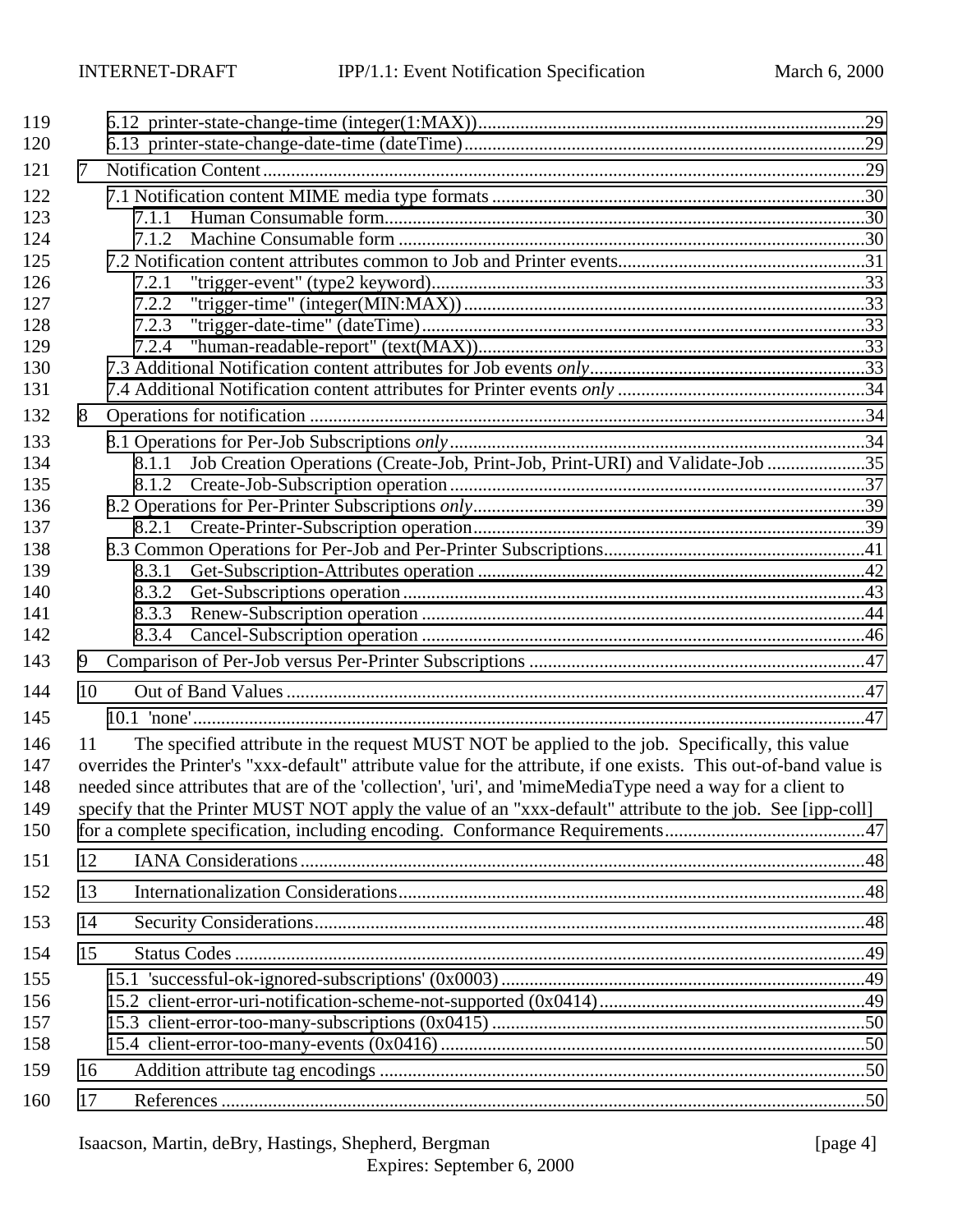| 161 | 18                                                                                    |  |
|-----|---------------------------------------------------------------------------------------|--|
| 162 | A.                                                                                    |  |
| 163 | <b>B.</b>                                                                             |  |
| 164 | 18.1 Changes to the February 2, 2000 version to create the March 6, 2000 version 58   |  |
| 165 | 18.2 Changes to the October 14, 1999 version to create the February 2, 2000 version59 |  |
| 166 | $C_{\cdot}$                                                                           |  |
| 167 |                                                                                       |  |
| 168 | <b>Tables</b>                                                                         |  |
| 169 |                                                                                       |  |
| 170 |                                                                                       |  |
| 171 |                                                                                       |  |
| 172 |                                                                                       |  |
| 173 |                                                                                       |  |
| 174 |                                                                                       |  |
| 175 |                                                                                       |  |
| 176 |                                                                                       |  |
| 177 | <b>Figures</b>                                                                        |  |
| 178 |                                                                                       |  |
| 179 |                                                                                       |  |
| 180 |                                                                                       |  |
| 181 |                                                                                       |  |
| 182 |                                                                                       |  |
| 183 |                                                                                       |  |
| 184 |                                                                                       |  |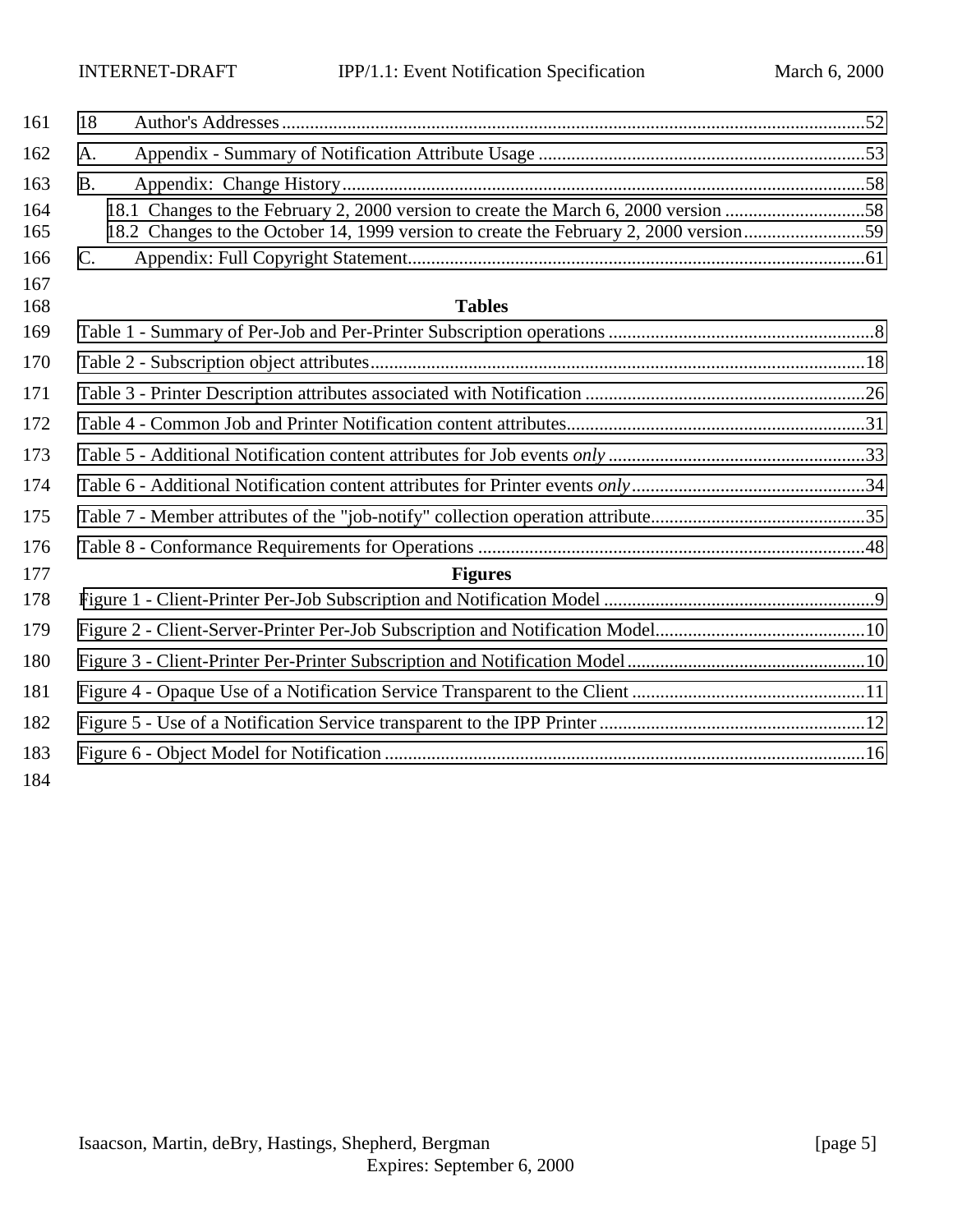<span id="page-5-0"></span>

# **1 Introduction**

| 187<br>188                                           | This IPP notification specification is an extension to IPP/1.0 [RFC2568, RFC2569] and IPP/1.1 [ipp-mod,<br>ipp-pro]. This document in combination with the following documents is intended to meet the notification                                                                                                                                                                                                                                                                                                                          |
|------------------------------------------------------|----------------------------------------------------------------------------------------------------------------------------------------------------------------------------------------------------------------------------------------------------------------------------------------------------------------------------------------------------------------------------------------------------------------------------------------------------------------------------------------------------------------------------------------------|
| 189                                                  | requirements described in [ipp-not-req]:                                                                                                                                                                                                                                                                                                                                                                                                                                                                                                     |
| 190<br>191<br>192<br>193<br>194<br>195<br>196<br>197 | Internet Printing Protocol/1.0 & 1.1: "Collection Attribute Syntax" [ipp-coll]<br>Internet Printing Protocol/1.0 & 1.1: "Job Progress Attributes" [ipp-prog]<br>Internet Printing Protocol/1.0 & 1.1: "Notification Change History" [ipp-not-hist]<br>In addition, each notification delivery method, whether REQUIRED or OPTIONAL, is described in<br>separate documents:<br>Internet Printing Protocol/1.0 & 1.1: "Notification Delivery Method xxx [TBD]<br>Internet Printing Protocol/1.0 & 1.1: "Notification Delivery Method yyy [TBD] |
| 198                                                  | The rest of this document is laid out as follows:                                                                                                                                                                                                                                                                                                                                                                                                                                                                                            |
| 199                                                  | - The rest of Section 1.1 is an overview of IPP Notification.                                                                                                                                                                                                                                                                                                                                                                                                                                                                                |
| 200<br>201                                           | - Section 2 is the model for network entities that use IPP notification, including clients (desktop and<br>servers), IPP Printers (servers and devices), and Notification Recipients.                                                                                                                                                                                                                                                                                                                                                        |
| 202                                                  | - Section 3 is the terminology used throughout the document.                                                                                                                                                                                                                                                                                                                                                                                                                                                                                 |
| 203                                                  | - Section 4 is the object model for notification, including Job, Printer, and Subscription objects.                                                                                                                                                                                                                                                                                                                                                                                                                                          |
| 204                                                  | - Section 5 defines the Subscription object and its attributes.                                                                                                                                                                                                                                                                                                                                                                                                                                                                              |
| 205                                                  | - Section 6 defines the Printer Description attributes                                                                                                                                                                                                                                                                                                                                                                                                                                                                                       |
| 206<br>207                                           | - Section 7 defines the Notification content of Human Consumable and Machine Consumable Event<br>formats.                                                                                                                                                                                                                                                                                                                                                                                                                                    |
| 208                                                  | - Sections 8 and 9 define the Per-Job and Per-Printer Subscription operations.                                                                                                                                                                                                                                                                                                                                                                                                                                                               |
| 209                                                  | - Section 10 defines the out-of-band values.                                                                                                                                                                                                                                                                                                                                                                                                                                                                                                 |
| 210                                                  | - Section 11 and 12 define the conformance requirements and IANA requirements, respectively.                                                                                                                                                                                                                                                                                                                                                                                                                                                 |
| 211                                                  | - Section 13 - 15 cover Internationalization, Security, and Status codes.                                                                                                                                                                                                                                                                                                                                                                                                                                                                    |
| 212                                                  | - Appendix A is a summary of the Notification Attribute usage                                                                                                                                                                                                                                                                                                                                                                                                                                                                                |
| 213                                                  | - Appendix B is a Change History                                                                                                                                                                                                                                                                                                                                                                                                                                                                                                             |
| 214                                                  | <b>1.1 Notification Overview</b>                                                                                                                                                                                                                                                                                                                                                                                                                                                                                                             |
|                                                      |                                                                                                                                                                                                                                                                                                                                                                                                                                                                                                                                              |

 A client can establish an event notification subscription so that when one of the specified events occurs, an asynchronous Notification is sent to a specified Notification Recipient.

- One or more Per-Job Submission subscriptions are specified by the client when submitting a job. One or
- more Per-Job or Per-Printer subscriptions are created by performing separate explicit Create-Job-
- Subscription or Create-Printer-Subscriptions operations, respectively.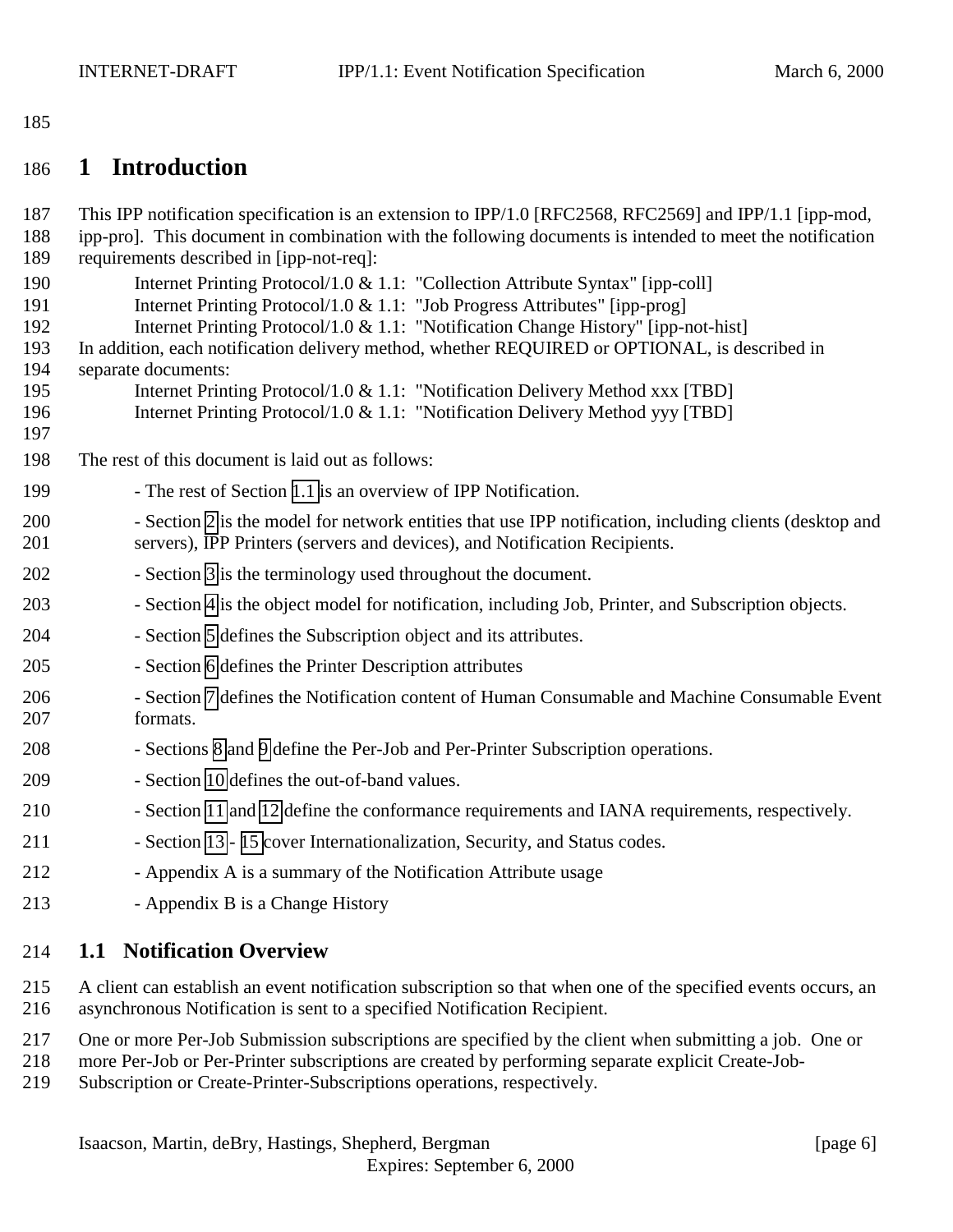- A Per-Job or Per-Printer subscription request includes:
- 221 1. the names of Job and/or Printer events that are of interest to the Notification Recipient
- 2. the delivery method and address to use to deliver the notification to one Notification Recipient
- 3. if Human Consumable notification content is to be sent, which text format
- 4. some opaque data that the subscriber wants to be sent to the Notification Recipient in the Notification, perhaps to identify either the subscriber or the ultimate recipient
- 5. the charset to use in the Notification, if it is to be different than the one used in the request that created the subscription
- 6. the natural language to use in the Human Consumable Notification, if it is to be different than the one used in the request that created the subscription
- 7. the requested lease time in seconds for the subscription
- 8. whether or not the subscription is requested to be persistent across power cycles.

 For Per-Job subscriptions, a client requests job and printer event notification using the "job-notify" operation attribute when creating a job with any of the Job Creation operation: Print-Job, Print-URI, and Create-Job. The "job-notify" operation attributes may be submitted to the Validate-Job in order to be validated. The "job-notify" operation attribute contains one or more collection values, each consisting of a number of member attributes that specify a subscription, so that a Job can have more than one Per-Job subscription. The 'collection' is a new attribute syntax (see [ipp-coll]). The member attributes of each collection value are copied to separate Subscription objects to populate the corresponding Subscription Description attributes.

 For Per-Printer subscriptions and Per-Job subscriptions created after the Job has been created, a client requests job and printer event notification using new operations independent of any job. The Printer keeps each subscription in a separate Subscription object. The Create-Job-Subscription and Create-Printer- Subscription operations create an instance of the Subscription object supplying these new operation attributes and returns a subscription-id (analogous to a job-id for a Job object). These operation attributes are copied to the Subscription object as Subscription Description attributes and so may be queried using the Get-Subscription-Attributes and Get-Subscriptions operations. The subscriber requests a lease time for each Per-Printer subscription which MAY be infinite. The Printer grants a lease time according to its configured policy. A client MUST renew the Subscription before the granted lease time expires using the Renew-Subscription operation.

- [Table 1](#page-7-0) summarizes the Per-Job and Per-Printer Subscription operations, assigns their operation-id (see
- [ipp-mod] section 4.4.15) and their salient input operation attributes.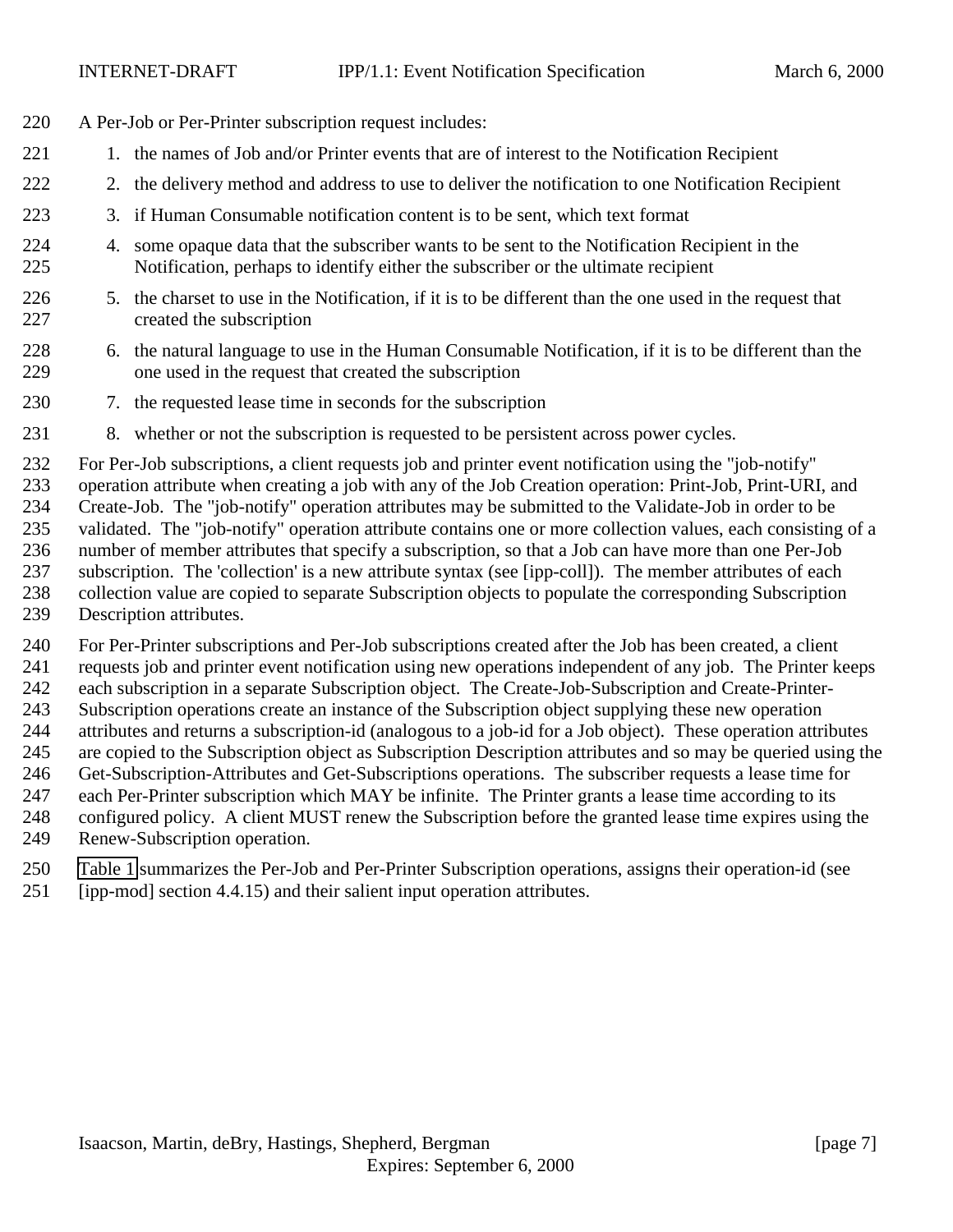| Operation:                          | Oper.<br>ID             | Per-<br>Job | Per-<br>Printer | <b>Brief Description</b><br>salient inputs beside printer-uri:                                                                                                                  |
|-------------------------------------|-------------------------|-------------|-----------------|---------------------------------------------------------------------------------------------------------------------------------------------------------------------------------|
| Print-Job, Print-URI,<br>Create-Job | see<br>$[$ ipp-<br>mod] | yes         | no              | Create one or more Per-Job Subscriptions as part<br>of the Job Creation operations<br>1setOf {recipient, [events,] [format,] [user-data,]<br>[charset,] [natural-language]}     |
| Validate-Job                        | see<br>$[$ ipp-<br>mod] | yes         | no              | Check that the Job Creation operation would be<br>accepted including the Subscription<br>1setOf {recipient, [events,] [format,] [user-data,]<br>[charset,] [natural-language] } |
| Create-Printer-Subscription         | 0x0016                  | no          | yes             | Create a Per-Printer Subscription<br>recipient, [events,] [format,] [user-data,]<br>[charset,] [natural-language,] [lease-time-<br>requested,] [persistence-requested]          |
| Create-Job-Subscription             | 0x0017                  | yes         | no              | Create a Per-Job Subscription<br>recipient, job-id, [events,] [format,] [user-data,]<br>[charset,] [natural-language,]                                                          |
| Get-Subscription-Attributes         | 0x0018                  | yes         | yes             | Get specified Subscription attributes of the<br>specified Subscription object<br>subscription-id, [requested-attributes]                                                        |
| Get-Subscriptions                   | 0x0019                  | yes         | yes             | Get the specified Subscription attributes from all<br>my or all of the Subscription objects<br>[job-id], [my-subscriptions,] [requested-<br>attributes]                         |
| Renew-Subscription                  | 0x001A                  | yes         | yes             | Renew the Subscription lease<br>subscription-id, [lease time-requested]                                                                                                         |
| Cancel-Subscription                 | 0x001B                  | yes         | yes             | Cancel the Subscription<br>subscription-id                                                                                                                                      |

<span id="page-7-0"></span>

| 252<br>Table 1 - Summary of Per-Job and Per-Printer Subscription operations |
|-----------------------------------------------------------------------------|
|-----------------------------------------------------------------------------|

253

254 There are two steps that IPP notification must take regarding each event - an internal event recording, and 255 an external notification:

- 256 1) As an events occurs, the printer internally records in the job objects and the printer objects those 257 events which are required to be supported by the system and those that are subscribed to by a 258 notification recipient.
- 259 2) As an events occurs, the Printer searches the set of subscriptions for any interest in that event. As 260 the Printer finds that some notification recipient is interested in that event (the notification recipient
- 261 is subscribed to the event), the Printer increments the Subscription object's "subscription-request-id"
- 262 (integer (0:MAX)) attribute and a notification is generated and delivered using the methods and
- 263 target addresses identified in the subscription, passing the incremented "request-id". The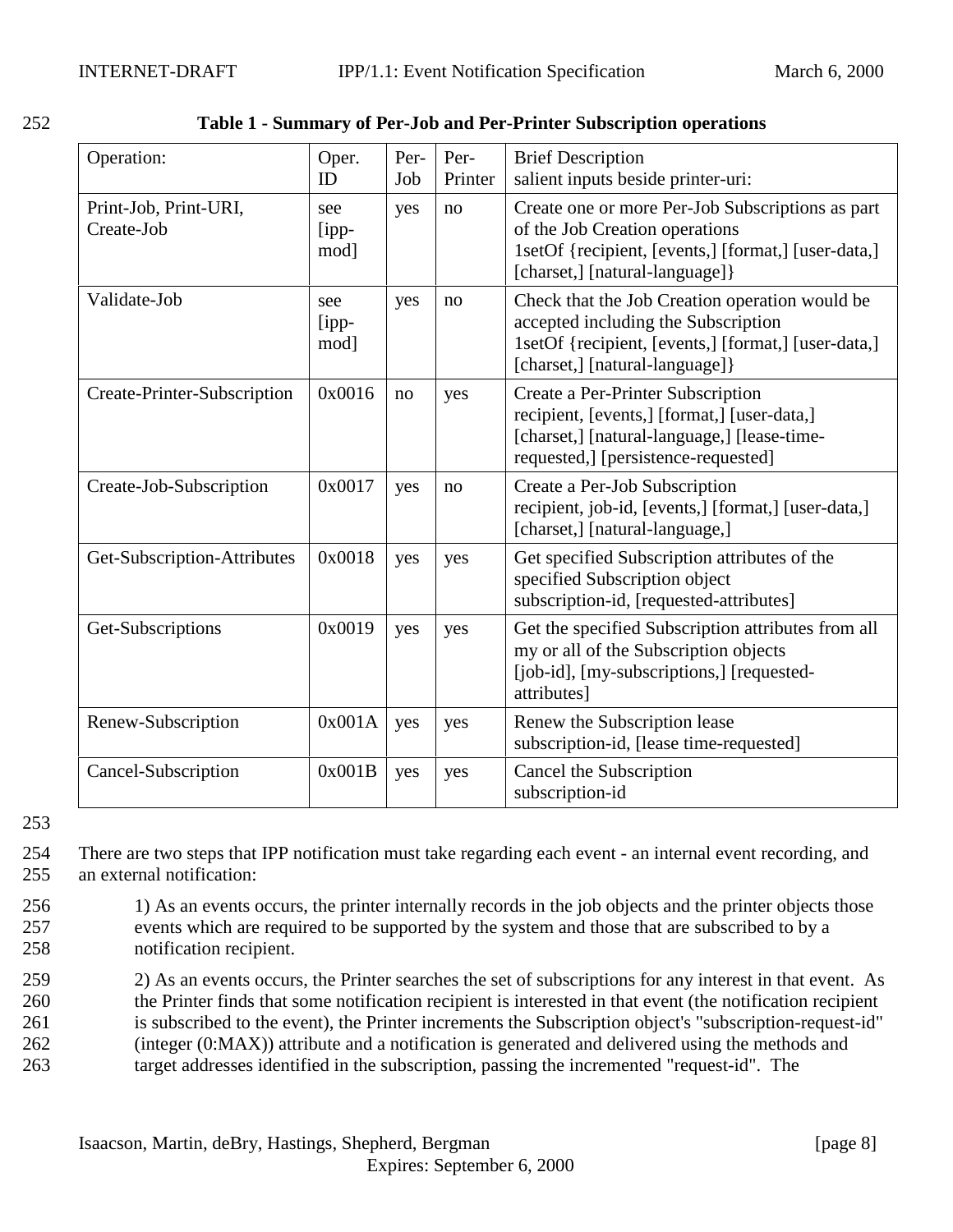<span id="page-8-0"></span> "subscription-request-id" sequence number permits a Notification Recipient to detect duplicate notifications due either to duplicate subscriptions or retries and to detect dropped notifications.

# **2 Model for Per-Job and Per-Printer Subscription and Event Notification**

### **2.1 Model for Per-Job Subscription and Notification**

 Per-Job subscriptions are created by a client (desktop or server acting as a client) as part of creation of the 269 job in an IPP Printer (printing device or server). More than one subscription may be submitted with a job. Additional subscriptions may be associated with the job using the Create-Job-Subscription operation. The IPP Printer object delivers a Notifications to the Notification Recipient supplied by the Client in each subscription. A Notification Recipient can be the Job submitter or a third party.

Figure 1 shows the Per-Job subscription notification model for a simple Client - Printer relationship.

```
274
```

```
275 embedded printer:
```

| 277<br>desktop or server<br>--------------                      |  |
|-----------------------------------------------------------------|--|
| 278<br>###########<br>$+ - - - - - - - +$                       |  |
| 279<br>client  ---IPP job submission------># Printer #          |  |
| 280<br>+--------+ Per-Job subscription<br># Object #            |  |
| 281<br>------------+                                            |  |
| 282<br>$\vert$ Notification $\vert$                             |  |
| 283<br>Recipient<br> <-----IPP Notifications---------+          |  |
| 284<br>(Job and/or Printer events)<br>$+ - - - - - - - - - - +$ |  |

#### **Figure 1 - Client-Printer Per-Job Subscription and Notification Model**

 [Figure 2](#page-9-0) shows a (spooling or non-spooling) Server that implements two Printer objects (1 and 2) that represent two devices. The devices A and B in turn each implement an IPP Printer object (3 and 4, respectively). The Server implementation has three choices for how to support Per-Job subscriptions to the client (and itself):

- 1. forward the Per-Job subscriptions to the down stream IPP Printer and let it perform the notification directly to the Notification Recipients supplied by the Client (Notifications(C)) and use Per-Printer Subscriptions for the Server's own purposes.
- 2. save the client-supplied Per-Job subscription on the Job object in the server and substitute its own Per-Job subscription with the Server as the Notification Recipient (Notifications(B)). Then the Server relays Notifications to the client-supplied Notification Recipients (Notifications(A)).
- 3. A combination of 1 and 2 in which the Server adds its own Per-Job subscriptions to those supplied by the client. Thus the IPP Job that goes to Printer object 4 has a combination of subscription information from both the Client and the Server. This latter approach is sometimes called "piggy-backing" because the Server is adding its Per-Job subscription information to that supplied by the client. Piggy-backing is especially useful, if device B also accepts (IPP or non- IPP) requests from other servers. Then when all the jobs from Server S have been completed by device B, there will be no more Job events sent to Server S. (Server S could still maintain a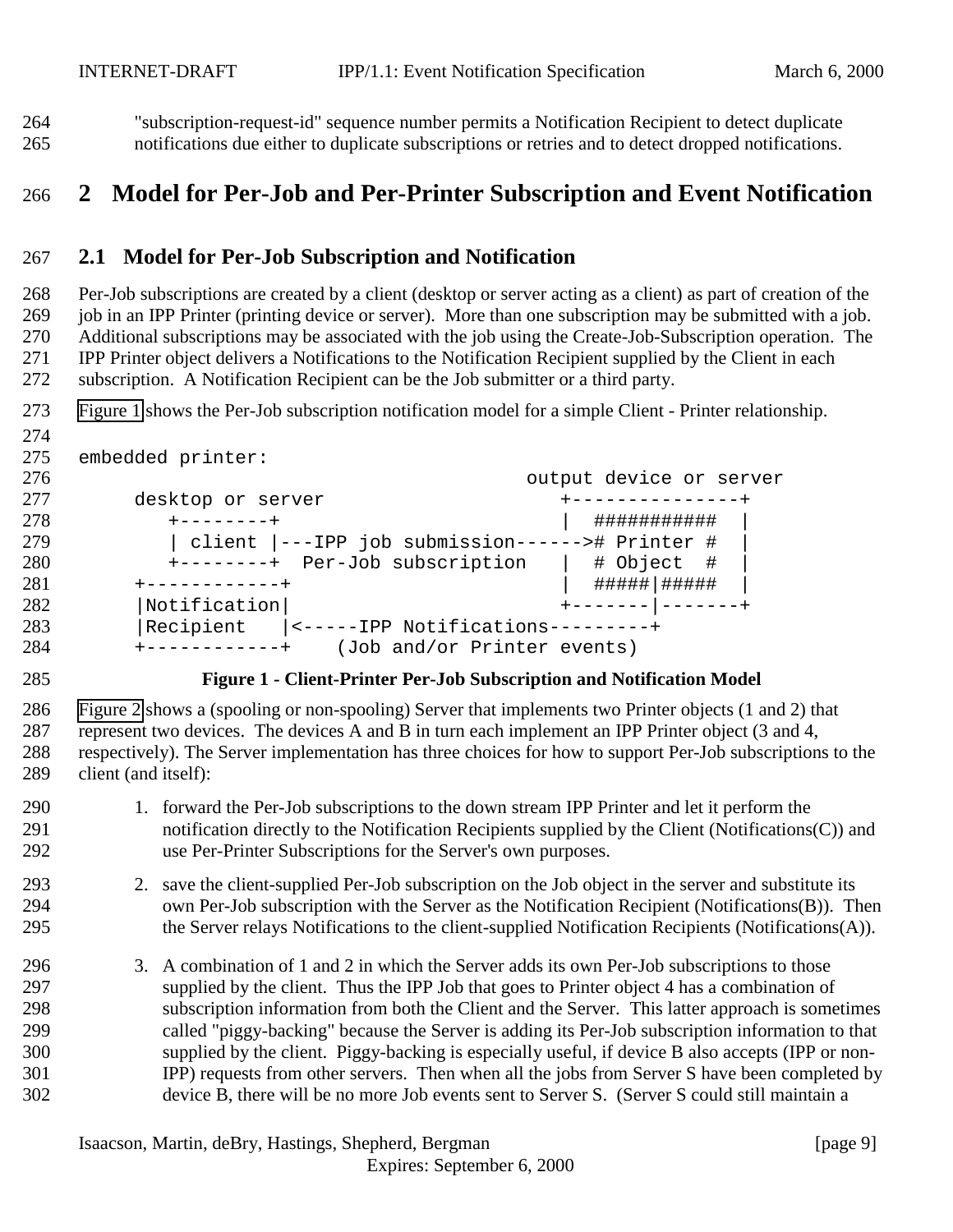<span id="page-9-0"></span> long term Per-Printer subscription with Printer D to that Server S can have Printer B's state track (shadow) that of Printer D or Server S could poll Printer D when queried about Printer B). device A server S +------------+ +------------+ | ###########| +--------+ IPP Job | ###########| IPP Job | # Printer #| | client |--submission---># Printer #|---submission-----># Object 3#|<br> $311$  +-------+ Per-Job | # Object 1#| Per-Job | ############ +--------+  $Per-Job$  | #  $Object 1#$   $Per-Job$  subscription | ###########| subscription +------------+ | | device B +--------+ IPP Job | ###########| +------------+ 315 | client |--submission---># Printer #| IPP Job | ############# +--------+ Per-Job | # Object 2#|---submission-----># Printer #| subscription | ###|#######| Per-Job | # Object 4#| +----|---^---+ subscription | ####|#|####| +--------+ | | +-----|-|----+ |Notific-|<-Notifications(A)-+ +--- Notifications(B)-------+ | |ation Re|<----------------Notifications(C)--------------------+ |cipient | +--------+

**Figure 2 - Client-Server-Printer Per-Job Subscription and Notification Model**

### **2.2 Model for Per-Printer Subscription and Notification**

 Per-Printer subscriptions are created by a client (an end user, an operator, or a server acting as a client) using a Create-Printer-Subscription operation that is independent of Job Submission. The Printer object (printing device or server) creates a Subscription object to hold the attributes supplied by the subscriber. The client creates separate Per-Printer subscriptions if more than one Notification Recipient is desired. The Printer delivers Notifications to the Notification Recipient specified by each Per-Printer subscription. A Notification Recipient may be the subscriber or a third party. Figure 3 shows the Per-Printer subscription notification model for the Client - Printer relationship where the client may be an end user, an operator, or a server acting as a client.

| 335<br>336 | desktop or server                                        |  | server or printing device |     |
|------------|----------------------------------------------------------|--|---------------------------|-----|
| 337        | --------+                                                |  | ###########               |     |
| 338        | client  ---Create-Printer-Subscription------># Printer # |  |                           |     |
| 339        | (Per-Printer subscription)<br>$+ - - - - - - - +$        |  | # Object                  | - # |
| 340        |                                                          |  | #####   #####             |     |
| 341        | +-----------+                                            |  |                           |     |
| 342        | Notification  <----------IPP Notifications-              |  |                           |     |
| 343        | Recipient<br>(Job and/or Printer events)                 |  |                           |     |
| 344        | ----------                                               |  |                           |     |



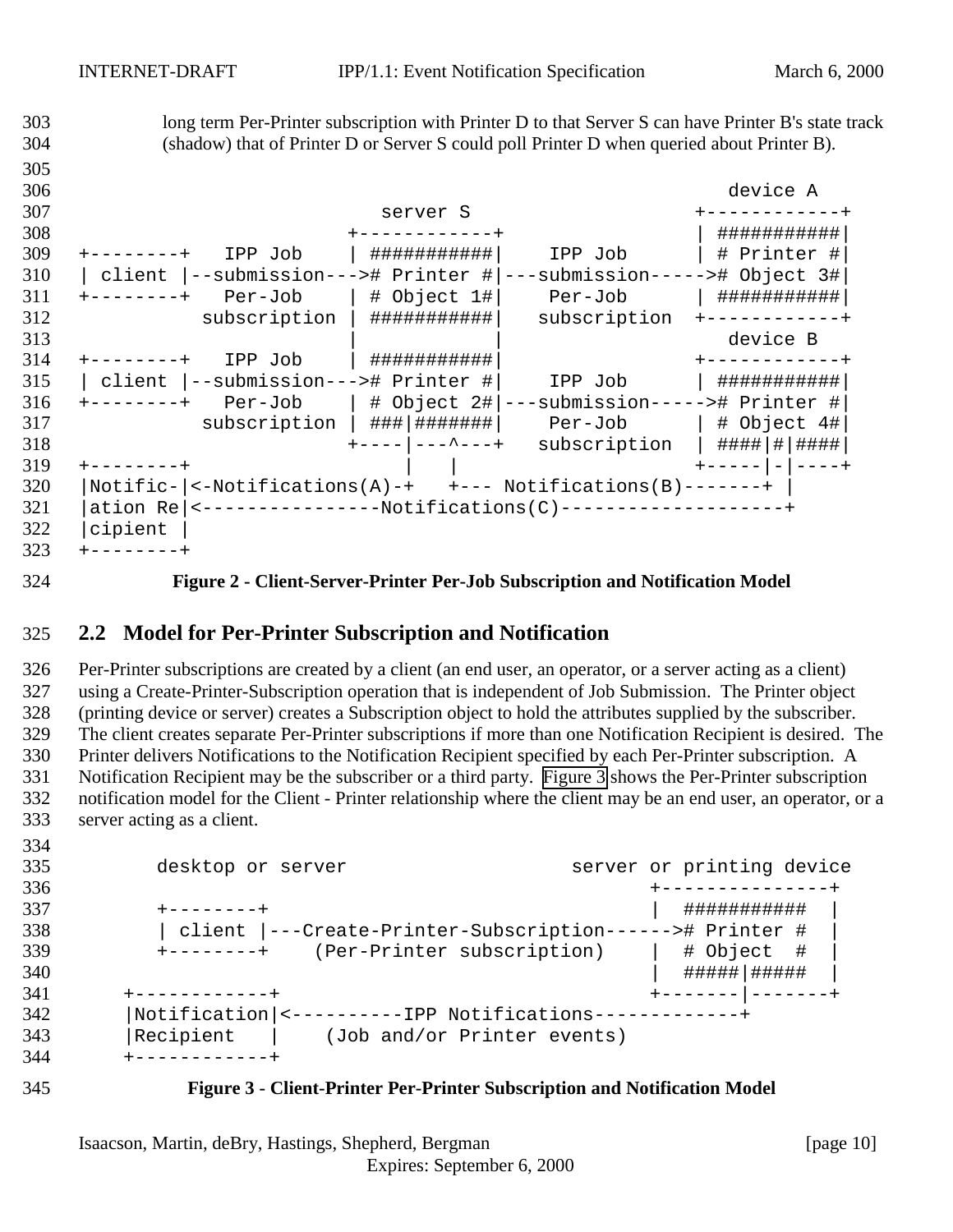### <span id="page-10-0"></span>**2.3 Relationship between the Printer object and the Notification Delivery Service**

 The IPP Notification model does not mandate that the IPP Printer object implement the full semantics of subscription, report generation, and multiple delivery methods itself. This section describes two methods of using third party notification services. The first is transparent to the client and the second is transparent to the IPP Printer.

# **2.3.1 Use of a Notification Service transparently to clients**

 An implementation may be configured to use some other notification service to either (1) delivery the Notifications to the Notification Recipient(s) specified in the IPP Subscription or (2) keep the Subscriptions, accept events, possibly format the notification in the natural language of the Notification Recipient when a Human Consumable text format is used, and deliver the Notifications to the Notification Recipient(s) indicated in the IPP Subscription. Figure 4 shows this partitioning.

| 358 | output device or server                                    |
|-----|------------------------------------------------------------|
| 359 | desktop or server                                          |
| 360 | ###########<br>------+                                     |
| 361 | client  ---IPP subscription--------># Printer #            |
| 362 | # Object<br>- #<br>--------+                               |
| 363 | #####   #####                                              |
| 364 |                                                            |
| 365 | Subscriptions                                              |
| 366 | * * * * * * *<br>OR Events                                 |
| 367 | $\star$                                                    |
| 368 | Notification<br>* $+$ - - - - - - - - - - - - - - +        |
| 369 | Recipient<br>$ $ <--IPP Notifications-----<br>Notification |
| 370 | $\star$<br>Service                                         |
| 371 | $^\star$                                                   |
| 372 | $\star$                                                    |
| 373 | $\star$                                                    |
| 374 | *** = Implementation configuration opaque boundary         |

**Figure 4 - Opaque Use of a Notification Service Transparent to the Client**

 In any case, the interface between the IPP Printer and the other notification service is outside the scope of this document and is intended to be transparent to the client and this specification.

# **2.3.2 Use of Notification Service transparently to the IPP Printer**

 Another way that a Notification Service can be used is if the Notification Recipient indicated in the IPP Subscription is a notification service (transparent to the IPP Printer), which in turn forwards the Notification to the Ultimate Notification Recipient using additional parameters in the IPP Subscription (URI parameters or subscriber user data). In such cases, the Ultimate Notification Recipient has also subscribed directly with the other notification service (by means outside this document). As far as the IPP Printer is concerned, the IPP Subscription indicated that the IPP Printer is to delivery Notifications to the Notification Recipient (Notification Service) using the specified notification delivery method. The method that the Notification Recipient uses for delivering the notification to the Ultimate Notification Recipient is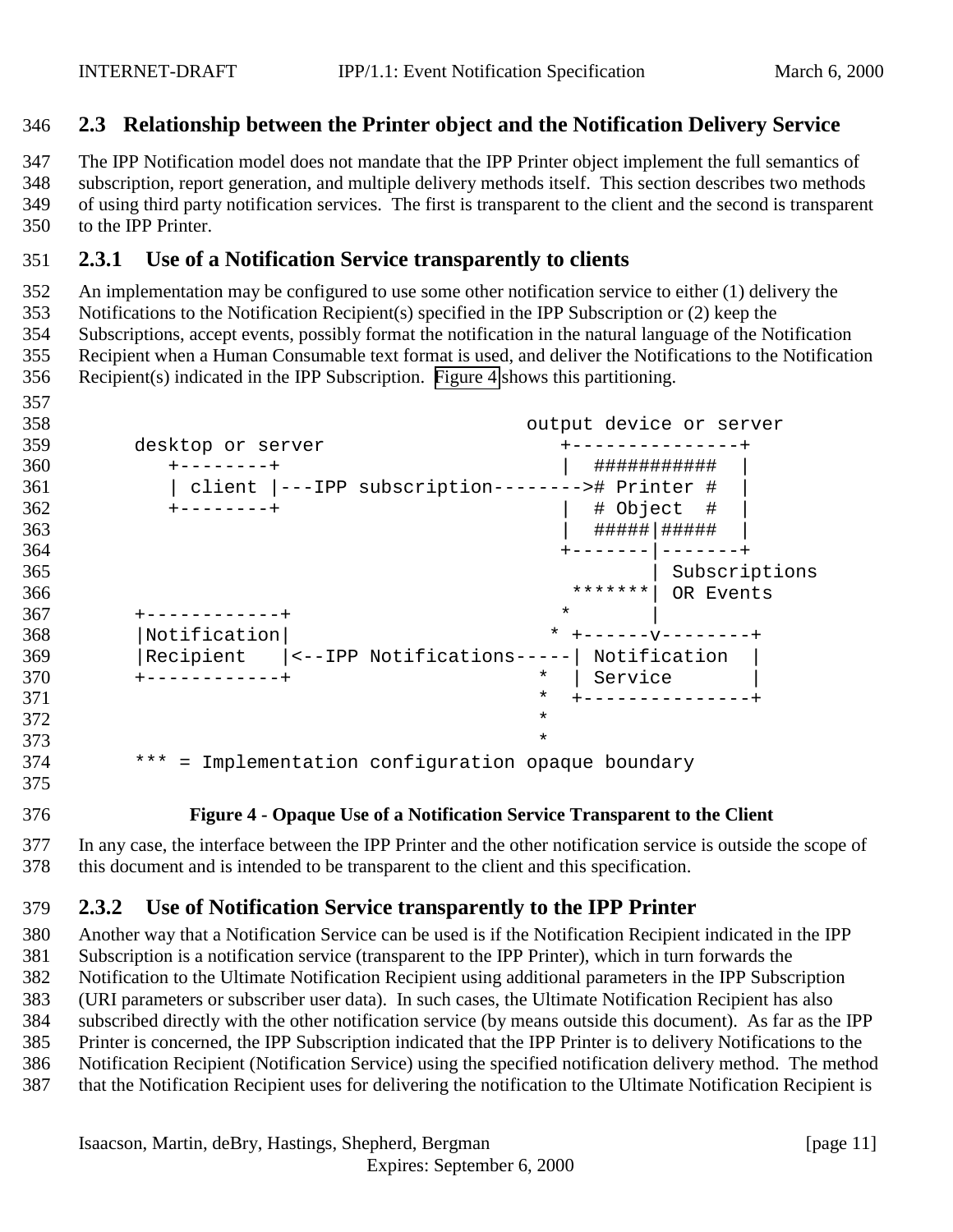<span id="page-11-0"></span> beyond the scope of this document and is transparent to the IPP Printer. However, the client does have to know how to pass additional information to the Notification Recipient in the IPP Subscription using either extra parameters in the URI or subscriber user data. Examples of this latter approach are paging, immediate messaging services, and NOS vendors infrastructure. Figure 5 shows this approach.

| - - |                        |                                                          |                           |
|-----|------------------------|----------------------------------------------------------|---------------------------|
| 393 | desktop or server      |                                                          | server or printing device |
| 394 |                        |                                                          |                           |
| 395 | - – – – – – – +        |                                                          | ###########               |
| 396 |                        | client  ----------IPP Subscriptions---------># Printer # |                           |
| 397 | $+ - - - - - - - +$    |                                                          | # Object #                |
| 398 |                        |                                                          | #####   #####             |
| 399 | ------------+          | +-----------+                                            | +------- -------+         |
| 400 | Ultimate               | Notification  <---IPP Notifications-----+                |                           |
| 401 | $Notification$   <---- | Recipient                                                |                           |
| 402 | Recipient              |                                                          |                           |
| 403 | +-----------+          | (Notification Service)                                   |                           |
|     |                        |                                                          |                           |



**Figure 5 - Use of a Notification Service transparent to the IPP Printer**

# **3 Terminology**

This section defines terminology used throughout this document.

### **3.1 Conformance Terminology**

- Capitalized terms, such as **MUST, MUST NOT, REQUIRED, SHOULD, SHOULD NOT, MAY, NEED NOT,** and **OPTIONAL**, have special meaning relating to conformance to this specification. These terms are defined in [ipp-mod section 13.1 on conformance terminology, most of which is taken from RFC 2119 [RFC2119].
- **REQUIRED**  an adjective used to indicate that a conforming IPP Printer implementation MUST support the indicated operation, object, attribute, attribute value, status code, or out-of-band value in requests and responses. See [ipp-mod] "Appendix A - Terminology for a definition of "support".
- *Since support of this entire notification specification is OPTIONAL for conformance to IPP/1.0 or IPP/1.1, the use of the term REQUIRED in this document means "REQUIRED if this OPTIONAL notification specification is implemented".*
- **RECOMMENDED**  an adjective used to indicate that a conforming IPP Printer implementation is recommended to support the indicated operation, object, attribute, attribute value, status code, or out-of-band value in requests and responses. *Since support of this entire notification specification is OPTIONAL for conformance to IPP/1.0 or IPP/1.1, the use of the term REQUIRED in this document means "RECOMMENDED if this OPTIONAL notification specification is implemented".*
- **OPTIONAL**  an adjective used to indicate that a conforming IPP Printer implementation MAY, but is NOT REQUIRED to, support the indicated operation, object, attribute, attribute value, status code, or out-of-band value in requests and responses.
- **settable**  an adjective used to indicate that a Printer implementation supports setting the value(s) of an attribute using the Set-Job-Attributes or Set-Printer-Attributes operations (see [ipp-set]).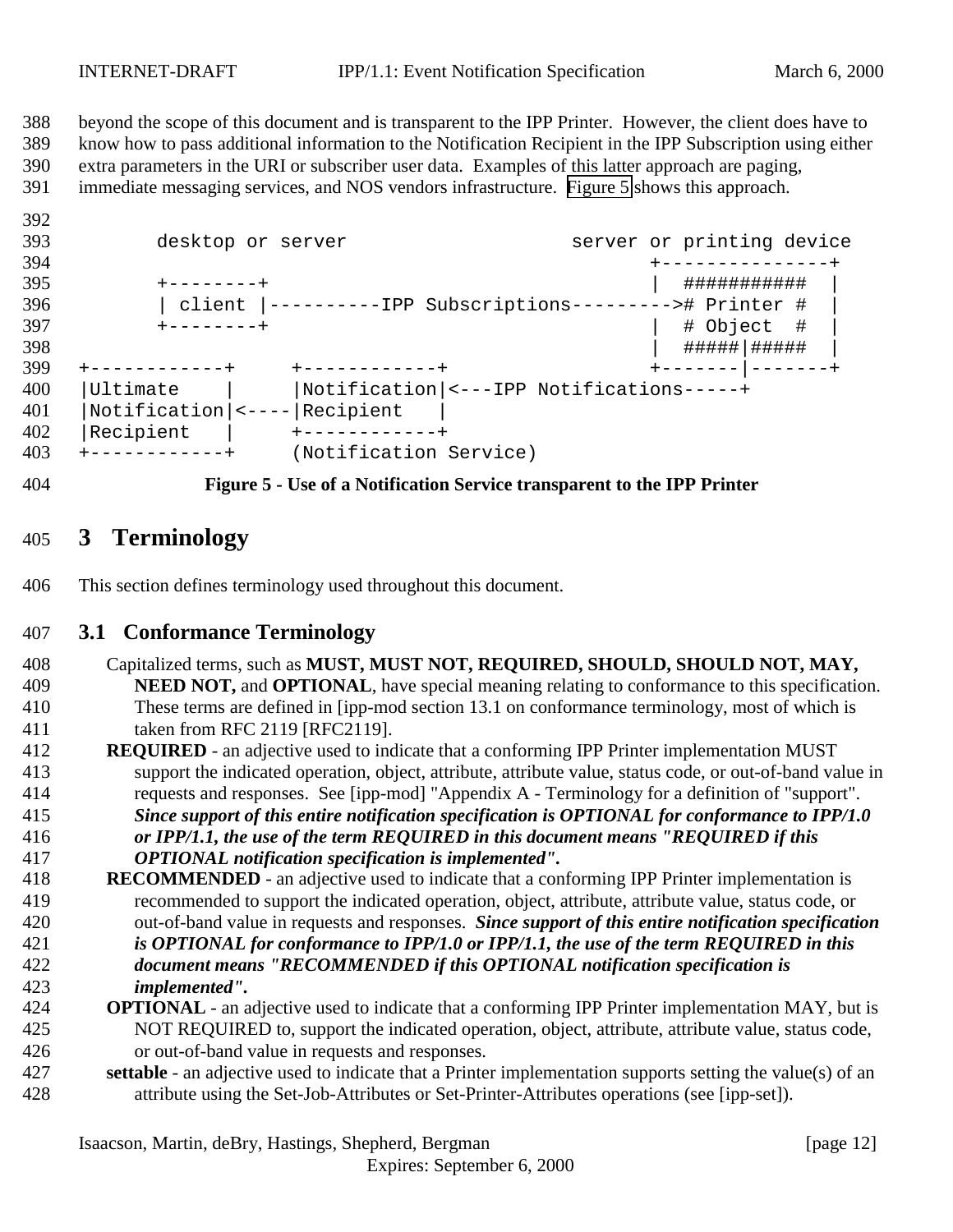<span id="page-12-0"></span> **READ-ONLY** - an adjective used in an attribute definition to indicate that an IPP Printer MUST NOT support the attribute as being settable using the Set-Job-Attributes or Set-Printer-Attributes operations (see [ipp-set]).

### **3.2 Other terminology**

- **Job Submitting End User** A human end user who submits a print job to an IPP Printer. This person may or may not be within the same security domain as the Printer. This person may or may not be geographically near the printer.
- **Administrator**  A human user who established policy for and configures the print system.
- **Operator** A human user who carries out the policy established by the Administrator and controls the day to day running of the print system.
- **Job Submitting Application** An application (for example, a batch application), acting on behalf of a Job Submitting End User, which submits a print job to an IPP Printer. The application may or may not be within the same security domain as the Printer. This application may or may not be geographically near the printer.
- **Security Domain** The set of network components which can communicate without going through a proxy or firewall. A security domain may be geographically very large, for example - anyplace within IBM.COM.
- **IPP Client (or client)** The software component (desktop or server) that sends an IPP operation request to an IPP Printer object (server or printing device) and accepts the resulting operation response from the IPP Printer object.
- **Job Recipient** A human who is the ultimate consumer of the print job. In many cases this will be the same person as the Job Submitting End User, but need not be.
- Example: If I use IPP to print a document on a printer in a business partner's office, I am the Job Submitting End User, while the person I intend the document for in my business partner's office is the Job Recipient. Since one of the goals of IPP is to be able to print near the Job Recipient of the printed output, we would normally expect that person to be in the same security domain as, and geographically near, the Printer. However, this may not always be the case. For example, I submit a print job across the Internet to a Kinko's print shop. I am both the Submitting End User and the Job Recipient, but I am neither near nor in the same security domain as the Printer.
- **Job Recipient Proxy** A human acting on behalf of the Job Recipient. In particular, the Job Recipient Proxy physically picks up the printed document from the Printer, if the Job Recipient cannot perform that function. The Proxy is **by definition** geographically near and in the same security domain as the printer.
- Example: I submit a print job from home to be printed on a printer at work. I'd like my secretary to pick up the print job and put it on my desk. In this case, I am acting as both Job Submitting End User and Job Recipient. My secretary is acting as a Job Recipient Proxy
- **Notification Subscriber** (or **Subscriber**) A client that requests the IPP Printer to send Event Notifications to one or more Notification Recipients. A Notification Subscriber may be:
- 1. a Job Submitting End User or Job Submitting Application (desktop or server) that is submitting a job or
- 2. an End User, an Operator, or an Administrator that is not submitting a job.

### **Subscription -** A request by a Notification Subscriber to the IPP Printer to send Event Notifications to a specified Notification Recipient when the event occur. A Subscription is represented as a set of attributes that indicate the "what, where, who, and how" for notification. Notifications are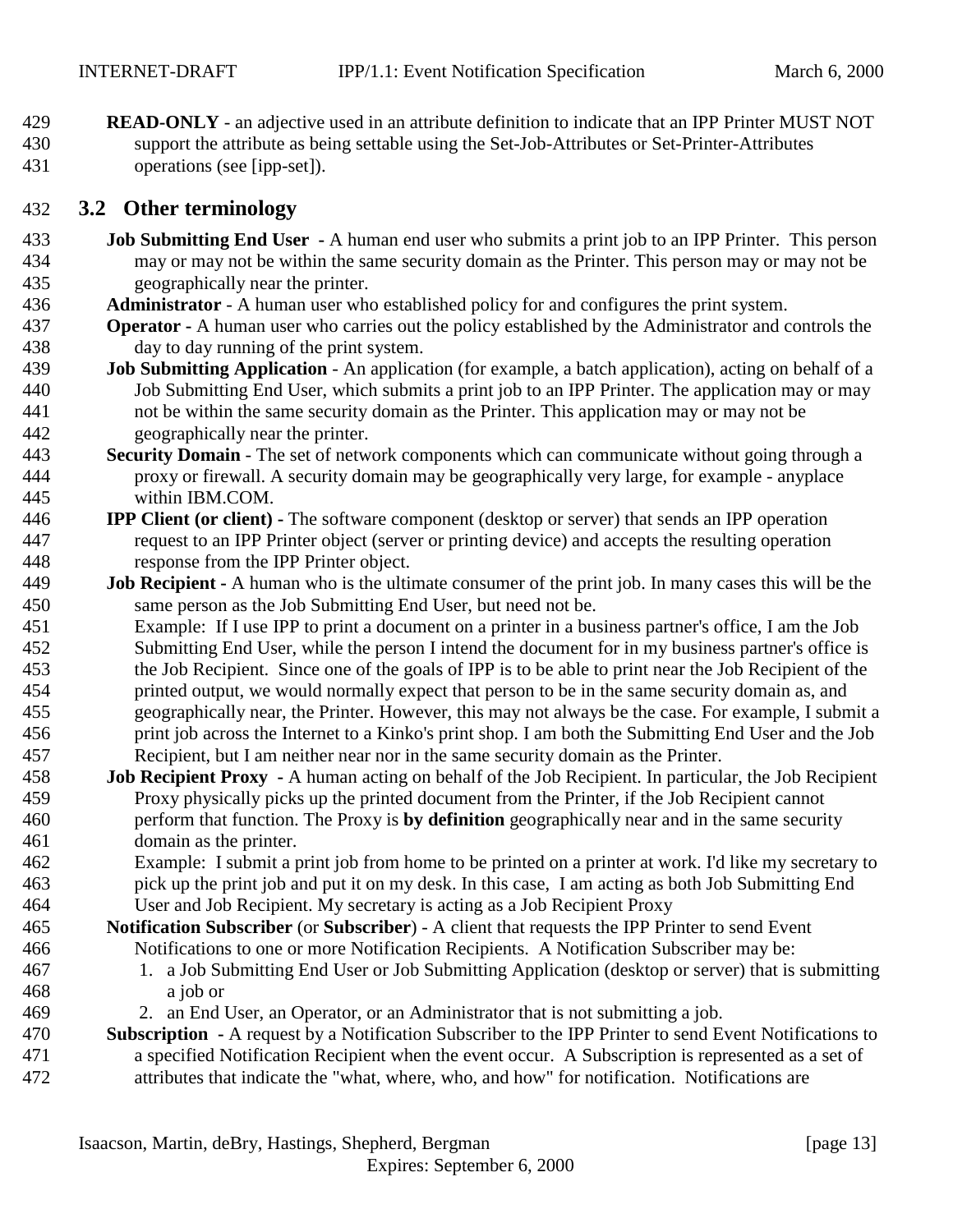- generated for certain events (what) and delivered using various delivery methods (how) to certain addresses (where and who).
- **Per-Job Subscription** A Subscription that a client specifies as part of a create job operation (Print- Job, Print-URI, Create-Job), a Validate-Job operation, or an explicit Create-Job-Subscription operation with a Job object as the target.
- **Per-Printer Subscription** A Subscription that a client specifies using an explicit Create-Printer-Subscription operation with a Printer object as the target.
- **Notification Source** The entity that sends Event Notifications. It MAY be the IPP Printer itself or the IPP Printer MAY be configured to use a Notification Service to delivery Notifications transparently to the subscribing clients (see [Figure 4\)](#page-10-0).
- **Notification Recipient** The entity identified as a recipient within a subscription that receives IPP Notifications about Job and/or Printer events (see [Figure 4](#page-10-0) and [Figure 5\)](#page-11-0). A Notification Recipient may be a: Job Submitting End User, Job Submitting Application (desktop or server), Job Recipient, Job Recipient Proxy, a Notification Service, an Operator, or Administrator, etc., and their representative or log file or usage statistics gathering application or other active or passive entities. A Java Listener is an example of a Notification Recipient.
- **Ultimate Notification Recipient**  The entity to which the Notification Recipient (stores and) forwards an IPP Notification when the Notification Recipient is a Notification Service (see [Figure 5\)](#page-11-0).
- **Event** An event is some occurrence (either expected or unexpected) within the printing system of a change of state, condition, or configuration of a Job or Printer object. A property of an event is that it only occurs at one instant in time and does not span the time the physical event takes place. For instance, jam-occurred and jam-cleared are two distinct events. The jam-occurred event is reported only when the jam initially occurs and only if there is one or more event subscriptions outstanding for that event.
- Events can be classified along two dimensions:
- Either as Job Events or Printer Events, and
- Either as Errors, Warnings, or Reports
- A Job event is some interesting state change in the Job object, and a Printer event is some interesting change in the Printer object.
- A report event is purely informational, such as 'job-completed' or 'accepting-jobs'. A warning is not serious and processing continues. An error is serious and either the job is aborted or the printer stops. These are typical uses of the terms report, warning, and error, although the actual usage is implementation dependent.
- An event occurs for a job or printer whether any entity has subscribed to be notified for that event or not. A notification is only generated depending on the set of subscriptions outstanding.
- 

 **Notification -** When an event occurs, a Notification is generated that fully describes the event (what the event was, where it occurred, when it occurred, etc.). Notifications are delivered to each Notification Recipient that has a subscription that includes the event, if any. The Notification is delivered to the address of the Notification Recipient using the notification delivery method defined in the subscription. However, a Notification is sent ONLY if there is a corresponding subscription.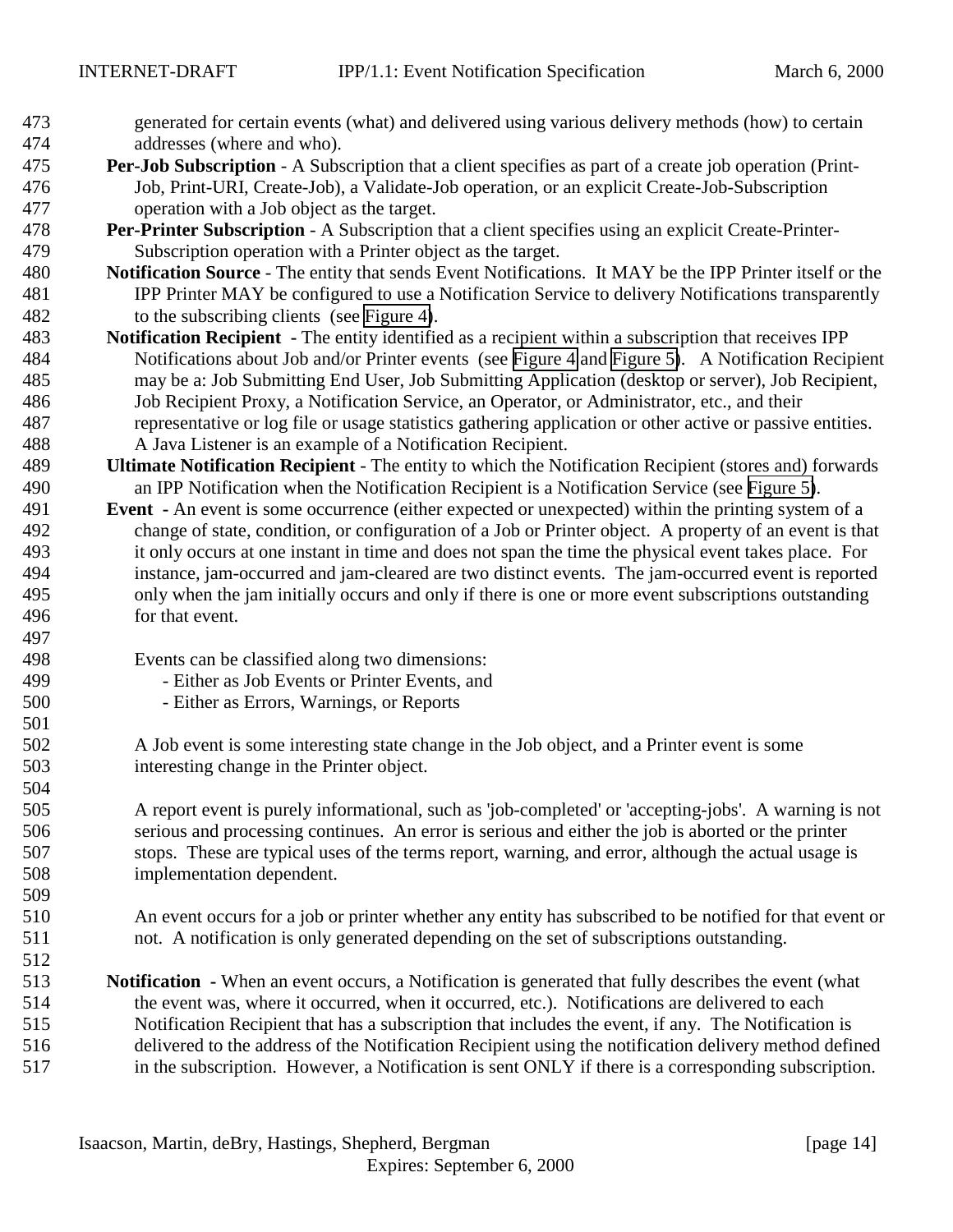- <span id="page-14-0"></span> **Notification Delivery Method (**or **Delivery Method** for short**)** - Notifications are delivered using a method, such as email, TCP/IP, etc.
- **Immediate Notification** Notifications that are delivered using a delivery method which is not store- and-forward (e.g. TCP connection, UDP datagram). This can be on the order of several minutes subject to network latency.
- **Store and Forward Notification A** Notification which are not necessarily delivered to Notification Recipients immediately, but is queued for delivery by some intermediate network application, for later retrieval. Email and Instant Messaging services are examples of a store and forward notification delivery method.
- **Human Consumable Notification** Notifications that are intended to be consumed by human End Users only. They are simple text that has been localized for the Notification Recipient as specified in the subscription. Programs are not intended to parse Human Consumable Notification, since it is localized and the content depends on implementation. There is no standardized format.
- **Machine Consumable Notification** Notifications that are intended for consumption by a program only**.** They use the encoding of an IPP response. The Notification Recipient must localize the contents, if displaying it to a human.
- **Subscription Creation operation**  One of the operations that creates a Subscription object: Job Creation operations (Create-Job, Print-Job, and Print-URI), Create-Job-Subscription, and Create-Printer-Subscription.

# **4 Object Model for Notification**

 This section describes the notification object model that adds a REQUIRED Subscription object which together with the Job and Printer object provide the complete notification semantics.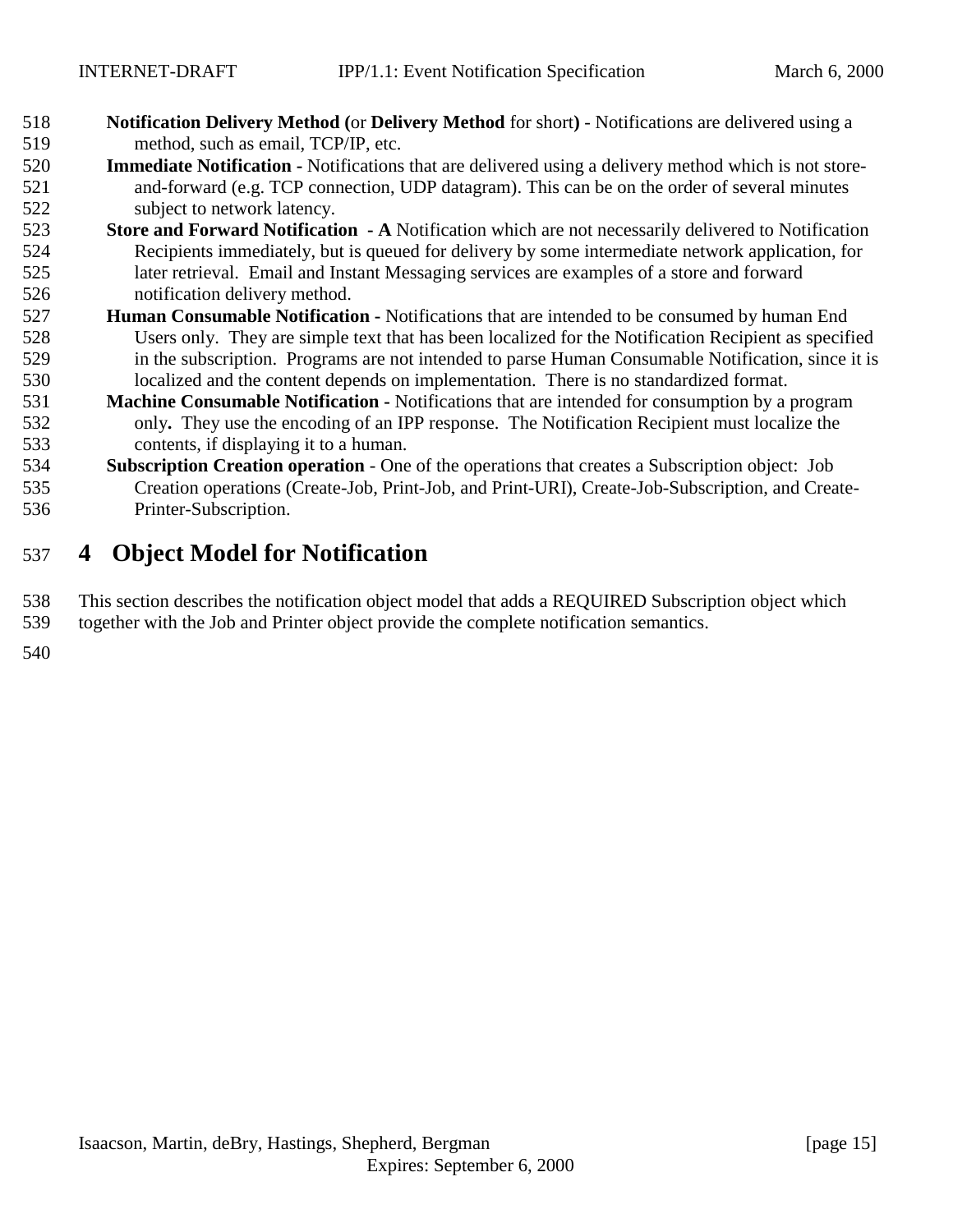<span id="page-15-0"></span>

s4, s5, and s6 are Per-Job subscription objects and can identify Printer and/or Job events.

# **4.1 Object relationships**

 This sub-section defines the object relationships between the Printer, Job, and Subscription objects. Whether Per-Printer Subscription objects are actually contained in a Printer object or are just bi- directionally associated with them in some way is IMPLEMENTATION DEPENDENT and is transparent to the client. Similarly, whether Per-Job Subscription objects are actually contained in a Job object or are 578 just bi-directionally associated with them in some way is IMPLEMENTATION DEPENDENT and is transparent to the client. The object relationships are defined as follows:

# **4.1.1 Printer object and Per-Printer Subscription objects**

581 1. The Printer object contains (is associated with) zero or more Per-Printer Subscription objects (p1 contains s1-s3 Per-Printer Subscription objects).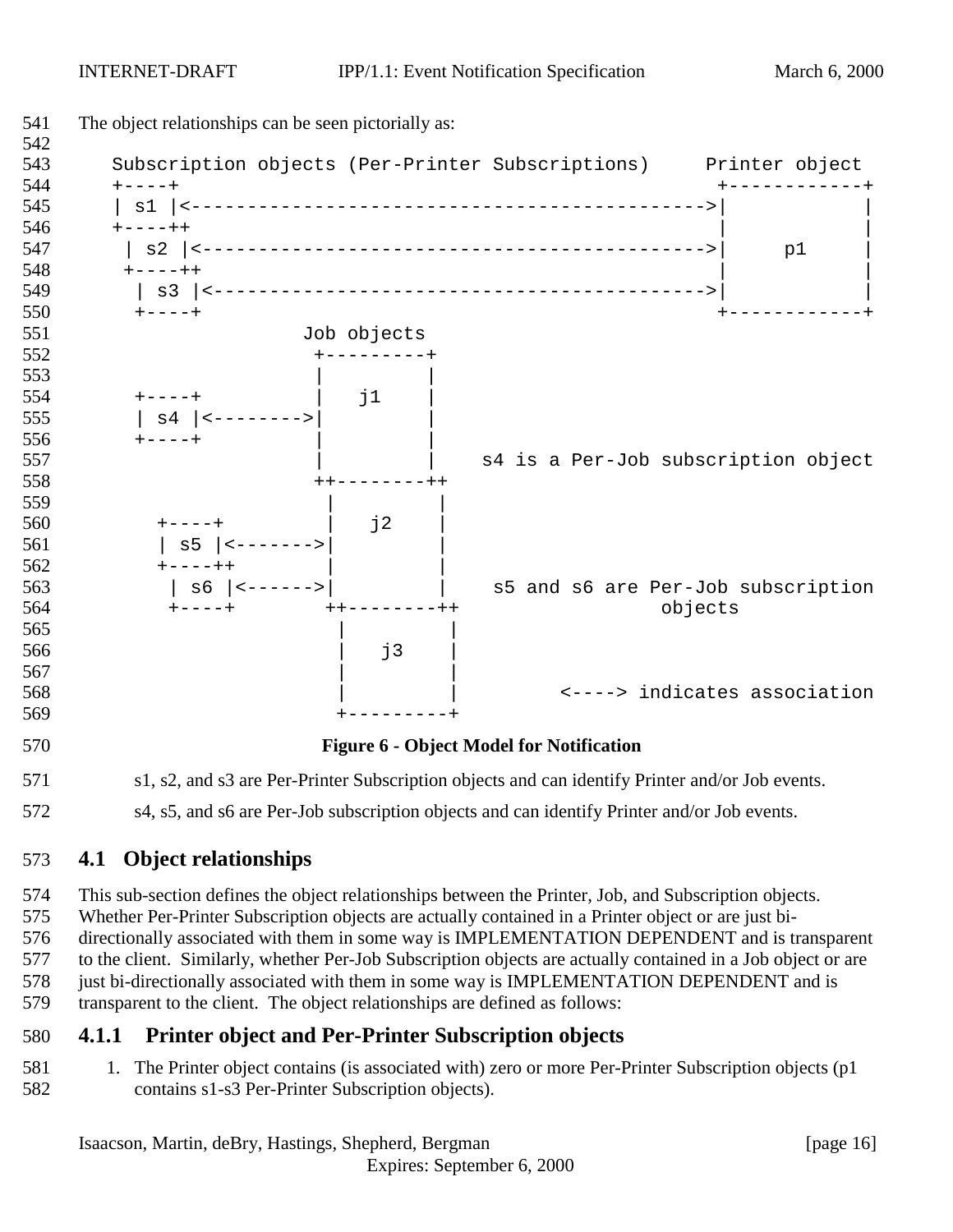- <span id="page-16-0"></span> 2. A Per-Printer Subscription object (s1-s3) cannot be contained in (or associated with) more than one Printer object (p1).
- 3. Each Per-Printer Subscription object (s1, s2, and s3) is contained in (or is associated with) one Printer object (p1) and each represents one Per-Printer subscription.
- 4. Each Per-Printer Subscription object identifies one or more Job and/or Printer events. Such Job events are for *all* jobs on the Printer. Such Printer events are for *any* Printer event, no matter which 589 job is processing and when no jobs are processing.

# **4.1.2 Job object and Per-Job Subscription objects**

- 5. A Job object (j1, j2, j3) contains (is associated with) zero or more Per-Job subscription objects (s4- s6). Job j1 is associated with Per-Job subscription object s4, Job j2 is associated with Per-Job subscription objects s5 and s6, and Job j3 is not associated with any Per-Job subscription object.
- 6. A Per-Job Subscription object cannot be contained in (or associated with) more than one Job object.
- 7. Each Per-Job Subscription object is contained in (or associated with) one Job object and each represents one Per-Job Subscription.
- 8. Each Per-Job Subscription object identifies one or more Job and/or Printer events. Such Job events are only for *this* job (different than "per-Printer" Subscriptions). Such Printer events are for *any* Printer event, no matter which job and when no jobs are processing (same as for "per-Printer" Subscriptions).

# **5 Subscription Object attributes**

 [Table 2](#page-17-0) lists the Subscription object attributes defined in this section and the related Printer Description attributes defined in section [6,](#page-25-0) if any. The definitions of the object attributes are specified in this section so that they can be referred to from the subsequent definitions of the operations that set them. All of the Subscription object attributes are READ-ONLY. They can be set only by specific operations that create or perform operations on Subscription objects (see section [8\)](#page-33-0).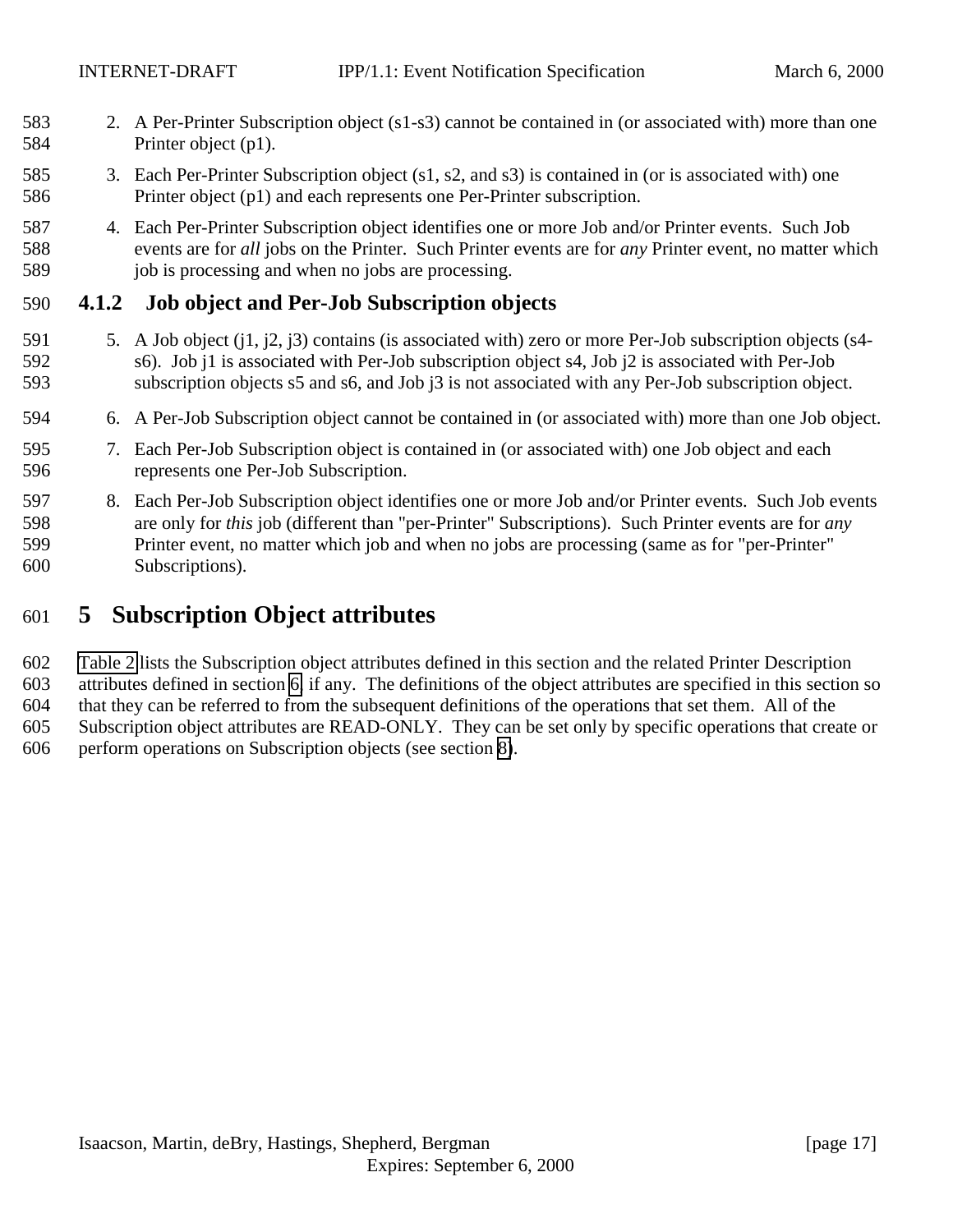<span id="page-17-0"></span>

| I<br>I<br>۰.<br>۰,<br>× |
|-------------------------|
|-------------------------|

# 607 **Table 2 - Subscription object attributes**

| Subscription object attributes:<br>Set by client input to a Subscription<br>Creation operation | Printer<br>support | Related Printer Description attribute(s)                         |
|------------------------------------------------------------------------------------------------|--------------------|------------------------------------------------------------------|
| notify-recipient (uri)                                                                         | <b>REQUIRED</b>    | notify-schemes-supported (1setOf uriScheme)                      |
| notify-events (1setOf type2 keyword)                                                           | <b>REQUIRED</b>    | notify-events-default (1setOf type2 keyword)                     |
|                                                                                                |                    | notify-events-supported (1setOf type2)<br>keyword)               |
|                                                                                                |                    | max-events-supported (integer(5:MAX))                            |
| notify-format (mimeMediaType)                                                                  | <b>REQUIRED</b>    | notify-format-supported (1setOf<br>mimeMediaType)                |
| subscriber-user-data (octetString(63))                                                         | <b>REQUIRED</b>    |                                                                  |
| notify-charset (charset)                                                                       | <b>OPTIONAL</b>    | charset-supported (1setOf charset)                               |
| notify-natural-languages (1setOf<br>naturalLanguage)                                           | <b>OPTIONAL</b>    | generated-natural-language-supported (1setOf<br>naturalLanguage) |

608

| Subscription object attributes:<br>Printer initializes to 0, increments at<br>beginning of each event | Printer<br>support | Related Printer Description attribute(s) |
|-------------------------------------------------------------------------------------------------------|--------------------|------------------------------------------|
| subscription-request-id<br>interger(0:MAX))                                                           | <b>REQUIRED</b>    |                                          |

609

| Subscription object attributes:<br>Printer sets as part of Subscription<br>Creation operation | Printer<br>support | Related Printer Description attribute(s)                                                                       |
|-----------------------------------------------------------------------------------------------|--------------------|----------------------------------------------------------------------------------------------------------------|
| subscription-id (integer $(1:MAX)$ )                                                          | <b>REQUIRED</b>    | max-job-subscriptions-supported<br>(integer(0:MAX))<br>max-printer-subscriptions-supported<br>interger(0:MAX)) |
| notify-lease-expiration-time<br>interger(0:MAX))                                              | <b>REQUIRED</b>    | notify-lease-time-default (integer(0:MAX))<br>notify-lease-time-supported<br>(rangeOfInteger(0:MAX))           |
| printer-uri (uri)                                                                             | <b>REQUIRED</b>    |                                                                                                                |
| subscriber-user-name (name(MAX))                                                              | <b>REQUIRED</b>    |                                                                                                                |

610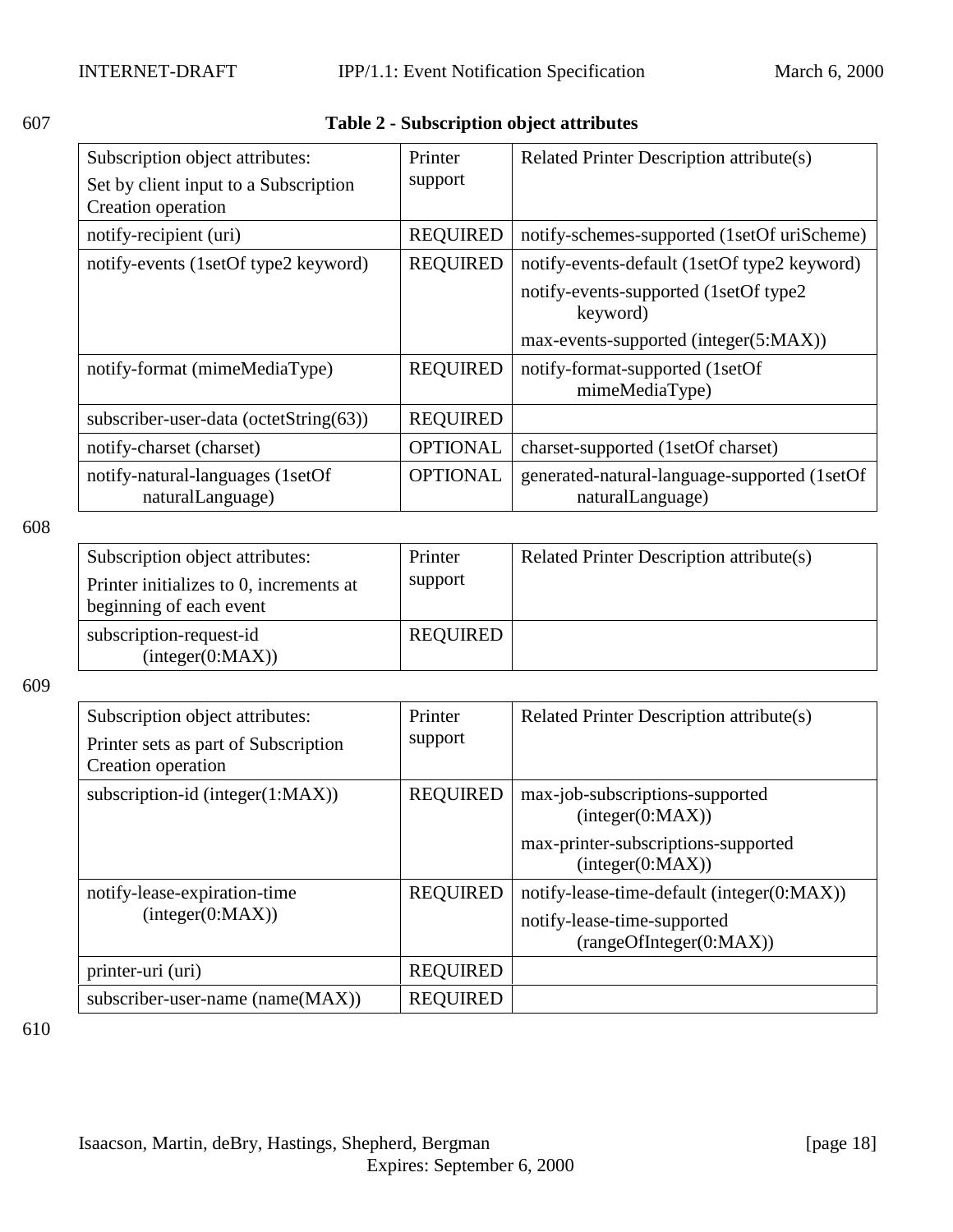<span id="page-18-0"></span>

| Subscription object attributes:<br>Returned by Printer on Subscription<br>Creation operation | Printer<br>support | Related Printer Description attribute(s)     |
|----------------------------------------------------------------------------------------------|--------------------|----------------------------------------------|
| notify-server-up-time (integer $(1:MAX)$ )                                                   | <b>REQUIRED</b>    | $\vert$ printer-up-time (integer(1:MAX))     |
| notify-persistence-granted (boolean)                                                         | <b>REQUIRED</b>    | persistent-subscriptions-supported (boolean) |

Note: The Subscription object does not contain the "job-id" Subscription Description attribute. The Get-

Subscriptions operation has the "job-id" as an input operation attribute, so the "job-id" isn't returned in the

response. If an implementation needs such a link between Subscription objects and Job objects, then it

keeps such a link as in internal attribute. The intent is that whether Per-Job Subscription objects are

 actually contained in a Job object or are just associated with them in some way is IMPLEMENTATION DEPENDENT and is transparent to the client.

# **5.1 notify-recipient (uri)**

This REQUIRED READ-ONLY Subscription object attribute describes both where (the address of the

Notification Recipient) and how (the delivery method) notifications are to be delivered to the Notification

Recipient when any of the events specified in the "notify-events" attribute occur.

 There are potentially many different notification delivery methods for IPP notifications, standardized as well as proprietary. This document does not define any of these delivery mechanisms; they will each be

described in separate complementary documents.

Each of the notification delivery method documents must provide at least the following information:

- 1) The URI scheme used.
- 2) The supported and default delivery format, and if not one of the specified types in Section [5.3,](#page-22-0) description of the notification content.
- 3) Any content length restrictions imposed by the delivery protocol.
- 4) The latency of the delivery protocol used.
- 5) The reliability of the transport and delivery protocol used.
- 6) The security aspects of the transport and delivery protocol used, e.g. how it is handled in firewalls.
- 7) How the delivery protocol is initiated, e.g. does it have to be initiated by the receiving user (pull), or is it initiated by the notification service (push).
- The following notification delivery schemes are defined in other documents for use as part of the URI value of this attribute:
- 'ipp:' The Notification Recipient uses server directed polling to pull Notifications [ipp-method-poll]
- 'indp:' The Notification Source sends Send-Notifications operations to the Notification Recipient [ipp-method-indp]
- 'mailto:' The Notification Source sends a email message using SMTP with possible attachments containing Machine Consumable Notification Content [ipp-method-mailto]
- 'snmp:' The Notification Source sends SNMP traps and/or informs to the Notification Recipient [ipp-method-snmp]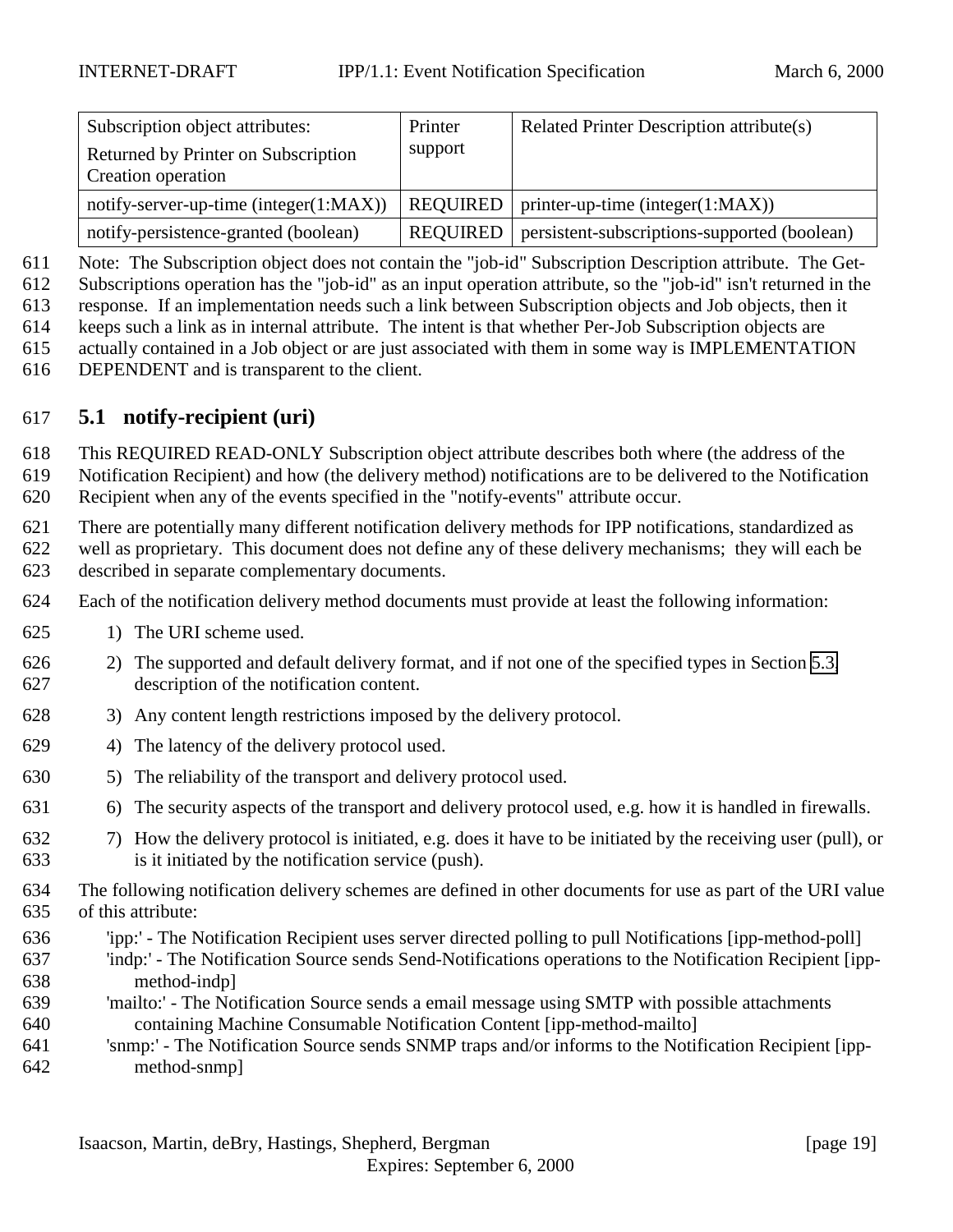<span id="page-19-0"></span> **ISSUE 01** - Ok to include the notification delivery scheme names 'ipp:', 'indp:', 'mailto:', and 'snmp:' that are in progress as example values of the "notify-recipient" (uri) attribute?

 **ISSUE 02** - Once a number of delivery solutions have been developed and evaluated, we may want to make one or several of them REQUIRED for implementation to ensure a minimum set of interoperability. Which one or ones should be REQUIRED?

### **5.2 notify-events (1setOf type2 keyword)**

 This REQUIRED READ-ONLY Subscription object attribute identifies the job and/or printer events that are to be delivered to the Notification Recipient as Notifications as defined in section [7.](#page-28-0) If the client did not supply this attribute when supplying the subscription, the Printer object populates this attribute with its "notify-events-default" attribute value (see section [6.2\)](#page-26-0).

- There are both job events and printer events. Each job and printer event is assigned a keyword to use in this attribute and in the Notification. Job and printer events have the following semantics depending on whether the subscription is a Per-Job or a Per-Printer subscription:
- Job events: The semantics for job events depends on whether the subscription is a Per-Job Subscription or a Per-Printer Subscription. For Per-Job Subscriptions, the Printer MUST generate Notifications only for the job events of the job with which the Subscription is associated. For Per-Printer Subscriptions, the Printer MUST generate Notifications for the job events for any job submitted to the Printer.
- For example, consider the event when there are 10 'pending' jobs, one 'processing' job, and 30 'completed' jobs and the 'processing' job completes. The Printer MUST generate a 'job- completed' job event Notification if the job has a Per-Job Subscription that contained the 'job-completed' event in this attribute. The Printer MUST NOT generate Notifications for any other jobs whose Per-Job Subscriptions contain the 'job-completed' event in this attribute.
- Printer events: The semantics for printer events does not depend on whether the subscription is a Per-Job or a Per-Printer Subscription. For both Per-Job Subscriptions and Per-Printer Subscriptions, the Printer MUST generate Notifications for printer events, no matter what job is processing, including when no jobs are processing.
- For example, consider the event when there are 10 'pending' jobs, one 'processing' job, and 30 'completed' jobs and the Printer enters the 'stopped' state. The Printer MUST generate a 'printer-state-changed' printer event Notification for each of the 11 'pending' and 'processing' jobs whose Per-Job Subscriptions contain the 'printer-state-changed' event in this attribute. The Printer MUST NOT generate Notifications for any of the 'completed' jobs' whose Per-Job Subscriptions contain the 'printer-state-changed' event in this attribute.
- The events are defined to be disjoint. For example, the 'job-state-changed' event does not include the 'job- created' and 'job-completed' events. In order to get all three events, the client supplies all three keywords in this attribute.
- A Printer MUST support the events indicated as "REQUIRED" and MAY support of the events indicated
- as "OPTIONAL".
- The standard job event keyword values are: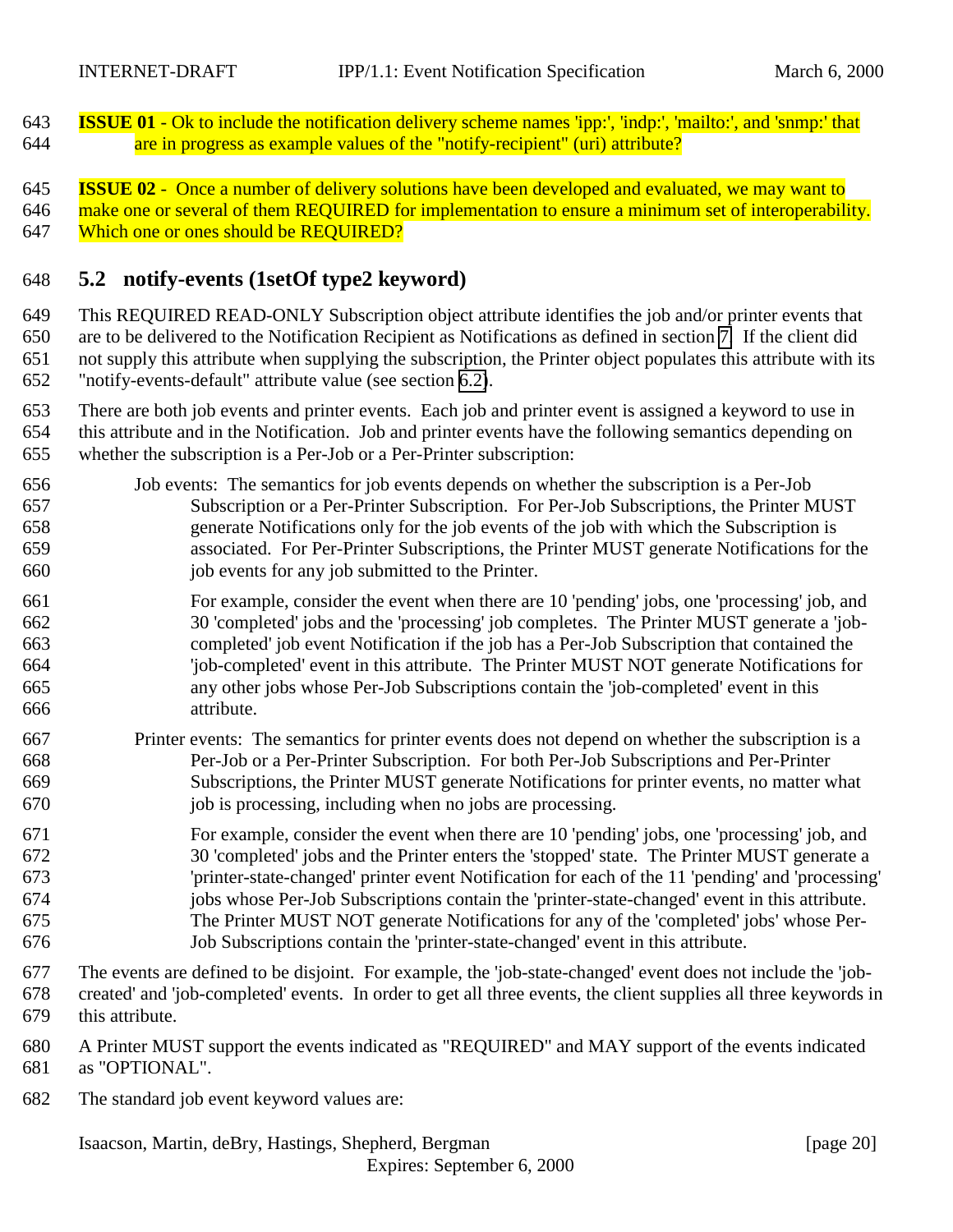| 683 | <b>'none':</b> REQUIRED - no notifications of any events (an IPP object can use this value to indicate that it |
|-----|----------------------------------------------------------------------------------------------------------------|
| 684 | is configured not to support event notification; a client would not subscribe to this event).                  |
| 685 | 'job-created': REQUIRED - the Printer object has accepted a Job Creation operation (Print-Job, Print-          |
| 686 | URI, or Create-Job) and the job's "time-at-creation" attribute value is set (see [ipp-mod] section             |
| 687 | 4.3.14.1). The Printer puts the job in the 'pending', 'pending-held' or 'processing' states.                   |
| 688 | Note: This event is separate from the 'job-state-changed' event so that it can be subscribed to                |
| 689 | without having to get every job state change event for a Notification Recipient that is only                   |
| 690 | interested in when the job is first created.                                                                   |
| 691 | 'job-completed': REQUIRED - the job has reached one of the completed states, i.e., the value of the            |
| 692 | job's "job-state" attribute has changed to: 'completed', 'aborted', or 'canceled'. The Job's "time-at-         |
| 693 | completed" and "date-time-at-completed" (if supported) attributes are set (see [ipp-mod] section               |
| 694 | $4.3.14$ ).                                                                                                    |
| 695 | Note: This event is separate from 'job-state-changed' so that it can be subscribed to without having           |
| 696 | to get every job state change event for a Notification Recipient that is only interested in when the           |
| 697 | job is completed.                                                                                              |
| 698 | 'job-state-changed': REQUIRED - the job has changed from any state to any other state and/or a                 |
| 699 | value has been added or removed from the job's "job-state-reasons" attribute, except when the job is           |
| 700 | created or when the job moves to any of the "completed" job states ('completed', 'aborted', or                 |
| 701 | 'canceled').                                                                                                   |
| 702 |                                                                                                                |
| 703 | This event also indicates that one or more values have been added to or removed from the Job's                 |
| 704 | "job-state-reasons" attribute, such as 'job-queued' or 'job-printing', whether or not the job's state has      |
| 705 | changed. If job state reasons are added when the job is created, only the 'job-created' event is               |
| 706 | generated, in order to keep the events disjoint. If job state reasons are added or removed when the            |
| 707 | job is completed, only the 'job-completed' event is generated, in order to keep the events disjoint.           |
| 708 |                                                                                                                |
| 709 | A client that wants to subscribe to all job state changes, including creation and completion, includes         |
| 710 | the 'job-created', 'job-state-changed', and 'job-completed' in the notification subscription. When a           |
| 711 | job is finally removed from the Job History (see [ipp-mod] 4.3.7.1) no event is generated, i.e.,               |
| 712 | neither a 'job-state-changed' event nor a 'job-purged' event is generated.                                     |
| 713 | 'job-config-changed': OPTIONAL - when the configuration of a job has changed, i.e., the value of the           |
| 714 | "job-message-from-operator" or any of the non-READ-ONLY Job attributes have changed, such as                   |
| 715 | any of the job template attributes or the "job-name" attribute. Often, such a change is the result of          |
| 716 | the user or the operator performing a Set-Job-Attributes operation (see [ipp-set]) on the Job object.          |
| 717 | The client performs a Get-Job-Attributes to find out the new values of the changed attributes. This            |
| 718 | event is useful for GUI clients and drivers to update the job information to the user.                         |
| 719 | 'job-purged': OPTIONAL - when a 'not-completed' job (i.e., not 'completed', 'canceled', or 'aborted')          |
| 720 | was purged from the printer using the Purge-Jobs operation. No event, including this event, is                 |
| 721 | generated when a job is aged out of the Job History or moved out explicitly with the Purge-Jobs                |
| 722 | operation.                                                                                                     |
| 723 | 'job-progress' - a sheet or copy has completed. See separate [ipp-prog] spec.                                  |
| 724 |                                                                                                                |
| 725 | The standard Printer event keywords values are:                                                                |
|     |                                                                                                                |

 **'none'**: REQUIRED - no notification of any events (an IPP object can use this value to indicate that it is configured not to support event notification; a client would not subscribe to this event).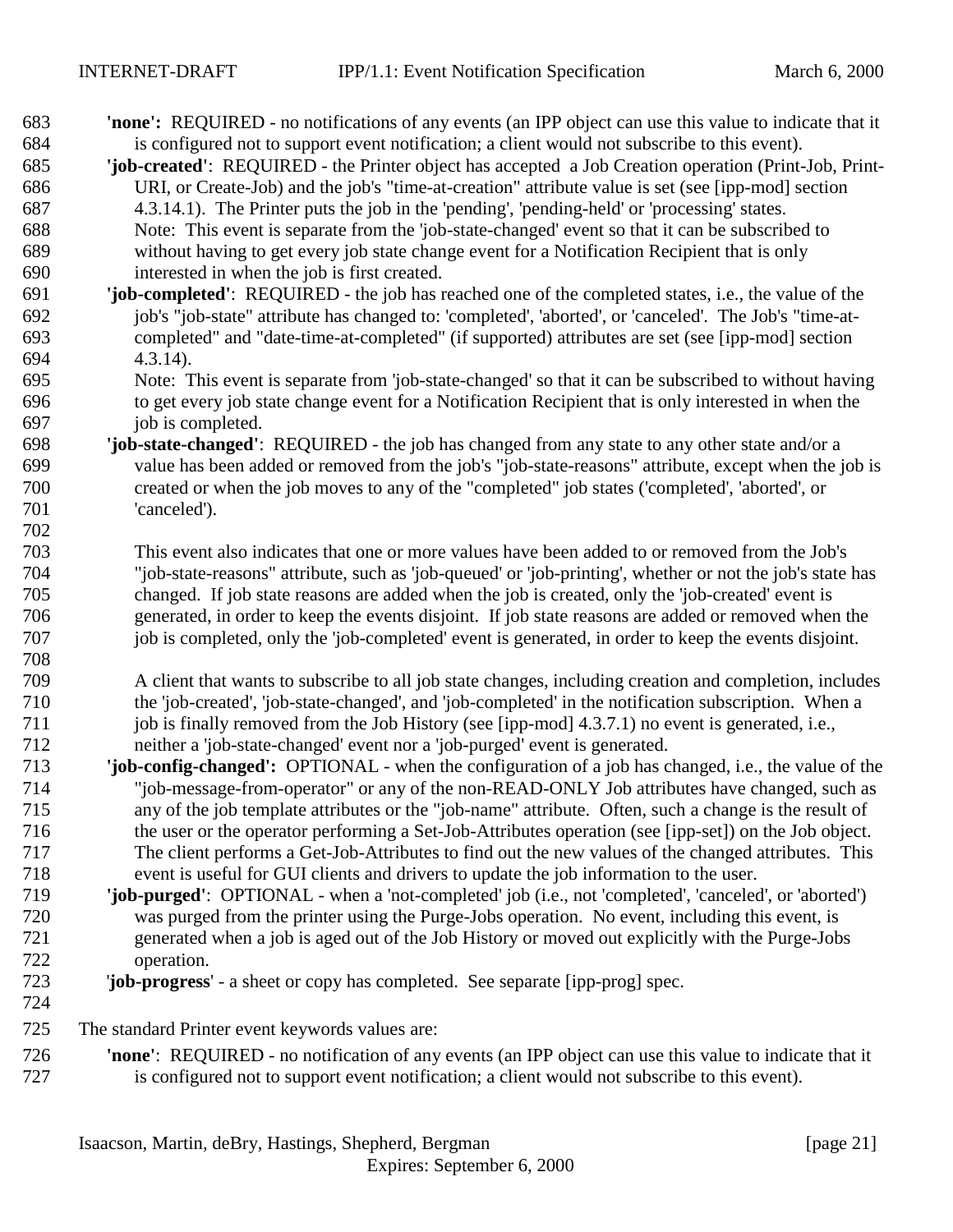- **'printer-restarted'**: OPTIONAL when the printer is powered up or the Restart-Printer operation is performed (see [ipp-mod]).
- Note: This event is separate from the 'printer-state-changed' event so that it can be subscribed to without having to get every printer state change event, for a Notification Recipient that is only interested in when the Printer first comes up.
- **'printer-shutdown'**: OPTIONAL when the device is being powered down or the Shutdown-Printer operation has been performed (see [ipp-set2]).
- Note: This event is separate from 'printer-state-changed' so that it can be subscribed to without having to get every Printer state change event, for a Notification Recipient that is only interested in when the Printer is powered down or shutdown.
- **'printer-state-changed'**: REQUIRED the Printer changed state, i.e., the value of the Printer's "printer-state", "printer-state-reasons" (whether "printer-state" changed or not), and/or "printer-is- accepting-jobs" attributes changed, except when the Printer starts up or is shutdown. If printer state reasons are added when the Printer is started up, only the 'printer-restarted' event is generated, in order to keep the events disjoint. If printer state reasons are added or removed when the printer is powered-down or shutdown, only the 'printer-shutdown' event is generated, in order to keep the events disjoint.
- A client that wants to subscribe to all printer state changes, including restart and power- down/shutdown, includes the 'printer-restarted', 'printer-state-changed', and 'printer-shutdown' in the notification subscription.
- **'printer-media-changed'**:OPTIONAL when the media loaded on a printer has been changed, i.e., the "media-ready" attribute has changed. This event includes both an actual media change and filling an empty input tray with the same or different media. The client must check the "media- ready" Printer attribute (see [ipp-mod] section 4.2.11) separately to find out what new media was loaded or filled.
- **'printer-config-changed'**:OPTIONAL when the configuration of a Printer has changed, i.e., the value of the "printer-message-from-operator" or any non-READ-ONLY Printer attribute has changed, except for "media-ready" (which has its own event), whether through the Set-Printer- Attributes operation or by other means and whether initiated by a human or not. For example, any "xxx-supported", "xxx-default", "printer-message-from-operator", etc. values have changed. The client has to perform a Get-Printer-Attributes to find out the new values of these changed attributes. This event is useful for GUI clients and drivers to update the available printer capabilities to the user.
- **'printer-queue-changed'**: OPTIONAL the order of jobs in the Printer's queue has changed, so that an application that is monitoring the queue can perform a Get-Jobs operation to determine the new order. This event does not include when a job enters the queue (the 'job-created' event covers that) and does not include when a job leaves the queue (the 'job-completed' event covers that).
- **'printer-no-longer-full'**: OPTIONAL when the Printer can now accept a Print-Job, Print-URI, Create-Job, Send-Document, or Send-URI request. This event is used when there is more than one client feeding a printer/server (fan-in), and the Printer may still be printing but has acquired more buffer space to accept jobs. This event only occurs when the Printer did not have room to accept jobs previously and rejected a Print-Job, Print-URI, Create-Job, Send-Document, or Send-URI operation.
- **'printer-almost-idle'**:OPTIONAL when the Printer needs another Job in order to stay busy. This event is used when a spooler is feeding more than one printer/server (fan-out), and the spooler holds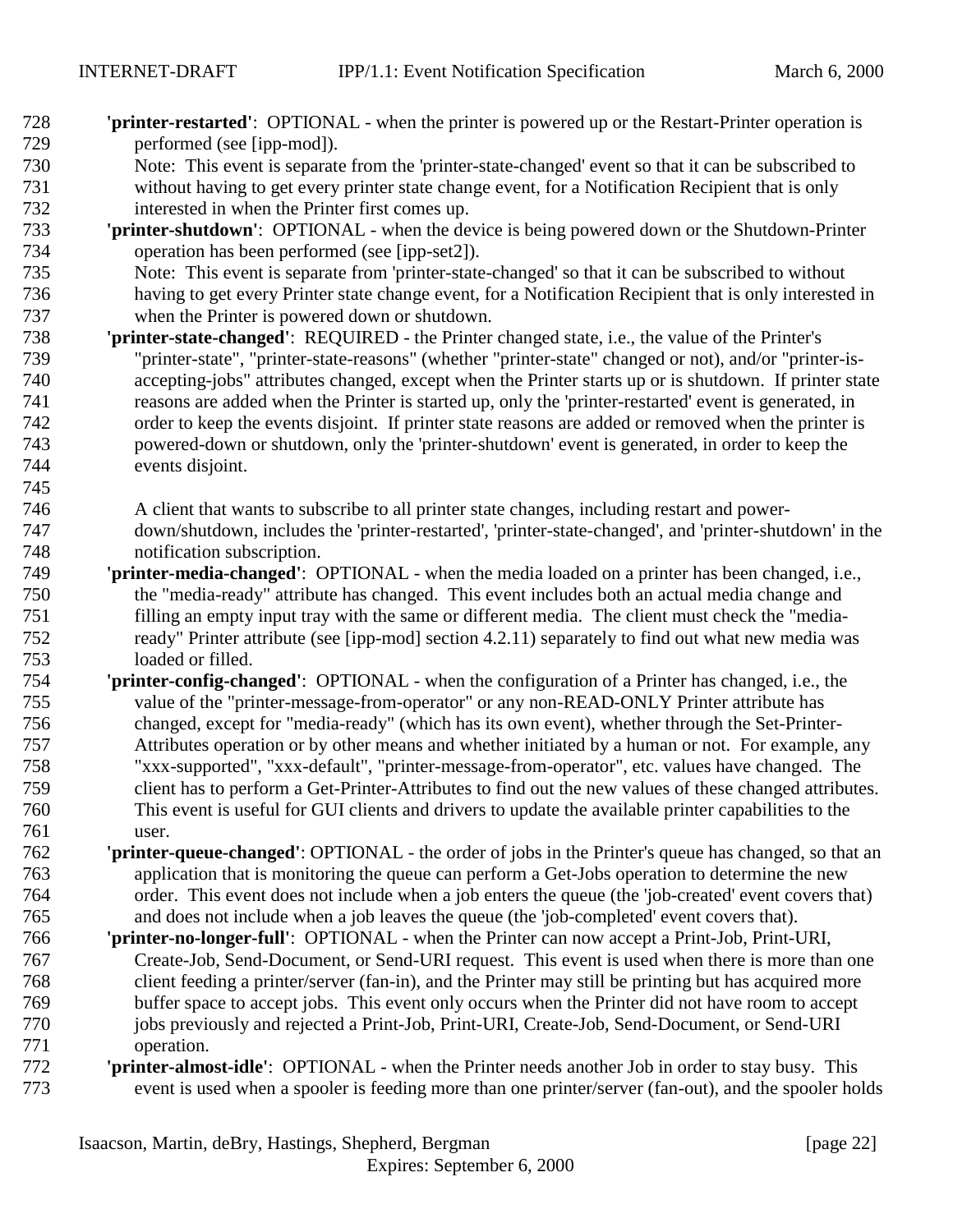<span id="page-22-0"></span> jobs until a Printer requests them, rather than committing jobs to IPP Printers before it is necessary. This event MAY be used by a Printer implementation to request a new job from any subscribers sufficiently ahead of time so that the device does not run out of work between jobs.

# **5.3 notify-format (mimeMediaType)**

 This REQUIRED READ-ONLY Subscription object attribute indicates the MIME Media type of Human Consumable and/or Machine Consumable format content that is to be sent in the Notifications for the Notification Content that is under control of the Subscriber. Depending on the delivery method definition document, this attribute MAY specify the MIME Media type for the entire Notification Content, or just a portion that is controllable by the subscriber, if there is a fixed part as well. For example, if the entire Notification Content is always a fixed Machine Consumable MIME Media type, such as the 'ipp:' delivery method which uses the 'application/ipp' MIME Media type (see [indp-method]), then this attribute controls the format of the "human-readable-report" (text(MAX)) Notification Content attribute (see section [7.2\)](#page-30-0) in the Machine Consumable form. As another example, if the Notification Content is always a Human Consumable format content with a MIME Media attachment, such as with the 'mailto:' delivery method [ipp-method-mailto], this attribute controls the format of the attachment.

 If the 'text' MIME media type registration permits a charset parameter, than such a specification MUST be used (instead of the "notify-charset" attribute - see section [5.5\)](#page-23-0) in order to indicate the charset to be used in

the notification content.

If the Subscriber did not supply this attribute when requesting the subscription, the Printer object populates

this Subscription object attribute with either the 'none' out-of-band value (see section [10.1\)](#page-46-0) or one of the

values of the Printer's "notify-format-supported" attribute (see section [6.5\)](#page-26-0), depending on the delivery

method and implementation, since there is no "notify-format-default" defined in this document.

- Standard mimeMediaType values are:
- 'none': This out-of-band value (see section [10.1\)](#page-46-0) indicates that the Subscriber-controllable part of the Notification content is not to be sent.
- 'text/plain; charset=utf-8': Human Consumable plain text containing characters from ISO 10646 represented as UTF-8 [RFC2279] as defined in section [7.1.1.](#page-29-0)
- 'text/html': Human Consumable HTML data [RFC1866] as defined in section [7.1.1.](#page-29-0)
- 'text/xml': Machine Consumable XML data [RFC2376] as defined in section [7.1.2.](#page-29-0)
- 'application/ipp': Machine Consumable IPP request as defined in section [7.1.2](#page-29-0) data encoded as in [ipp-pro].
- 'application/postscript': Human Consumable PostScript [RFC2046]
- 'image/tiff': Human Consumable image data [RFC2302]
- 

# **5.4 subscriber-user-data (octetString(63))**

- This REQUIRED READ-ONLY Subscription object attribute holds opaque information being sent from
- 811 the Subscriber to the Notification Recipient, such as the identify of the Subscriber or a path or index to
- some Subscriber information. Or it MAY contain a key that the Notification Recipient needs in order to
- process the Notification, such as the ultimate recipient, if the Notification Recipient is a general application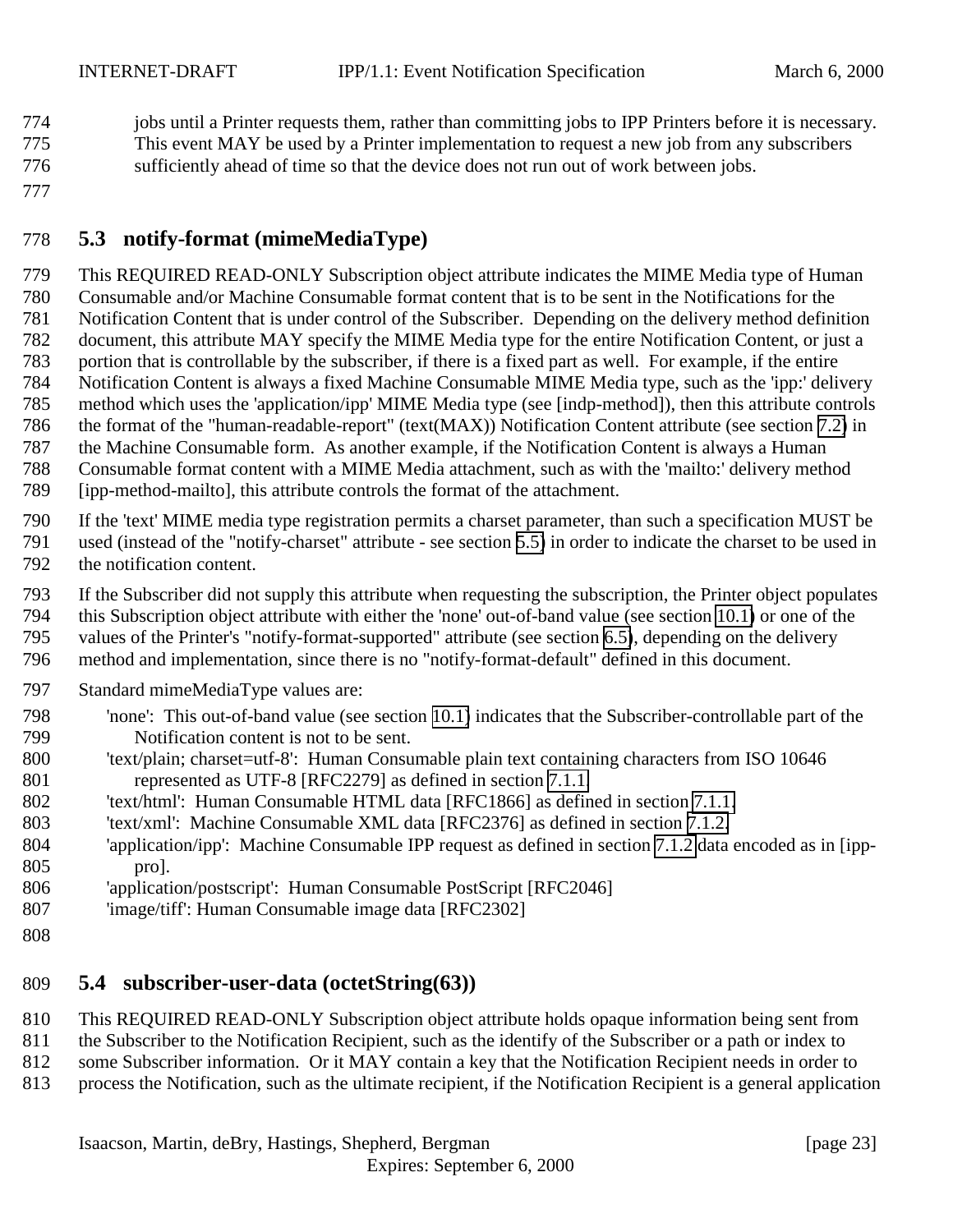- <span id="page-23-0"></span>that in turn forwards notifications and the ultimate recipient isn't included in the value of the "notify-
- recipient" attribute. An Instant Messaging Service is an example of such a general application where the
- "subscriber-user-data" might be the user's id for that messaging service and the "notification-recipient" is
- 817 the URL of the messaging service.

# **5.5 notify-charset (charset)**

- This OPTIONAL READ-ONLY Subscription object attribute specifies the charset to be used in the
- Notification content sent to the Notification Recipient, whether the notification content is Machine
- Consumable or Human Consumable. This attribute MUST NOT be used when the "notify-format" attribute
- value specifies the charset parameter in its MIME media type value, e.g., 'text/plain; charset=utf-8'.

# **5.6 notify-natural-language (naturalLanguage)**

- This OPTIONAL READ-ONLY Subscription object attribute specifies the natural language for the IPP
- object to use in the Notification content that is sent to the Notification Recipient, whether the notification
- 826 content is Machine Consumable or Human Consumable.

# **5.7 subscription-request-id**

- This REQUIRED READ-ONLY Subscription object attribute holds the most recent request-id sequence number delivered in a Notification content to the Notification Recipient. A value of 0 indicates that no
- Notifications have been sent for this subscription. The first request-id sent for a subscription MUST be 1. Each Notification Recipient receives its own monotonically increasing series of request-ids operation
- parameters (see [ipp-mod] section 3.1.2), i.e., no gaps, in order to be able to detect a missing notification.

# **5.8 subscription-id (integer (1:MAX))**

- This REQUIRED READ-ONLY Subscription object attribute uniquely identifies this Subscription object instance on this Printer object or this Job object. The Printer object, on acceptance of a Create-Job- Subscription or Create-Printer-Subscription request, generates an ID which identifies the new Subscription object on that Printer or Job. The Printer returns the value of the "subscription-id" attribute as part of the response to a Create-Job-Subscription or Create-Printer-Subscription request. The 0 value is not included to allow for compatibility with "job-id" and with SNMP index values which also cannot be 0.
- 840 It is RECOMMENDED that Per-Printer Subscription objects be persistent. Then the Subscription objects including the subscription-id remains unique across power-cycles. Even if an implementation does not make Per-Printer subscription objects persist, the implementation SHOULD make every attempt not to re- use subscription ids that subscribers might still think are valid. In other words, the Printer SHOULD at least keep the next subscription-id to be assigned in non-volatile memory. Note: it is assumed that Per-Job subscriptions are persistent if Jobs are persistent, in order to be consistent with the persistency of Job objects. The [ipp-mod] RECOMMENDS that Job objects be persistent.

# **5.9 notify-lease-expiration-time (integer(0:MAX))**

 This REQUIRED READ-ONLY Subscription object attribute specifies the time in the future when the subscription lease will expire, i.e., the "printer-up-time" value at which the lease will expire. When the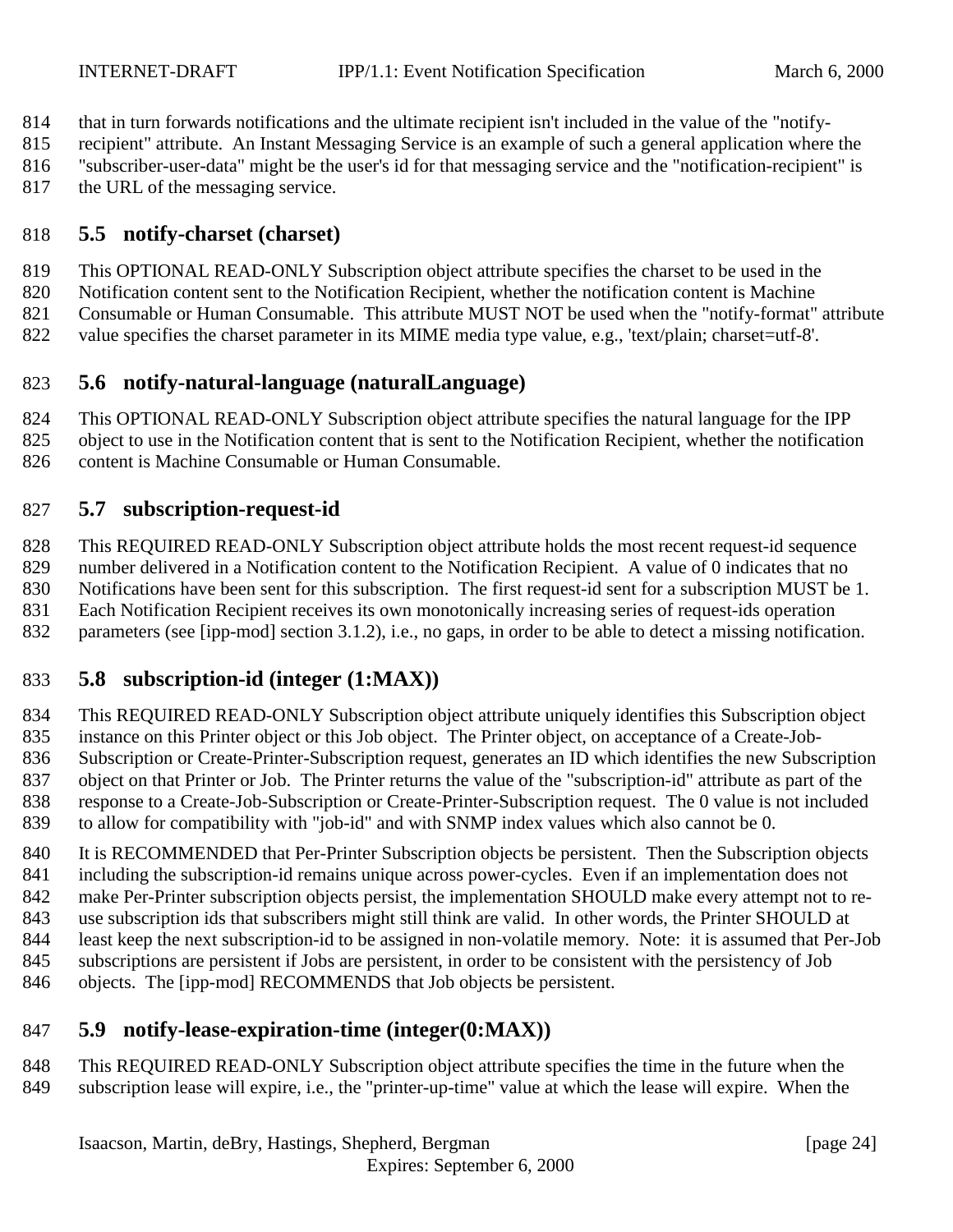- <span id="page-24-0"></span>Printer object creates a Per-Printer Subscription object, it populates this attribute with the appropriate value.
- When the indicated time arrives, the Printer MUST delete the Per-Printer Subscription object. Per-Job
- Subscription objects always return a value of 0 since Per-Job Subscriptions don't have a lease, but exist for the life-time of the Job instead.
- A client is able to extend a lease of a Per-Printer subscription using the Renew-Subscription operation (see
- section [8.3.3\)](#page-43-0). A value of 0 indicates an infinite time, if such a policy is supported as indicated in the
- "notify-lease-time-supported" (integer(0:MAX)) Printer Description attribute (see section [6.8\)](#page-27-0) and the subscriber is authorized to request an infinite lease. A Per-Job subscription cannot be renewed.
- 
- Note: In order to compute the number of seconds remaining in a Per-Printer Subscription lease, a client can
- subtract the "notify-server-up-time" Subscription object attribute (see section 5.12) from the "notify-lease-
- expiration-time" Subscription object attribute.

# **5.10 printer-uri (uri)**

- This REQUIRED READ-ONLY Subscription object attribute identifies the Printer object that created this
- Subscription object. When a Printer object creates a Subscription object, it populates this attribute with the
- Printer object URI that was used in the create request. This attribute permits a client to identify the Printer
- object URI that was used to create this Subscription object, i.e., what security scheme was used.

### **5.11 subscriber-user-name (name(MAX))**

- This REQUIRED READ-ONLY Subscription object attribute contains the name of the user that created the
- Subscription object. The Printer object sets this attribute to the most authenticated printable name that it
- can obtain from the authentication service over which the IPP operation was received. This attribute is intended to help a human user determine for which Per-Printer Subscriptions they are the Subscriber. Only
- if such is not available, does the Printer object use the value supplied by the client in the "requesting-user-
- name" operation attribute of the create operation (see [IPP-MOD] Sections 4.4.2, 4.4.3, and 8). For Per-Job
- subscriptions created as part of the Job creation operation, the value of the "subscriber-user-name" is the
- same as the "job-originating-user-name" Job attribute (see [ipp-mod] section 4.3.6).
- The value of the "subscriber-user-name" is implementation dependent when a server accepts a request and forwards it to a downstream IPP Printer (see [Figure 2](#page-9-0) and the [ipp-iig]).
- Note: The Printer object needs to keep an internal originating user id of some form, typically as a
- credential of a principal, with the Subscription object. Since such an internal attribute is implementation-
- dependent and not of interest to clients, it is not specified as a Subscription Description attribute. This
- originating user id is used for authorization checks (if any) on all subsequent operations.

# **5.12 notify-server-up-time (integer(1:MAX))**

- This REQUIRED READ-ONLY Subscription object attribute indicates the amount of time (in seconds)
- that the Printer or Notification Delivery Service implementation has been up and running. This attribute is
- an alias for the Printer's "printer-up-time" attribute" (see [ipp-mod] section 4.4.29) if the Printer is keeping
- the Subscription objects or is the up time for the Notification Delivery Service if the Printer has delegated
- the responsibility for keeping Subscription objects to a notification delivery service, in an analogous way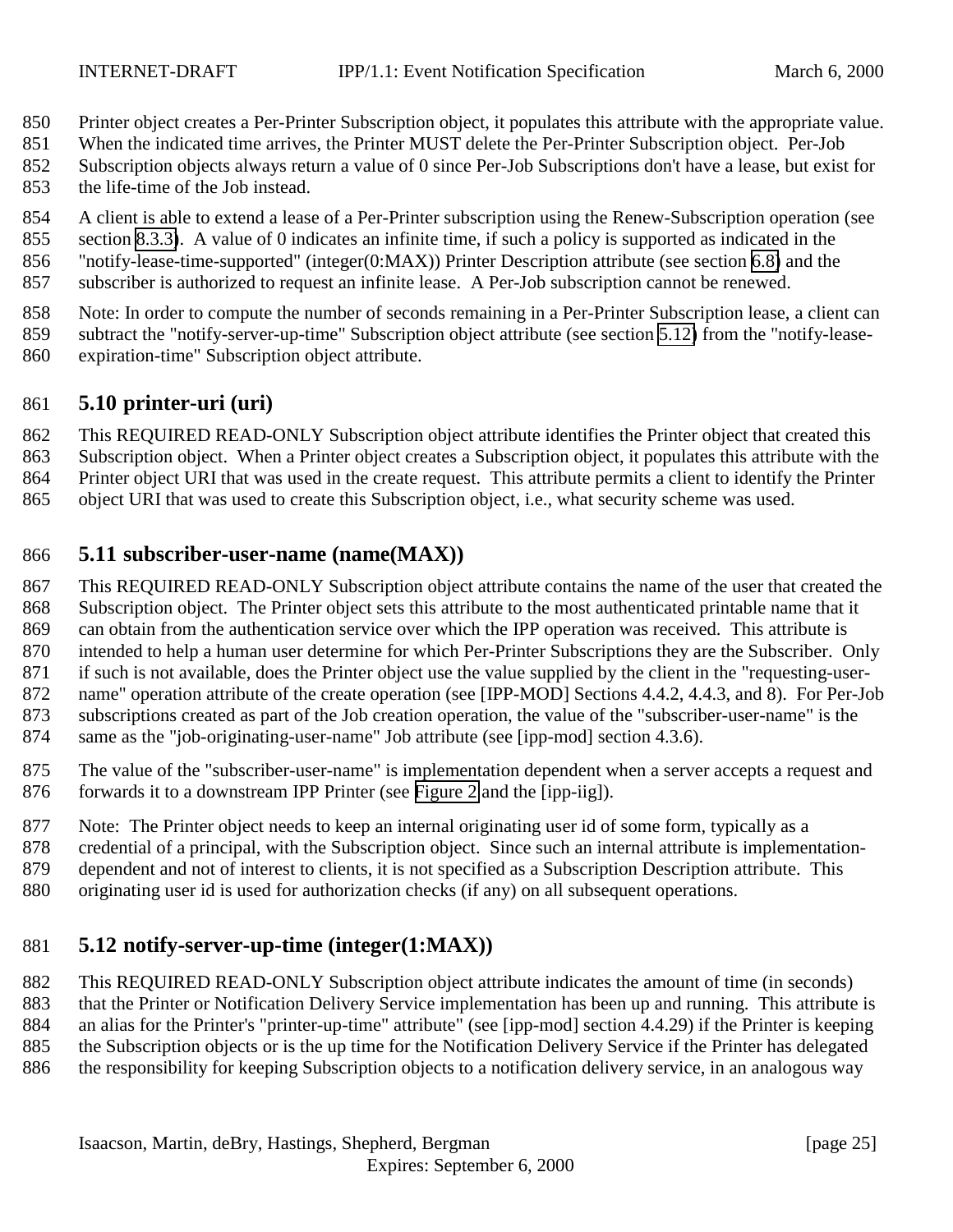- <span id="page-25-0"></span>887 that the Job's "job-printer-up-time" is an alias for "printer-up-time" Printer attribute (see [ipp-mod] section 888 4.3.13.4).
- 889 Note: The purpose of this attribute is so that a client can request this attribute in a Get-Subscription-

890 Attributes or Get-Subscriptions request and use the value returned in combination with the "notify-lease-

891 expiration-time" (see section [5.9\)](#page-23-0) in order to display the wall clock time equivalent to the user. The

892 difference between this attribute and the 'integer' value of the "notify-lease-expiration-time" attribute is the

- 893 number of seconds in the future that the subscription will expire. A client can compute the wall-clock time
- 894 at which the subscription will expire by adding this difference to the client's wall-clock time.

# 895 **5.13 notify-persistence-granted (boolean)**

896 This REQUIRED READ-ONLY Subscription object attribute indicates whether or not the Per-Job or Per-897 Printer Subscription is persistent, i.e., saved across power cycles in an implementation-define manner.

# 898 **6 Printer Description Attributes related to Notification**

899 This section defines the Printer Description attributes that are related to Notification. Table 3 lists the

900 Printer Description attributes and indicates the Printer support required for conformance and whether or not

901 the attribute is READ-ONLY: .

| 902 | Table 3 - Printer Description attributes associated with Notification |
|-----|-----------------------------------------------------------------------|
|-----|-----------------------------------------------------------------------|

| Printer object attributes:                           | Printer<br>support | <b>READ-ONLY?</b>                                     |
|------------------------------------------------------|--------------------|-------------------------------------------------------|
| notify-schemes-supported (1setOf uriScheme)          | <b>REQUIRED</b>    | no                                                    |
| notify-events-default (1setOf type2 keyword)         | <b>REQUIRED</b>    | no                                                    |
| notify-events-supported (1setOf type2 keyword)       | <b>REQUIRED</b>    | no                                                    |
| max-events-supported (integer(5:MAX))                | <b>REQUIRED</b>    | no                                                    |
| notify-format-supported (1setOf mimeMediaType)       | <b>REQUIRED</b>    | no                                                    |
| max-job-subscriptions-supported (integer(0:MAX))     | <b>REQUIRED</b>    | no                                                    |
| max-printer-subscriptions-supported (integer(0:MAX)) | <b>REQUIRED</b>    | no                                                    |
| notify-lease-time-supported (rangeOfInteger(0:MAX))  | <b>REQUIRED</b>    | no                                                    |
| notify-lease-time-default (integer(0:MAX))           | <b>REQUIRED</b>    | no                                                    |
| persistent-jobs-supported (boolean)                  | <b>OPTIONAL</b>    | no <b>ISSUE 03:</b><br>ok to allow to<br>be settable? |
| persistent-subscriptions-supported (boolean)         | <b>OPTIONAL</b>    | no <b>ISSUE 04:</b><br>ok to allow to<br>be settable? |
| printer-state-change-time (integer(1:MAX))           | <b>PTIONAL</b>     | yes                                                   |
| printer-state-change-date-time (dateTime)            | <b>OPTIONAL</b>    | yes                                                   |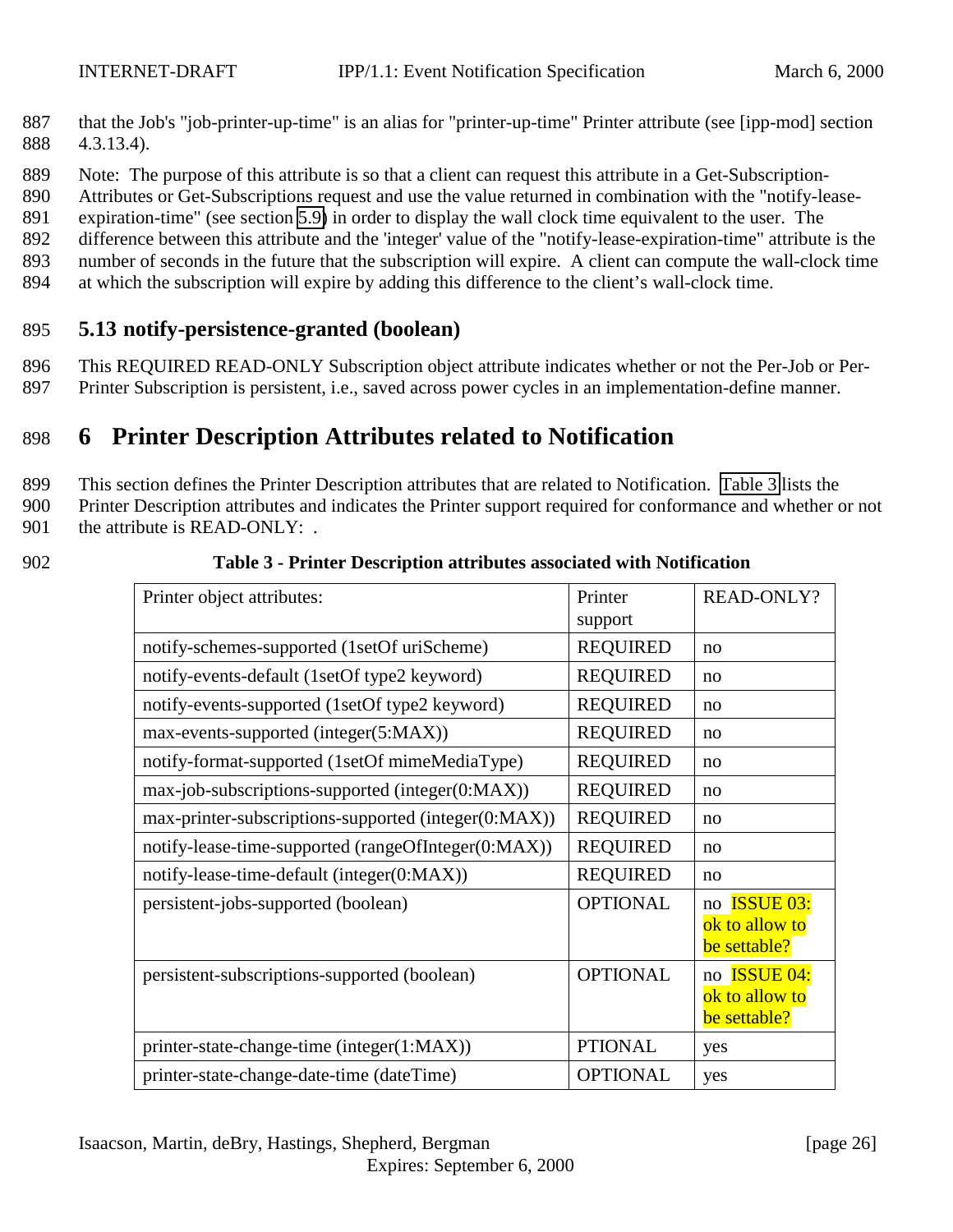<span id="page-26-0"></span>

### **6.1 notify-schemes-supported (1setOf uriScheme)**

 This REQUIRED Printer attribute describes the notification delivery methods supported by this Printer object. Standard values are defined in Section [5.1.](#page-18-0)

# **6.2 notify-events-default (1setOf type2 keyword)**

- This REQUIRED Printer attribute identifies the event values if the client does not supply the "notify-
- events" operation attribute in a Subscription Creation operation. Any value in this attribute MUST also appear in the "notify-events-supported" attribute, i.e., be a supported event.

# **6.3 notify-events-supported (1setOf type2 keyword)**

- This REQUIRED Printer attribute identifies the events supported by this Printer object for both Per-Job and
- Per-Printer subscriptions which MUST be the same. Standard values are defined in Section [5.2.](#page-19-0)

### **6.4 max-events-supported (integer(5:MAX))**

 This REQUIRED Printer attribute specifies the maximum number of events that are supported in a single Per-Job or Per-Printer subscription which must be the same. A Printer MUST support at least 5 events per subscription, so that clients can depend on at least 5 events in a single subscription. If the number of events supplied by a client in a subscription exceed this number, the Printer rejects the request and returns the 'client-error-too-many-events (see section [15.4\)](#page-49-0). If notification is not supported, this attribute MUST NOT be supported.

# **6.5 notify-format-supported (1setOf mimeMediaType)**

- This REQUIRED Printer attributes identifies the MIME media types supported for Human Consumable and/or Machine Consumable notification content that the subscriber can control, if any. If the Notification content is fixed by the implementation, then the value of this attribute is that MIME media type, if is has been registered, or the 'none' out-of-band value (see section [10.1\)](#page-46-0) otherwise. See the definition of the "notify-format" attribute in section [5.3](#page-22-0) for details and some example values.
- Not all formats listed in the "notify-format-supported" attribute need be available with all delivery methods specified in the "notify-schemes-supported". However, all Human Consumable formats, if any, SHOULD be available with all delivery methods. It is much harder to support a Human Consumable format because of localization issues. Once the code is written to support a particular Human Consumable format, it is easy to transmit it on any of the supported notify-schemes. Thus, if a vendor decides to support a notify- scheme, it has already committed to implement the Machine Consumable format. This may be simple if existing code can be reused, e.g. application/ipp and or more difficult if new code must be written, e.g., it is SNMP.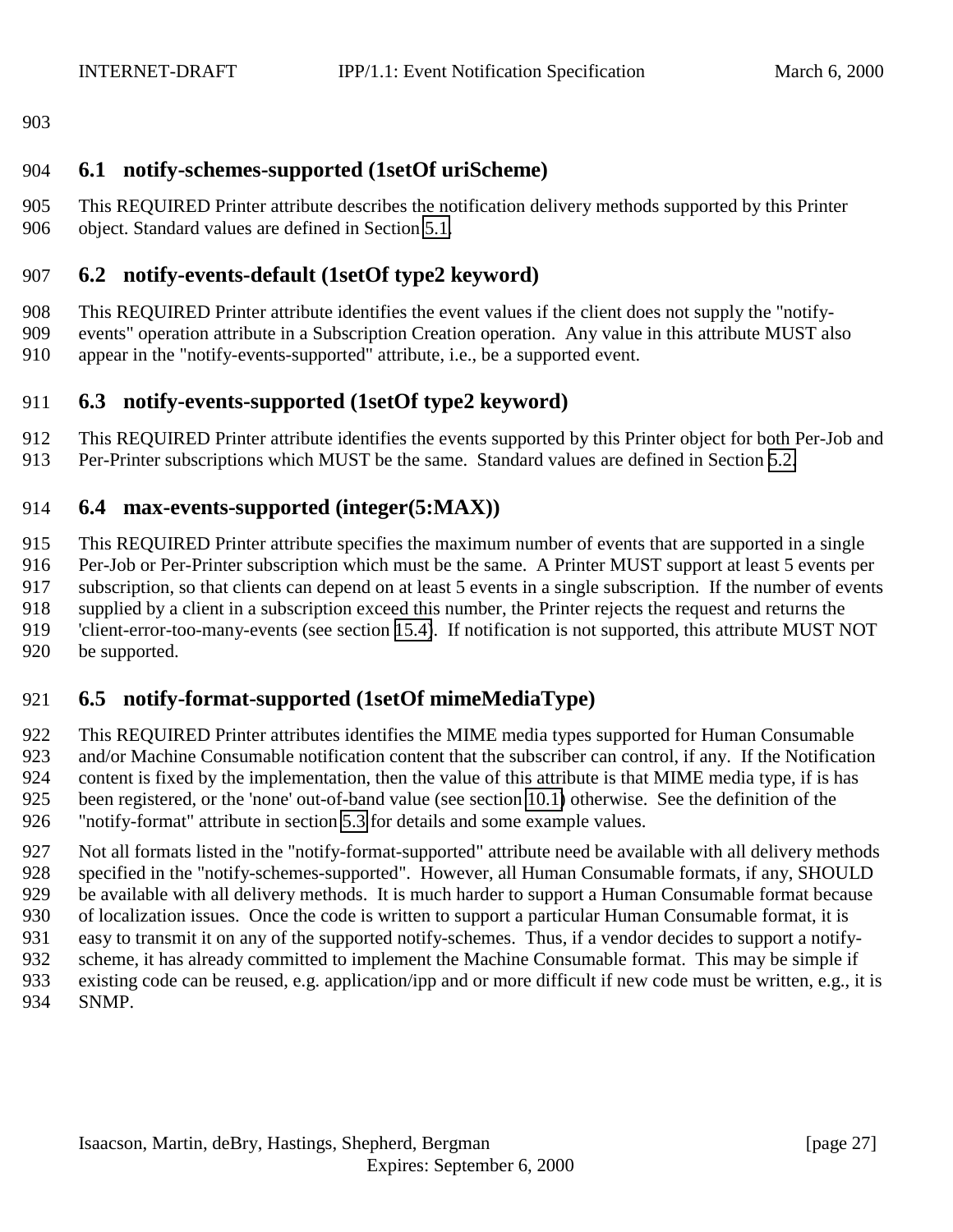### <span id="page-27-0"></span>**6.6 max-job-subscriptions-supported (integer(0:MAX))**

 This REQUIRED Printer attribute specifies the maximum number of Per-Job subscriptions that are supported for a job, i.e., the maximum number of collection values for the "job-notify" operation attribute, and/or the maximum number of subsequent Create-Job-Subscription operation requests in combination for a job. A value of 0 indicates no effective maximum. A Printer MUST support at least 1 Per-Job subscription. If the number of Per-Job subscriptions supplied by a client in a Job Creation request exceeds the value of this attribute or would exceed some implementation-defined total number of Per-Job Subscriptions for the Printer, the Printer MUST accept the Job Creation and ignore the excess subscriptions. If a subsequent Create-Job-Subscription request would exceed this number, the Printer rejects the request and returns the 'client-error-too-many-subscriptions' (see section [15.3\)](#page-49-0).

If a Printer does not support Per-Job Subscriptions, it MUST NOT support this attribute. The usual way for

a client to determine whether an IPP Printer supports a feature is to query the Printer's "operations-

supported" attribute. However, there is no new REQUIRED operation for Per-Job Subscriptions.

Therefore, the RECOMMENDED way for a client to determine whether or not a Printer supports Per-Job

Subscriptions is to query this attribute to see if it is supported (since the Create-Job-Subscriptions is an

OPTIONAL operation).

# **6.7 max-printer-subscriptions-supported (integer(0:MAX))**

 This REQUIRED Printer attribute specifies the maximum number of Per-Printer subscriptions that are supported by multiple Create-Printer-Subscription requests, i.e., the maximum number of un-expired Per- Printer Subscription objects that the Printer supports at a time. A value of 0 indicates no effective maximum. A Printer MUST support at least 1 Per-Printer subscription. If the number of Per-Printer subscriptions exceeds the value of this attribute or would exceed some implementation-defined total

number of Per-Printer Subscriptions for the Printer (if any), the Printer rejects the Create-Printer-

Subscription request and returns the 'client-error-too-many-subscriptions' (see section [15.3\)](#page-49-0).

 If a Printer does not support Per-Printer Subscriptions, then it MUST NOT support this attribute. None the less, the RECOMMENDED way for a client to determine whether or not a Printer supports Per-Printer Subscriptions is to query the "operations-supported" to see if the Create-Printer-Subscriptions operation is

supported, rather than querying this attribute.

# **6.8 notify-lease-time-supported (rangeOfInteger(0:MAX))**

 This REQUIRED Printer attribute specifies the range of values in seconds that are supported for the "notify-lease-time-requested" operation attribute in a Create-Printer-Subscription or Renew-Subscription request for a Per-Printer subscription. When the lease time expires for a Per-Printer Subscription without renewing, the Printer MUST delete the Subscription object. If the client requests a value outside this range, the Printer MUST grant a value that is in this range (see section [5.9\)](#page-23-0). A value of 0 indicates an infinite lease, i.e., one that does not expire.

# **6.9 notify-lease-time-default (integer(0:MAX))**

- This REQUIRED Printer attribute specifies the value of the lease time that the Printer object has been
- configured to assume if the client does not supply a "notify-lease-time-requested" operation attribute in the
- Create-Printer-Subscription or Renew-Subscription requests.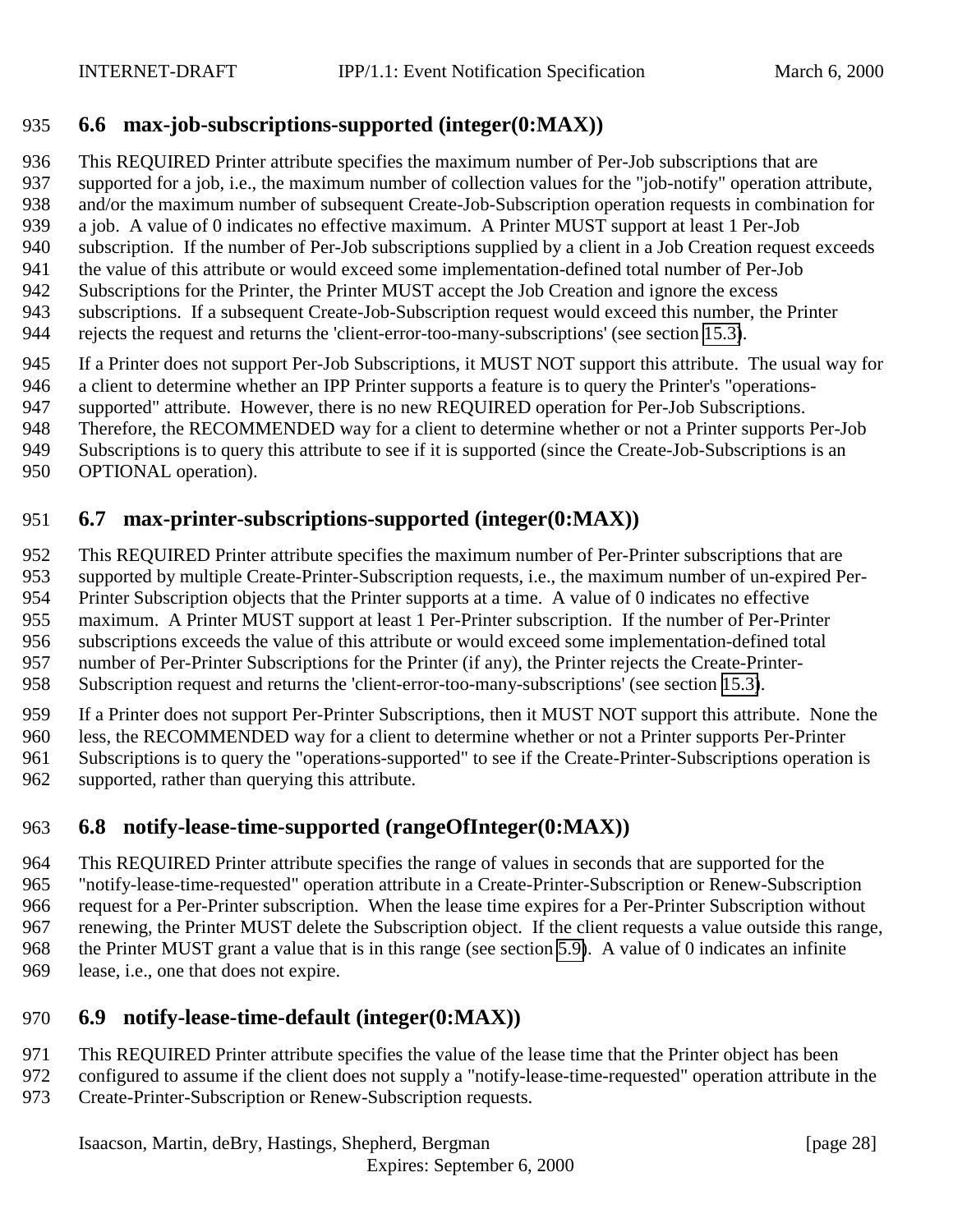### <span id="page-28-0"></span>**6.10 persistent-jobs-supported (boolean)**

- This OPTIONAL Printer attribute indicates whether or not the Printer supports persistent Jobs, i.e., Jobs
- object that are preserved across power cycles. If Jobs are persistent, then Per-Job Subscriptions MUST also
- be persistent, since they are part of the Job object. It is RECOMMENDED that Jobs (and Per-Job
- Subscriptions) be persistent.
- If the Printer supports this attribute as settable, then its value MUST control whether or not the Printer keeps Jobs persistently as per the rules in [ipp-set]).
- **ISSUE 03 again: OK to allow the "persistent-jobs-supported" (boolean) Printer Description attribute to be** 982 settable?

# **6.11 persistent-subscriptions-supported (boolean)**

- This OPTIONAL Printer attribute indicates whether or not the Printer supports persistent Per-Printer
- Subscriptions, i.e., Subscription objects that are preserved across power cycles. When this value is 'true'
- the implementation MAY support some that are persistent and some that are not. If the value is 'false' or
- the attribute is not supported, Per-Printer Subscriptions MUST NOT be persistent. It is RECOMMENDED
- that Per-Printer subscriptions be persistent.
- If the Printer supports this attribute as settable, then its value MUST control whether or not the Printer keeps Subscription objects persistently as per the rules in [ipp-set]).
- **ISSUE 04 again: OK to allow the "persistent-subscriptions-supported" (boolean) Printer Description** 992 attribute to be settable?

# **6.12 printer-state-change-time (integer(1:MAX))**

 This OPTIONAL READ-ONLY Printer attribute records the time, i.e., copy of the Printer's "printer-up- time" attribute, that the Printer's "printer-state" attribute was last changed. On power-up, the Printer populates the "printer-state-change-time" from its "printer-up-time" attribute, so that it always has a value.

### **6.13 printer-state-change-date-time (dateTime)**

- This OPTIONAL READ-ONLY Printer attribute records the date and time, i.e., copy of the Printer's "printer-current-time" (dateTime) attribute (see [ipp-mod] section 4.4.30), that the Printer's "printer-state" attribute was last changed. On power-up, the Printer populates the "printer-state-change-date-time" from
- its "printer-current-time" attribute, so that it always has a value.

# **7 Notification Content**

- This section defines the Notification content that is sent to a Notification Recipient when an event occurs. The Notification MAY be sent by the IPP Printer or a third party Notification Service (see section [2.3\)](#page-10-0).
- There are two notification content types: Machine Consumable and Human Consumable, i.e., 'text' MIME
- media type. For most notification delivery methods both content types are defined. Each Notification
- Content type will either define one specific Machine Consumable form (usual) or indicate that no Machine
- Consumable form is defined. In addition, each Notification Content type will indicates whether (usual) or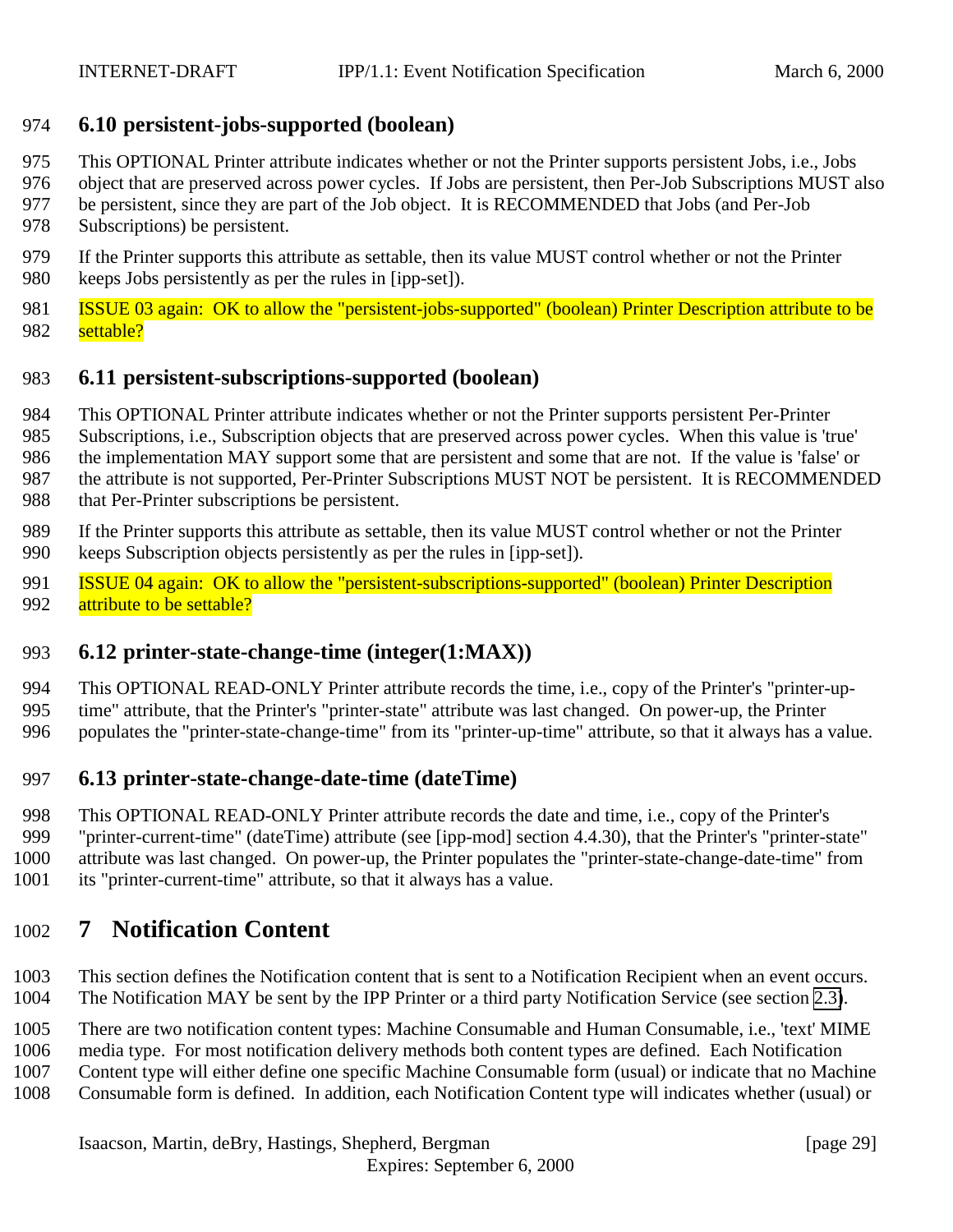<span id="page-29-0"></span>not Human Consumable forms are permitted. But the definition will not define the Human Consumable

forms. For those Human Consumable forms that a Printer implementation supports as indicated in the

Printer's "notify-format-supported" attribute, it MUST support for all Notification Content formats

supported that permit Human Consumable form.

# **7.1 Notification content MIME media type formats**

This section defines the Notification content that the Notification Source sends asynchronously to each

Notification Recipient based on the subscription information stored with the subscription. The Notification

is either in a Human Consumable or Machine Consumable form.

# **7.1.1 Human Consumable form**

If the notification delivery method is defined to permit Human Consumable forms such as the entire

- Notification Content or a portion of the Notification Content, such as either an attachment or the "human-
- readable-report" attribute (see section [7.2\)](#page-30-0) then the following RECOMMENDATIONS apply:
- The text message SHOULD include information about the attributes in sections [7.2](#page-33-0) and [7.3](#page-32-0) for job events
- or in sections [7.2](#page-30-0) and [7.4](#page-33-0) for printer events. This information is localized according to the information
- about natural language and charset in the subscription.
- An implementation MAY extend the contents of a Human Consumable notification by adding additional information.

# **7.1.2 Machine Consumable form**

 If the notification delivery method is defined to have a Machine Consumable form and that form is defined to be the 'application/ipp' MIME media type [ipp-mod], then the following rules apply:

- 1029 1. The notification content MUST use the 'application/ipp' MIME media type [ipp-mod] using one of: (1) the Get-Job-Attributes response encoding for job events, (2) Get-Printer-Attributes response for printer events, or (3) a new Sent-Notifications operation for both job and printer events.
- 2. The attributes listed in sections [7.2](#page-30-0) and [7.3 a](#page-32-0)re sent in a Notification for Job events.
- 3. The attributes listed in sections [7.2](#page-30-0) and [7.4 a](#page-33-0)re sent in a Notification for Printer events.
- 4. For any 'text' or 'name' attribute value in any notification, the charset and natural language rules that apply to all IPP operations apply to these attributes as well, since they are represented as operation responses.
- 5. The "human-readable-report" attribute can be defined to be REQUIRED, OPTIONAL, or MUST NOT be sent.
- 6. If the values of any of the attributes sent in an notification content are not known, the value sent in the report content is the out-of-band 'unknown' value, rather than omitting the attribute (see 1042 the beginning of [ipp-mod] section 4.1).
- An implementation MAY extend the contents of the Machine Consumable notification by adding additional attributes. Notification Recipients MUST be able to accept Notifications containing attributes they do not recognize. What a Notification Recipient does with an unrecognized attribute is implementation-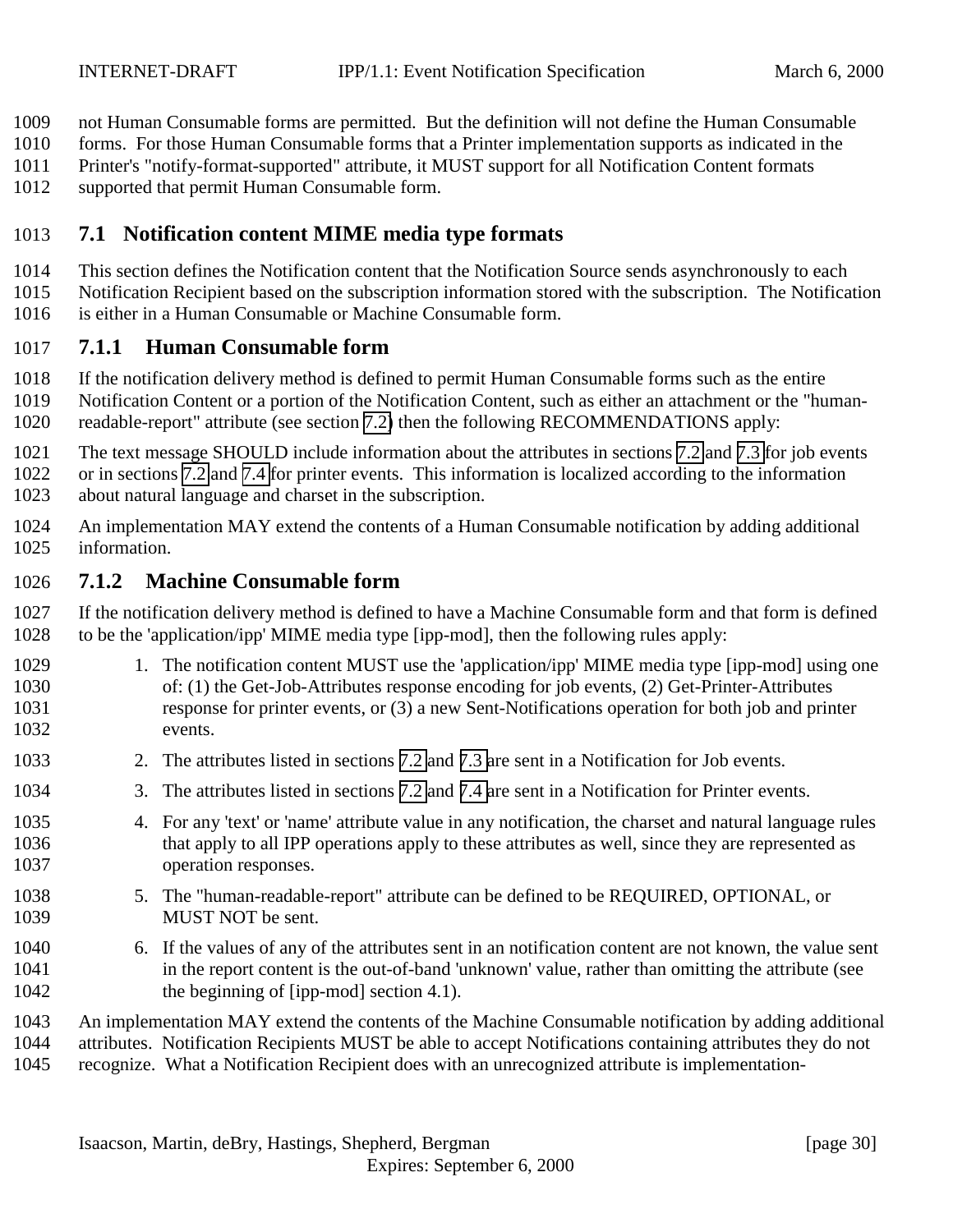<span id="page-30-0"></span>1046 dependent. Notification Recipients MAY attempt to display unrecognized attributes anyway or MAY 1047 ignore them.

1048 ISSUE 05 - Can an implementation extend the Notification Content to include an attribute that uses the

1049 'collection' attribute syntax? If so, should we REQUIRE that Notification Recipients that can accept

1050 Machine Consumable Notifications, be able to accept the 'collection' attribute syntax?

### 1051 **7.2 Notification content attributes common to Job and Printer events**

1052 This section lists the parameters and attributes that are included in both Job and Printer event Notifications.

- 1053 The notification delivery method either models the Notification as a (1) request if the IPP Printer sends the
- 1054 Notification to the Notification Recipient when the event occurs or as a (2) response if the IPP Printer is 1055 queried for the Notification by a Notification Recipient:
- 1056 Request: If the delivery method defines that the IPP Printer sends the Notification, then the delivery 1057 method also defines whether or not the Notification Recipient returns a response. If the IPP Printer 1058 sends a Notification request, it uses the "operation-id alternative for item #2 in Table 4:
- 1059 Response: If the delivery method defines that the IPP Printer supports an operation that returns a 1060 Notification as a response to the Notification Recipient, it uses the "status-code" alternative for item 1061 #2 in Table 4.

1062 Some events do not include all of these attributes as shown in Table 4. Each notification content contains a 1063 single Job or Printer event, whether that event was subscribed using the Job Submission Subscription

- 1064 mechanism or the Per-Printer subscription mechanism. If either kind of Subscription subscribed to both 1065 Job and Printer events, then the Printer will send or return them as separate Job Notification content and 1066 Printer Notification contents to the same Notification Recipient.
- 1067 Table 4 lists the attributes that are defined for use in Notifications and indicates the Printer support required 1068 for conformance: References of the form "mod m.n.o" refer to [ipp-mod] sections.
- 

### 1069 **Table 4 - Common Job and Printer Notification content attributes**

| <b>Attributes</b>                                                                  | Reference       |                 | Events          |  |
|------------------------------------------------------------------------------------|-----------------|-----------------|-----------------|--|
|                                                                                    |                 | 'job-progress'  | all others      |  |
| The following attributes MUST occur in this order:                                 |                 |                 |                 |  |
| version-number (integer (0:32767))<br>1.                                           | mod 3.1.1       | <b>REQUIRED</b> | <b>REQUIRED</b> |  |
| operation-id (integer $(0:32767)$ ) or<br>2.<br>status-code (integer $(0.32767)$ ) | mod 3.1.1       | <b>REQUIRED</b> | <b>REQUIRED</b> |  |
| request-id (integer $(0:MAX)$ )<br>3.                                              | 5.7 & mod 3.1.1 | <b>REQUIRED</b> | <b>REQUIRED</b> |  |
| attributes-charset (charset)<br>4.                                                 | 5.5 & mod 3.1.4 | <b>REQUIRED</b> | <b>REQUIRED</b> |  |
| attributes-natural-language (naturalLanguage)<br>5.                                | 5.6 & mod 3.1.4 | <b>REQUIRED</b> | <b>REQUIRED</b> |  |
| printer-uri (uri)<br>6.                                                            | 5.10            | <b>REQUIRED</b> | <b>REQUIRED</b> |  |
| The following attribute MAY occur in any order:                                    |                 |                 |                 |  |
| printer-name (name $(127)$ )                                                       | mod 4.4.4       | n/a             | <b>REQUIRED</b> |  |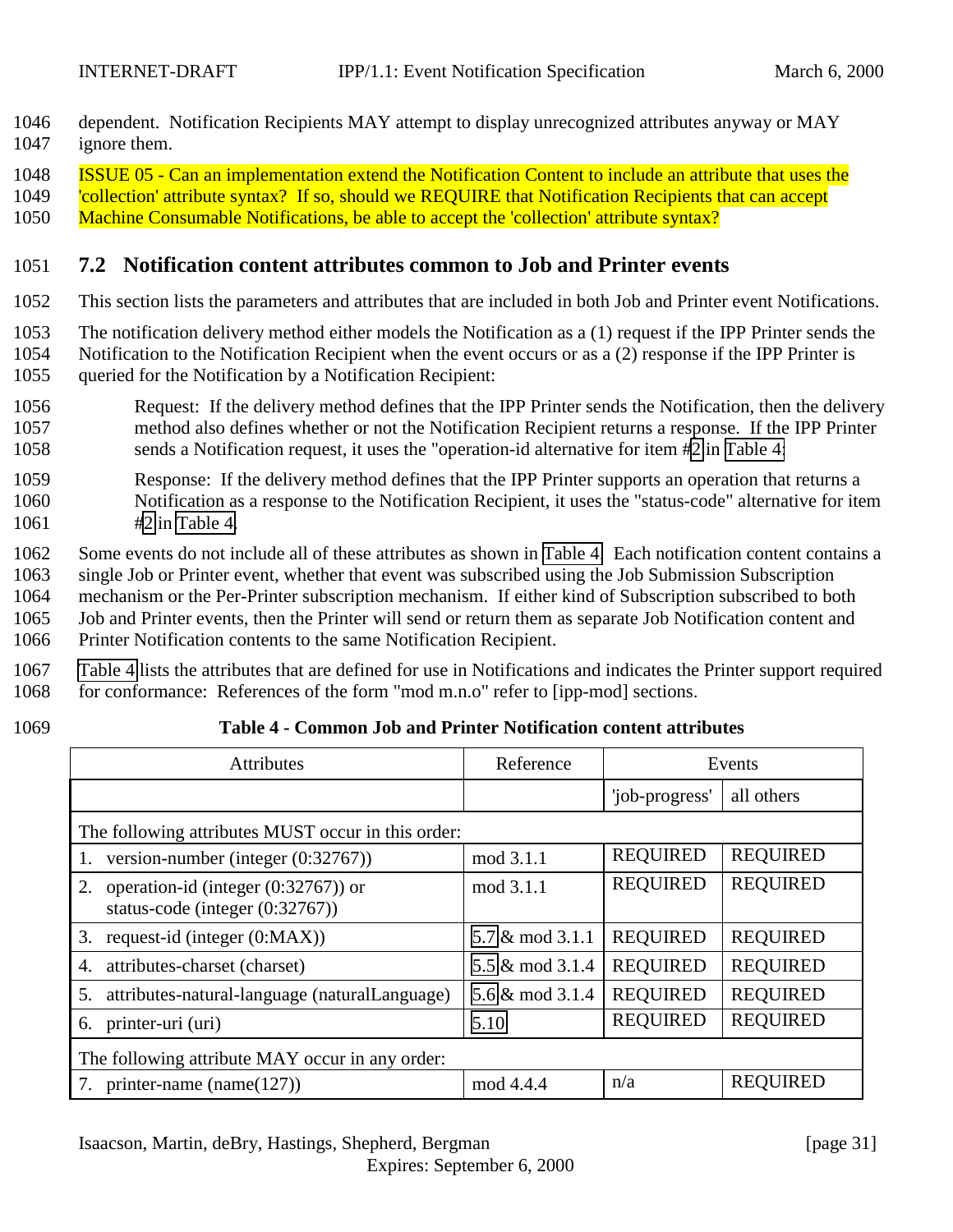| Attributes                                 | Reference | Events          |                 |
|--------------------------------------------|-----------|-----------------|-----------------|
|                                            |           | 'job-progress'  | all others      |
| 8. job-id (integer(1:MAX))                 | mod 4.3.2 | <b>REQUIRED</b> | REQUIRED**      |
| 9. job-name (name(MAX))                    | mod 4.3.5 | n/a             | REQUIRED**      |
| 10. trigger-event (type2 keyword)          | 7.2.1     | <b>REQUIRED</b> | <b>REQUIRED</b> |
| 11. trigger-time (integer(MIN:MAX))        | 7.2.2     | <b>REQUIRED</b> | <b>REQUIRED</b> |
| 12. trigger-date-time (dateTime)           | 7.2.3     | n/a             | <b>OPTIONAL</b> |
| 13. subscription-id (integer(1:MAX))       | 5.8       | <b>REQUIRED</b> | <b>REQUIRED</b> |
| 14. subscriber-user-name (name(MAX))       | 5.11      | <b>REQUIRED</b> | <b>REQUIRED</b> |
| 15. subscriber-user-data (octetString(63)) | 5.4       | <b>REQUIRED</b> | <b>REQUIRED</b> |
| 16. notify-format (mimeMediaType)          | 5.3       | <b>OPTIONAL</b> | <b>OPTIONAL</b> |
| 17. human-readable-report (text(MAX))      | 7.2.4     | <b>OPTIONAL</b> | <b>OPTIONAL</b> |

1070 Attribute Notes:

1071 "version-number" - the major and minor version number.

- 1075 "status-code" a value of 0x600 (hexadecimal 600) for a Job event and 0x601 (hexadecimal 601) for a 1076 Printer event if the delivery method document models the Notification as the Printer returning the 1077 Notification to the Notification Recipient as a response to a request.
- 1078 "request-id" the sequence number for this subscription, starting at 1, for each subscription, i.e., the Printer 1079 copies the current value of the "subscription-request-id' Subscription object attribute to the 1080 Notification request content.
- 1081 "attributes-charset" the value comes from the "notify-charset" attribute in the Subscription object.
- 1082 "attributes-natural-language" the value comes from the "notify-natural-language" attribute in the 1083 Subscription object.
- 1084 "printer-uri" the value comes from the "job-printer-uri" Job attribute for Per-Job subscriptions.
- 1085 \*\*"job-id" and "job-name" included in Printer event Notifications only for Per-Job subscriptions.
- 1086 "job-name" SNMP delivery method can truncate to less than 255 octets, since the Notification needs to fit 1087 into 484 octets or so on some transports that SNMP is defined for.
- 1088 "subscription-id" the unique identifier for the Subscription object on this Printer.

<sup>1072</sup> "operation-id" - the operation id if the delivery method document models the Notification as the Printer 1073 sending the Notification to the Notification Recipient (whether the Notification Recipient returns a 1074 response or not).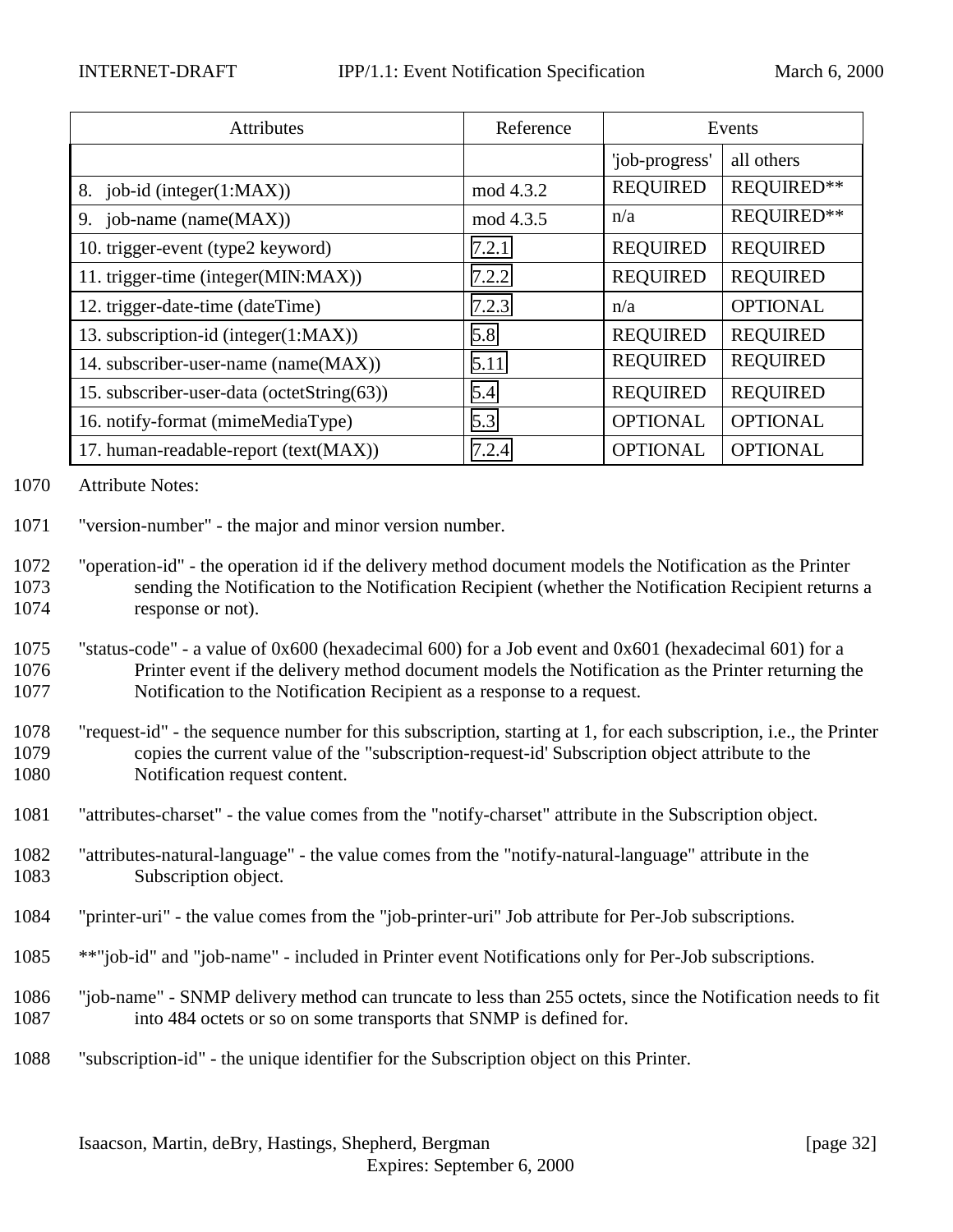- <span id="page-32-0"></span> "subscriber-user-name" - the subscriber user name that created the Subscription object. SNMP delivery method can truncate to less than 255 octets, since the Notification needs to fit into 484 octets or so on some transports that SNMP is defined for.
- "subscriber-user-data" opaque user data that may identify either the Subscriber and/or the ultimate Notification Recipient. The client MUST supply this attribute, if the definition of the delivery method specified in the "notify-recipient" attribute REQUIRES the client to supply it.
- "notify-format (mimeMediaType) indicates the text MIME media type (see section [5.3\)](#page-22-0) for the "human- readable-report" attribute. This attribute MUST be present if the "human-readable-report" (text(MAX)) attribute is present in order to unambiguously identify the format of its text value to the Notification Recipient.

### **7.2.1 "trigger-event" (type2 keyword)**

 This REQUIRED Notification Content attribute indicates the event that caused this Notification to be delivered.

# **7.2.2 "trigger-time" (integer(MIN:MAX))**

 This REQUIRED Notification Content attribute indicates the time at which the event occurred, i.e., the "printer-up-time" value (see [ipp-mod] section 4.4.29) when the event occurred.

### **7.2.3 "trigger-date-time" (dateTime)**

 This OPTIONAL Notification Content attribute indicates the date and time at which the event occurred, i.e., the "printer-current-time" value (see [ipp-mod] section 4.4.30) when the event occurred.

### **7.2.4 "human-readable-report" (text(MAX))**

This OPTIONAL Notification Content attribute contains the human consumable text message (see section

[7.1.1\)](#page-29-0) that describes the event and is represented in the text format specified by the "notify-format"

attribute. Whether or not this attribute is defined depends on the delivery method definition document and

MUST be defined only for use in the Machine Consumable format. If this attribute is defined for use in the

Machine Consumable Notification, then whether this attribute is REQUIRED or OPTIONAL also depends

on the delivery method definition document.

# **7.3 Additional Notification content attributes for Job events** *only*

Table 5 lists the additional attributes that are included only in Job event Notifications and indicates the

Printer support required for conformance: "R" indicates REQUIRED, "O" indicates OPTIONAL, and

"CR" indicates CONDITIONALLY REQUIRED, i.e., REQUIRED in a Notification if the corresponding

Job attributes are supported. Some events do not include all of these attributes as shown in Table 5.

### **Table 5 - Additional Notification content attributes for Job events** *only*

| <b>Attributes</b>          | Reference |                    | Events              |               |
|----------------------------|-----------|--------------------|---------------------|---------------|
|                            |           | 'job-<br>progress' | 'job-<br>completed' | all<br>others |
| 18. job-state (type1 enum) | mod 4.3.7 | $\mathbf R$        |                     | R             |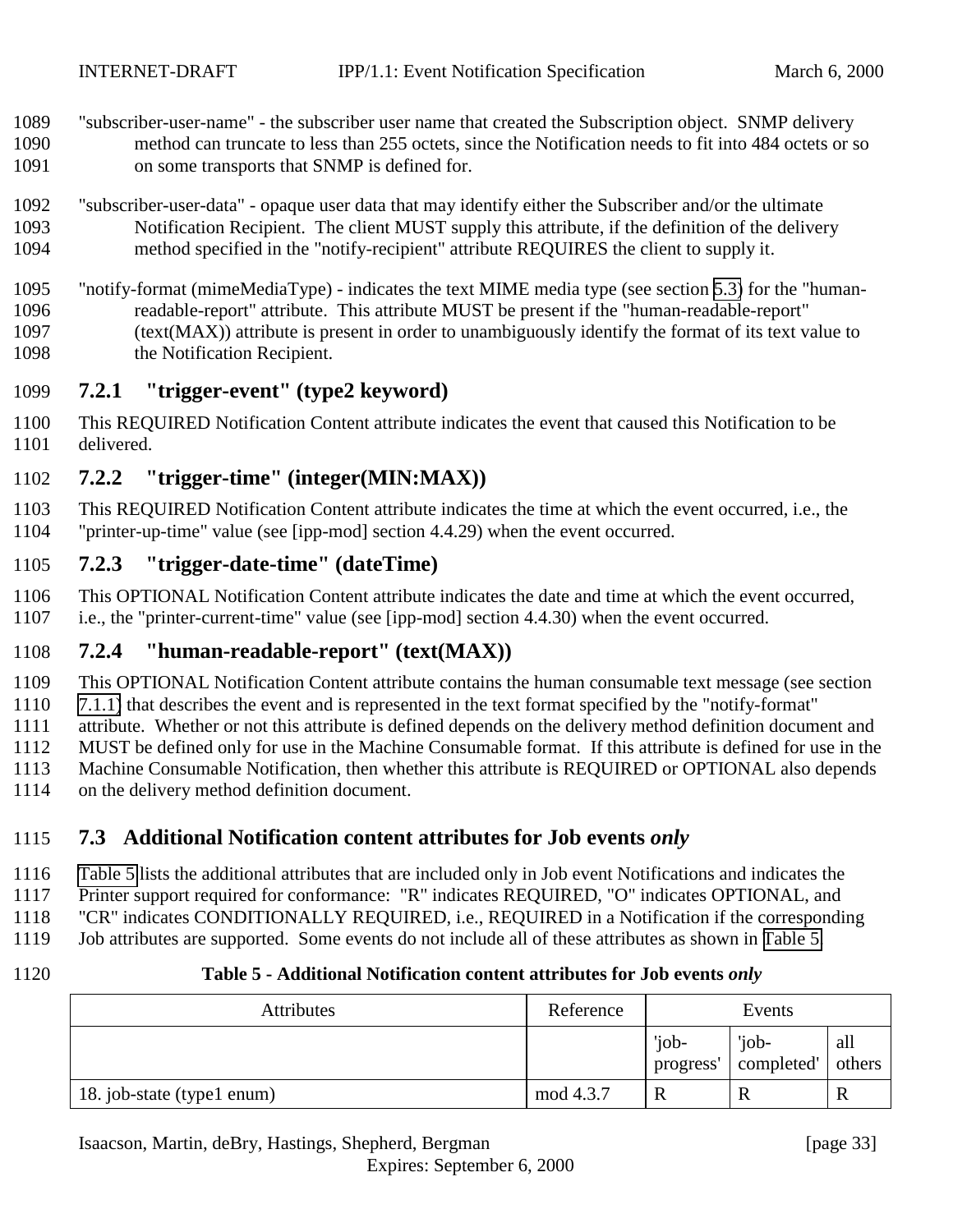<span id="page-33-0"></span>

| <b>Attributes</b>                                          | Reference    |                    | Events              |               |
|------------------------------------------------------------|--------------|--------------------|---------------------|---------------|
|                                                            |              | 'job-<br>progress' | 'job-<br>completed' | all<br>others |
| 19. job-state-reasons (1setOf type2 keyword)               | mod 4.3.8    | $\mathbf R$        | $\mathbf R$         | R             |
| 20. job-k-octets (integer(0:MAX))                          | mod 4.3.17.1 | $\Omega$           | $\Omega$            |               |
| 21. job-k-octets-processed (integer(0:MAX))                | mod 4.3.18.1 | $\Omega$           | $\Omega$            |               |
| 22. job-impressions (integer(0:MAX))                       | mod 4.2.17.2 | $\Omega$           | $\Omega$            |               |
| 23. job-impressions-completed (integer(0:MAX))             | mod 4.3.18.2 | <b>CR</b>          | <b>CR</b>           |               |
| 24. impressions-completed-current-copy<br>interger(0:MAX)) | [ipp-prog]   | $\mathbb{R}$       |                     |               |
| 25. job-media-sheets (integer(0:MAX))                      | mod 4.3.17.3 | $\Omega$           | $\Omega$            |               |
| 26. job-media-sheets-completed (integer(0:MAX))            | mod 4.3.18.3 | <b>CR</b>          | <b>CR</b>           |               |
| 27. job-collation-type (type2 enum)                        | [ipp-prog]   | $\mathbf R$        |                     |               |
| 28. sheet-completed-copy-number (integer(0:MAX))           | [ipp-prog]   | $\mathbf R$        |                     |               |
| 29. sheet-completed-document-number(integer(0:MAX))        | [ipp-prog]   | $\mathbf R$        |                     |               |

# 1121 **7.4 Additional Notification content attributes for Printer events** *only*

- 1122 Table 6 lists the additional attributes that are included only in Printer event Notifications and indicates the
- 1123 Printer support required for conformance:
- 

1124 **Table 6 - Additional Notification content attributes for Printer events** *only*

| <b>Attributes</b>                                | Reference  | Events             |
|--------------------------------------------------|------------|--------------------|
|                                                  |            | all printer events |
| 30. printer-state (type1 enum)                   | mod 4.4.11 | <b>REQUIRED</b>    |
| 31. printer-state-reasons (1setOf type2 keyword) | mod 4.4.12 | <b>REQUIRED</b>    |
| 32. printer-is-accepting-jobs (boolean)          | mod 4.4.23 | <b>REQUIRED</b>    |

1125

# 1126 **8 Operations for notification**

1127 This section defines all of the operations for notification which are summarized in [Table 1](#page-7-0) in section [1.1,](#page-5-0) 1128 including the assignment of the operation-id.

# 1129 **8.1 Operations for Per-Job Subscriptions** *only*

- 1130 This section defines the operation requests and responses that are related to Per-Job subscriptions and its
- 1131 Subscription object. Section [8.3](#page-40-0) defines the REQUIRED operation requests and responses associated with
- 1132 the REQUIRED Per-Printer subscription and its Subscription object.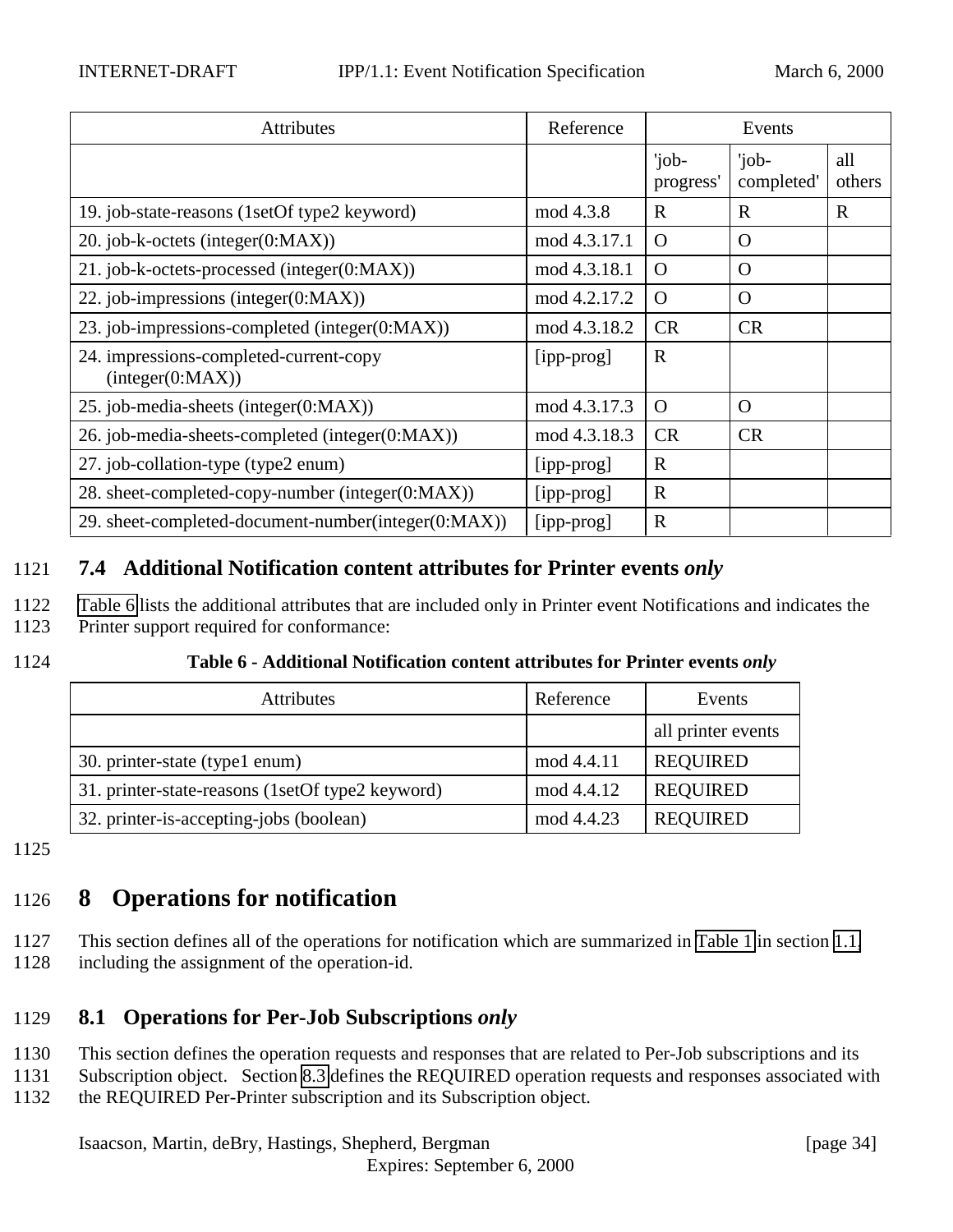# <span id="page-34-0"></span>**8.1.1 Job Creation Operations (Create-Job, Print-Job, Print-URI) and Validate-Job**

The usual method for a client to associate one subscription with a Job is to specify the subscription when

the job is created. For a Per-Job Subscription, the client supplies the "job-notify (1setOf collection)"

operation attribute with the member attributes listed in Table 7 with any of the Job Creation operations

 (Create-Job, Print-Job, Print-URI), plus Validate-Job (which doesn't create a job or subscription). If the client does not supply the "job-notify" attribute in the create operation, there is no subscription made (either

implicitly or explicitly).

If a Printer does not support this notification specification, then it MUST ignore the "job-notify" operation

attribute and return it in the response indicated as an attribute that is not supported. See [ipp-mod] section

3.1.7 for details on returning Unsupported Attributes.

### **Table 7 - Member attributes of the "job-notify" collection operation attribute**

| Member attribute of "job-notify" collection | Reference | client MUST<br>supply               | Printer support |
|---------------------------------------------|-----------|-------------------------------------|-----------------|
| notify-recipient (uri)                      | 5.1       | yes                                 | <b>REQUIRED</b> |
| notify-events (1setOf type2 keyword)        | 5.2       | no                                  | <b>REQUIRED</b> |
| notify-format (mimeMediaType)               | 5.3       | no                                  | <b>REQUIRED</b> |
| subscriber-user-data (octetString(63))      | 5.4       | depends on<br>delivery<br>method ** | <b>REQUIRED</b> |
| notify-charset (charset)                    | 5.5       | no                                  | <b>OPTIONAL</b> |
| notify-natural-language (naturalLanguage)   | 5.6       | no                                  | <b>OPTIONAL</b> |

 ISSUE 06: Ok that "notify-charset" and "notify-natural-language" member attributes don't follow the "xxx-supported" rule for collection member attributes, since the "xxx-supported" attributes are "charset-

 supported" and "generated-natural-language-supported", respectively, instead of "notify-charset-supported" and "notify-natural-language-supported"?

 See the referenced sections for a definition of these operation attributes, since they are copied to the Subscription object as the Subscription Description attributes described in section [5.](#page-16-0)

The following rules apply to Per-Job subscriptions created as part of the Job Creation operations:

- 1151 1. Any subscription can contain job events, printer events, or both.
- 2. The Job Submission Subscription is only valid while the job is "not-completed". The job is "not- completed" while it is in the 'pending', 'pending-held', 'processing', and 'processing-stopped' states. The 1154 job changes from being "not-completed" to "retained" when it is done processing and enters any of the 'completed', 'canceled', or 'aborted' states. The job becomes "not-completed" again when it is restarted using the Restart-Job operation (see [ipp-mod]).
- 3. Since no job is created for the Validate-Job operation, the only purpose of supplying the subscription operation attributes in the Validate-Job operation is to validate that the values are supported; the Printer object does not establish a notification subscription as a result of the Validate-Job operation.
- 4. Since a Job Submission Subscription is included within a job submission operation, any interest in job events is limited to "this job" only (the Job object created because of this job creation operation). There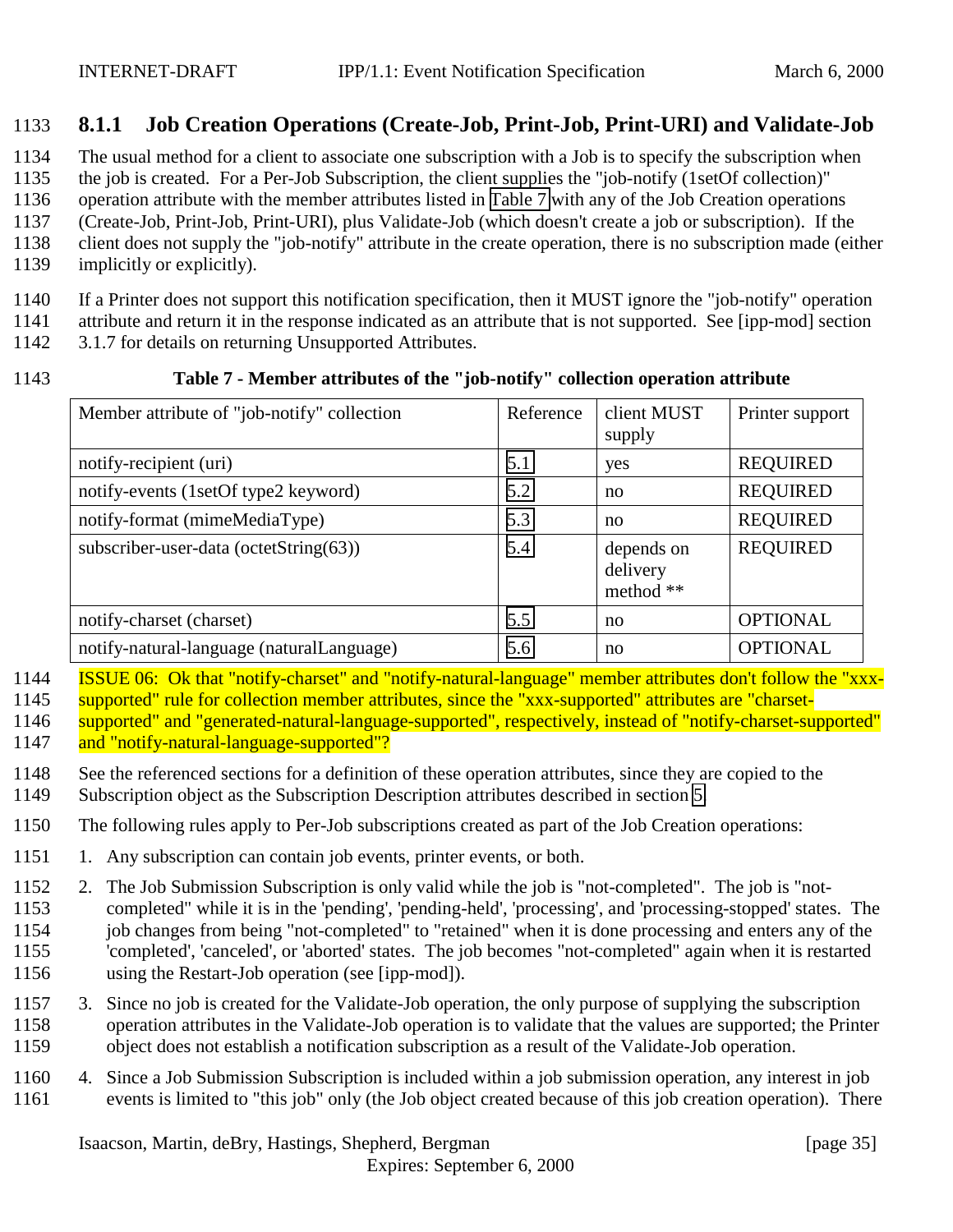- is no mechanism to subscribe to events for all jobs or specifically some job other than this job in a
- create operation. But see the Create-Printer-Subscription operation (section [8.2.1\)](#page-38-0) for an explicit
- operation to subscribe for job and/or printer events independently of any particular job submission, i.e., Per-Printer subscriptions.
- 5. Event reporting only occurs when a notification recipient has specified a subscription to any event(s).
- 6. The notification implementation MAY allow an administrator to configure a policy on what events may be dropped.
- 7. \*\* The client MUST supply the "subscriber-user-data" (octetString(63)) attribute, if the definition of the delivery method specified in the "notify-recipient" attribute REQUIRES the client to supply it.
- 8. If the OPTIONAL "notify-charset" attribute is not supported or the supplied value is not supported, the IPP Printer MUST return the attribute in the Unsupported Attributes Group but still accept the operation, as with all Job create operations. In this case, the Printer MUST use the natural language supplied in the "attributes-charset" Job creation operation attribute, if that natural language value is supported by the Printer, else the Printer object MUST use the Printer's "charset-configured" value. See the Print-Job operation in [ipp-mod].
- 9. If the OPTIONAL "notify-natural-language" attribute is not supported or the supplied value is not supported, the IPP Printer MUST return the attribute in the Unsupported Attributes Group but still accept the operation, as with all Job create operations. In this case, the Printer MUST use the natural language supplied in the "attributes-natural-language" Job creation operation attribute, if that natural language value is supported by the Printer, else the Printer object MUST use the Printer's "natural-language-configured" value. See the Print-Job operation in [ipp-mod].
- 10. If a collection contains other unrecognized, unsupported member attributes and/or conflicting values, the attribute returned in the Unsupported Group is a collection containing the unrecognized, unsupported member attributes, and/or conflicting values. The Printer MUST return the unrecognized member attributes with the out-of-band value of 'unsupported'. The Printer MUST return the unsupported member attributes and conflicting values with their unsupported values. See [ipp-coll].
- 11. If the number of events supplied in the "notify-events" attribute exceeds the Printer's "max-events- supported" attribute, the Printer MUST accept the request with the status code 'successful-ok-ignored- or-substituted-attributes' and return the "job-notify" collection in the Unsupported Attributes Group with only the "job-events" member attribute containing the events that exceed the maximum.
- 12. If the Per-Job subscriptions would exceed the limit of Per-Job subscriptions supported per job as specified by the Printer's "max-job-subscriptions-supported" attribute or would exceed some implementation-defined limit on the total number of Per-Job subscriptions for the Printer (if any), the Printer MUST accept the request with the status code 'successful-ok-ignored-subscriptions', MUST return the "job-notify" attribute in the Unsupported Attributes Group with only the collection value(s) that represent the excess subscriptions that are being ignored, and MUST perform the Job Creation operation (see section [8.1.1\)](#page-34-0), since the job can still be printed.
- If the job is accepted and one or more subscriptions are ignored, the status code returned is 'successful-
- ok-ignored-subscriptions. This status code is returned even if other job attributes are unsupported or in
- conflict. That is, if an IPP Printer finds a warning that would allow it to return 'successful-ok-ignored-
- subscriptions' and either 'successful-ok-ignored-or-substituted-attributes' and/or 'successful-ok-
- conflicting-attributes', it must return 'successful-ok-ignored-subscriptions'. In other words, the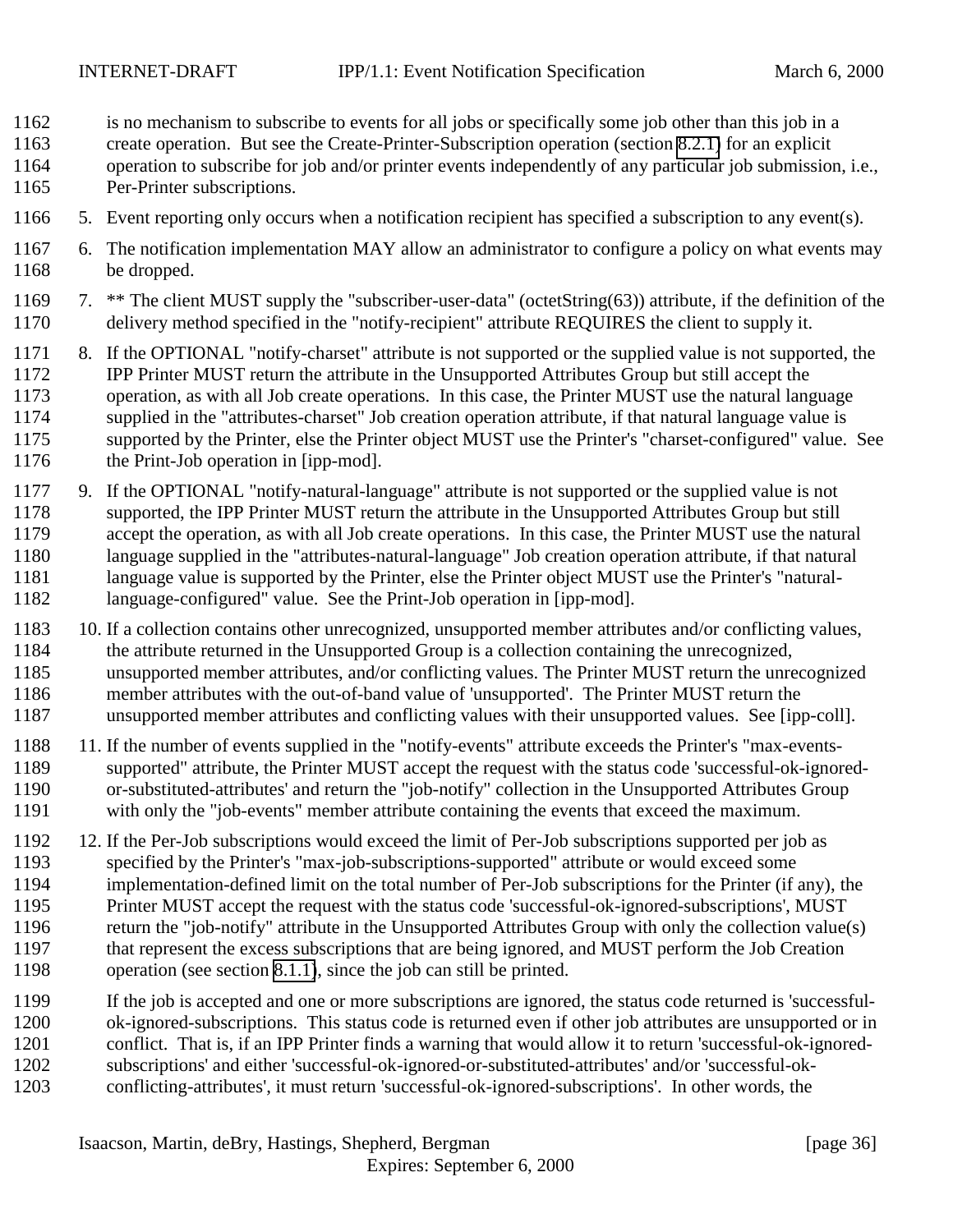<span id="page-36-0"></span>1204 precedence for returning success codes is: 'successful-ok-ignored-subscriptions', 'successful-ok-1205 conflicting-attributes', and 'successful-ok-ignored-or-substituted-attributes'.

# 1206 **8.1.2 Create-Job-Subscription operation**

1207 The OPTIONNAL Create-Job-Subscription operation creates a Per-Job Subscription object . The client

1208 can specify one or more job and/or printer events to be delivered as notifications to one Notification

1209 Recipient. For the Per-Job subscription objects, the Job events are for this job only. The printer events are

1210 any events generated by that Printer for any job or when no job is involved at all (same as for Per-Job 1211 Subscriptions).

- 1212 The Printer returns a subscription id and the length of time for which it has granted a lease for the 1213 subscription.
- 1214 A client can unsubscribe using the Cancel-Subscription operation (section [8.3.4\)](#page-45-0) and the subscription id.
- 1215 Two Create-Job-Subscription operations with the same events and same Notification Recipient MUST be
- 1216 kept as distinct subscriptions and be assigned distinct subscription ids. A Printer MUST allow such
- 1217 duplicate subscriptions such that Cancel-Subscription doesn't unsubscribe both subscriptions and MUST

1218 send the Notifications twice to the Notification Recipient, since the "request-id" is supposed to count

- 1219 monotonically for each Subscription object.
- 1220 If the Printer has a bounded set of concurrent Per-Job subscriptions and the request would exceed that
- 1221 bound, the Printer rejects the operation and returns the 'client-error-too-many-subscriptions' status code. 1222 The client SHOULD try again later.
- - 1223 Access Rights: To create Per-Job subscription objects, the authenticated user (see [IPP-MOD] section 8.3)
	- 1224 performing this operation MUST either be the job owner or have operator or administrator access rights for
- 1225 the Printer object (see [IPP-MOD] sections 1 and 8.5). Otherwise the IPP object MUST reject the
- 1226 operation and return: the 'client-error-forbidden', 'client-error-not-authenticated', or 'client-error-not-
- 1227 authorized' status code as appropriate.

| 1228 | Request: |
|------|----------|
|------|----------|

| Group 1: Operation Attributes                   | Reference | client MUST       | Printer         |
|-------------------------------------------------|-----------|-------------------|-----------------|
|                                                 | [ipp-mod] | supply            | support         |
| "attributes-charset" (charset)                  | 3.1.4.1   | yes               | <b>REQUIRED</b> |
| "attributes-natural-language" (naturalLanguage) | 3.1.4.1   | yes               | <b>REQUIRED</b> |
| "printer-uri" (uri)                             | 3.1.5     | yes               | <b>REQUIRED</b> |
| "job-id" (integer $(1:MAX)$ )                   | 3.1.5     | yes               | <b>REQUIRED</b> |
| "job-uri" (uri)                                 | 3.1.5     | if not "printer-  | <b>REQUIRED</b> |
|                                                 |           | uri" and "job-id" |                 |
| "requesting-user-name" $(name(MAX))$            | 8.3       | <b>RECOMMEND</b>  | <b>REQUIRED</b> |
|                                                 |           | ED                |                 |

1229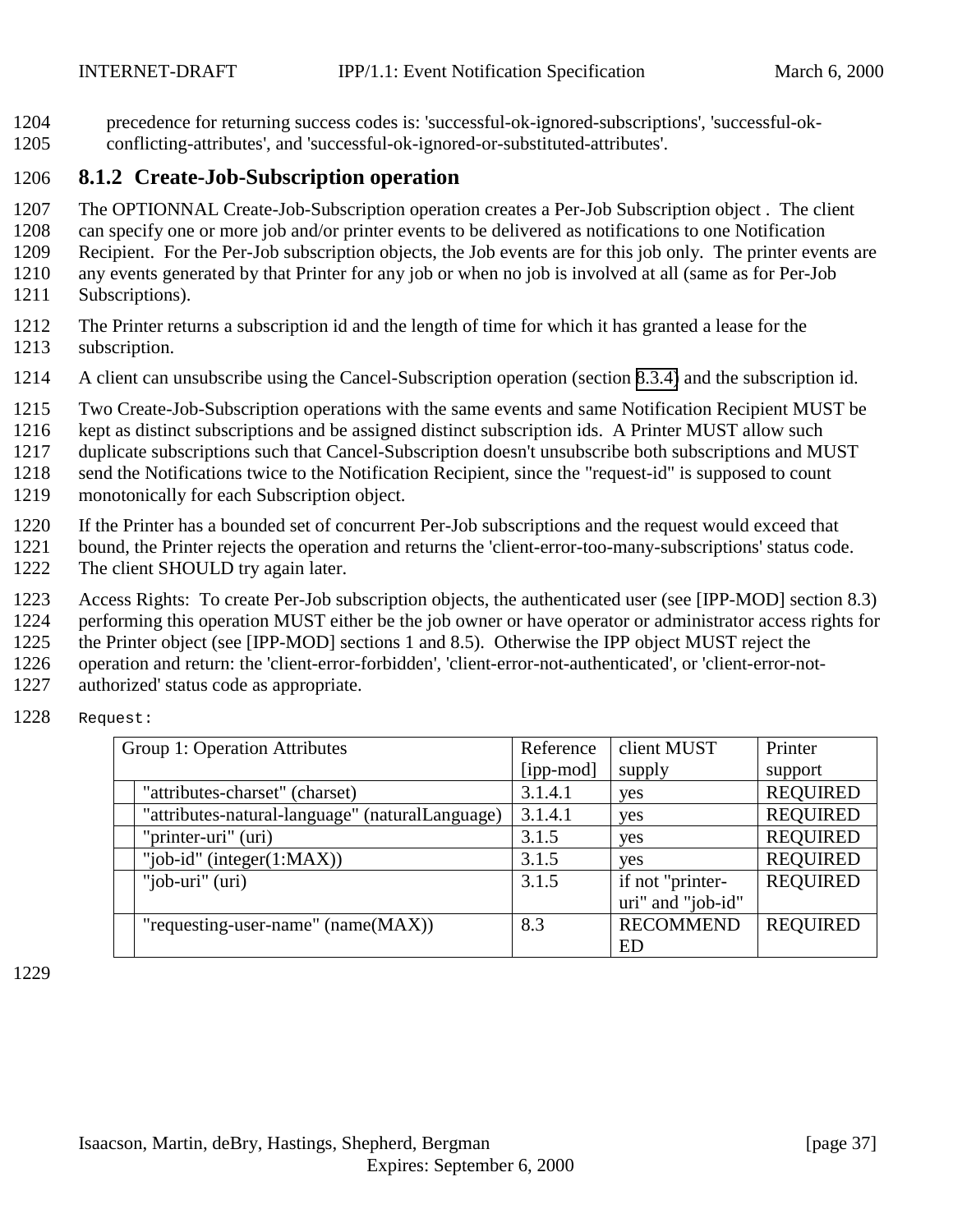| Group 2: Subscription Attributes            | Reference | client MUST     | Printer         |
|---------------------------------------------|-----------|-----------------|-----------------|
|                                             |           | supply          | support         |
| "notify-recipient" (uri)                    | 5.1       | yes             | <b>REQUIRED</b> |
| "notify-events" (1setOf type2 keyword)      | 5.2       | no              | <b>REQUIRED</b> |
| "notify-format" (mimeMediaType)             | 5.3       | no              | <b>REQUIRED</b> |
| "subscriber-user-data" (octetString(63))    | 5.4       | depends on      | <b>REQUIRED</b> |
|                                             |           | delivery method |                 |
| "notify-charset" (charset)                  | 5.5       | no              | <b>OPTIONAL</b> |
| "notify-natural-language" (naturalLanguage) | 5.6       | no              | <b>OPTIONAL</b> |
| "notify-persistence-requested" (boolean)    |           | no              | <b>OPTIONAL</b> |

#### 1230 Response:

| Group 1: Operation Attributes                   | Reference [ipp- | <b>REQUIRED</b> |
|-------------------------------------------------|-----------------|-----------------|
|                                                 | mod]            | in response     |
| "status-code" (type2 enum)                      | 3.1.6.1         | <b>REQUIRED</b> |
| "attributes-charset" (charset)                  | 3.1.4.2         | <b>REQUIRED</b> |
| "attributes-natural-language" (naturalLanguage) | 3.1.4.2         | <b>REQUIRED</b> |
| "status-message" $(text(255))$                  | 3.1.6.2         | <b>OPTIONAL</b> |
| "detailed-status-message" (text(MAX))           | 3.1.6.3         | <b>OPTIONAL</b> |

#### 1231

| Group 2: Unsupported Attributes (see [ipp-mod] section 3.1.7) | <b>REQUIRED</b> |
|---------------------------------------------------------------|-----------------|
|                                                               | if unsupported  |
|                                                               | attributes      |

#### 1232

| Group 3: Subscriptions Attributes      | Reference | <b>REQUIRED</b> |
|----------------------------------------|-----------|-----------------|
|                                        |           | in response     |
| "subscription-id" (integer $(1:MAX)$ ) | 5.8       | <b>REQUIRED</b> |
| "notify-persistence-granted" (boolean) | 5.13      | <b>REQUIRED</b> |

#### 1233 Attribute Notes:

- 1234 "job-id" (integer(1:MAX)) the client MUST either (1) supply this attribute, in combination with the 1235 "printer-uri" attribute, in order to create a Per-Job subscription for the Job identified by the "job-id" 1236 value or supply the "job-uri" instead, as with any Job operation:
- 1237 "job-uri" (uri) the client MUST supply this attribute, if the "printer-uri" and "job-id" are not supplied, in 1238 order to identify the Job to which the Per-Job Subscription is being created.
- 1239 "notify-recipient" (uri) the client MUST supply this attribute in order to have a subscription.
- 1240 "notify-event" (1setOf type2 keyword) if the client does not supply this attribute, the Printer populates the 1241 "notify-events" Subscription Description attribute from its "notify-events-default" Printer 1242 Description attribute.
- 1243 "notify-format" (mimeMediaType) if the client supplies this attribute, the value indicates which Human 1244 Consumable text format is requested for use in the Notification using the delivery method that the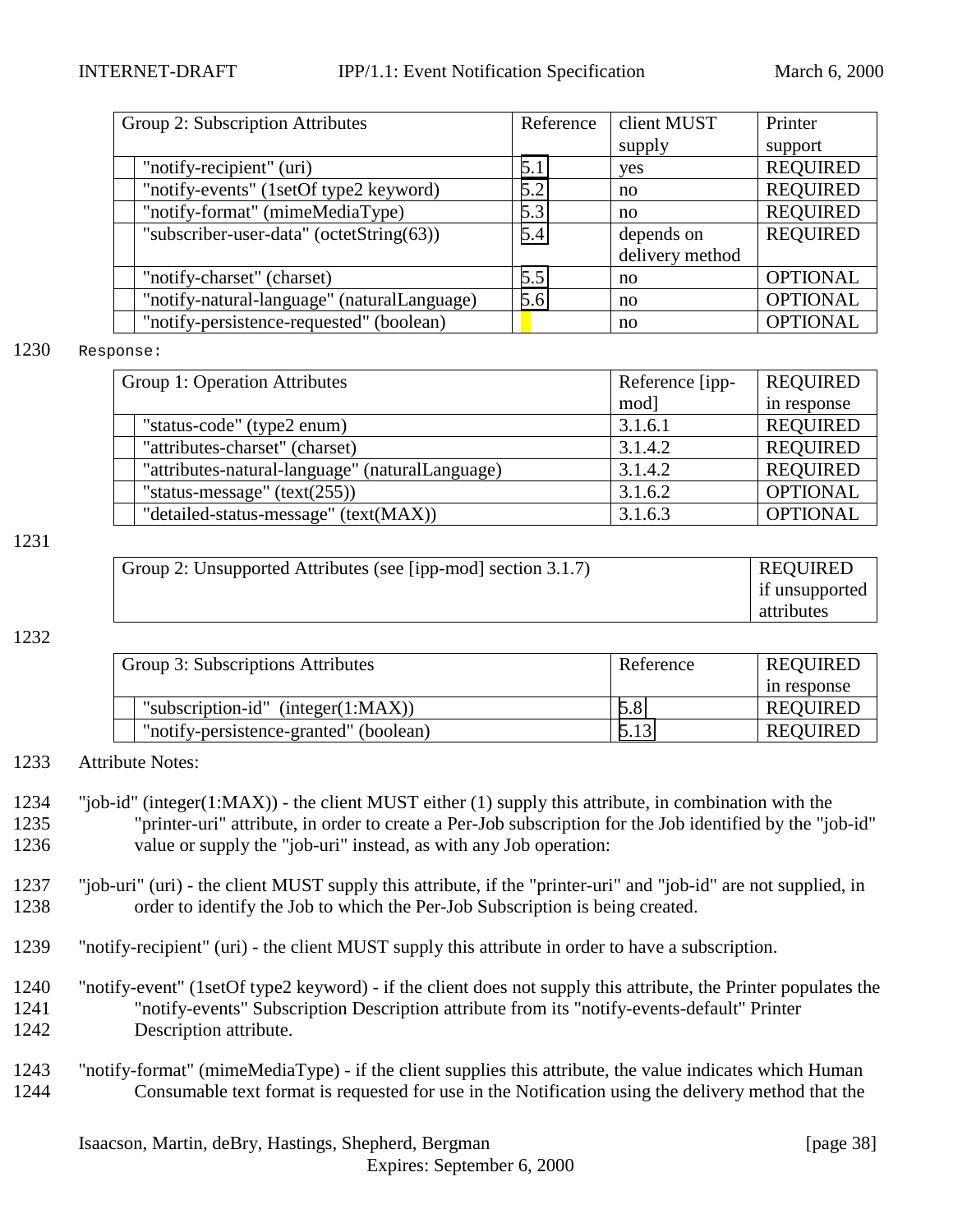- <span id="page-38-0"></span> client supplies in the "notify-recipient" attribute. If the client does not supply this attribute, the Machine-Consumable form of the delivery method that the client supplies in the "notify-recipient" attribute is used.
- "subscriber-user-data" (octetString(63)) the client MUST supply this attribute, if the definition of the delivery method specified in the "notify-recipient" attribute REQUIRES the client to supply it.
- "notify-persistence-requested" (boolean) whether or not the Per-Job Subscription is to be persistent, i.e., saved across power cycles. Note: Persistent trap registrations is a client option in SNMPv3 [RFC2573].
- "notify-persistence-granted" (boolean) whether or not this Subscription object instance is persistent. This attribute MUST be returned whether "notify-persistence-requested" is supported or not, so that the client knows which.
- 

# *8.2* **Operations for Per-Printer Subscriptions** *only*

 This section defines the operation requests and responses associated with the Per-Printer subscription and its Subscription object.

# **8.2.1 Create-Printer-Subscription operation**

- The REQUIRED Create-Printer-Subscription operation creates a Per-Printer Subscription object . The
- client can specify one or more job and/or printer events to be delivered as notifications to one Notification
- Recipient. For the Per-Printer subscription objects, the job events are for any job submitted to the Printer.
- The printer events are any events generated by that Printer for any job or when no job is involved at all.
- The Printer returns a subscription id and the time at which the subscription lease expires (which may be earlier or later than the client requested).
- The client MUST renew the Per-Printer subscription using the Renew-Subscription operation (see section
- [8.3.3\)](#page-43-0) before the lease runs out in order to maintain the subscription. A client can unsubscribe using the
- Cancel-Subscription operation (section [8.3.4\)](#page-45-0) and the subscription id.
- Two Create-Printer-Subscription operations with the same events and same Notification Recipient MUST
- 
- 1271 be kept as distinct subscriptions and be assigned distinct subscription ids. A Printer MUST allow such<br>1272 duplicate subscriptions such that Cancel-Subscription doesn't unsubscribe both subscriptions and MUS' duplicate subscriptions such that Cancel-Subscription doesn't unsubscribe both subscriptions and MUST
- send the Notifications twice to the Notification Recipient, since the "request-id" is supposed to count
- monotonically for each subscription.
- If the Printer has a bounded set of concurrent Per-Printer subscriptions and the request would exceed that
- bound, the Printer rejects the operation and returns the 'client-error-too-many-subscriptions' status code.
- 1277 The client SHOULD try again later.
- Access Rights: To create Per-Printer subscription objects, the authenticated user performing this operation
- MUST have Per-Printer subscription rights for this Printer. Otherwise the IPP object MUST reject the
- operation and return: the 'client-error-forbidden', 'client-error-not-authenticated', or 'client-error-not-
- authorized' status code as appropriate.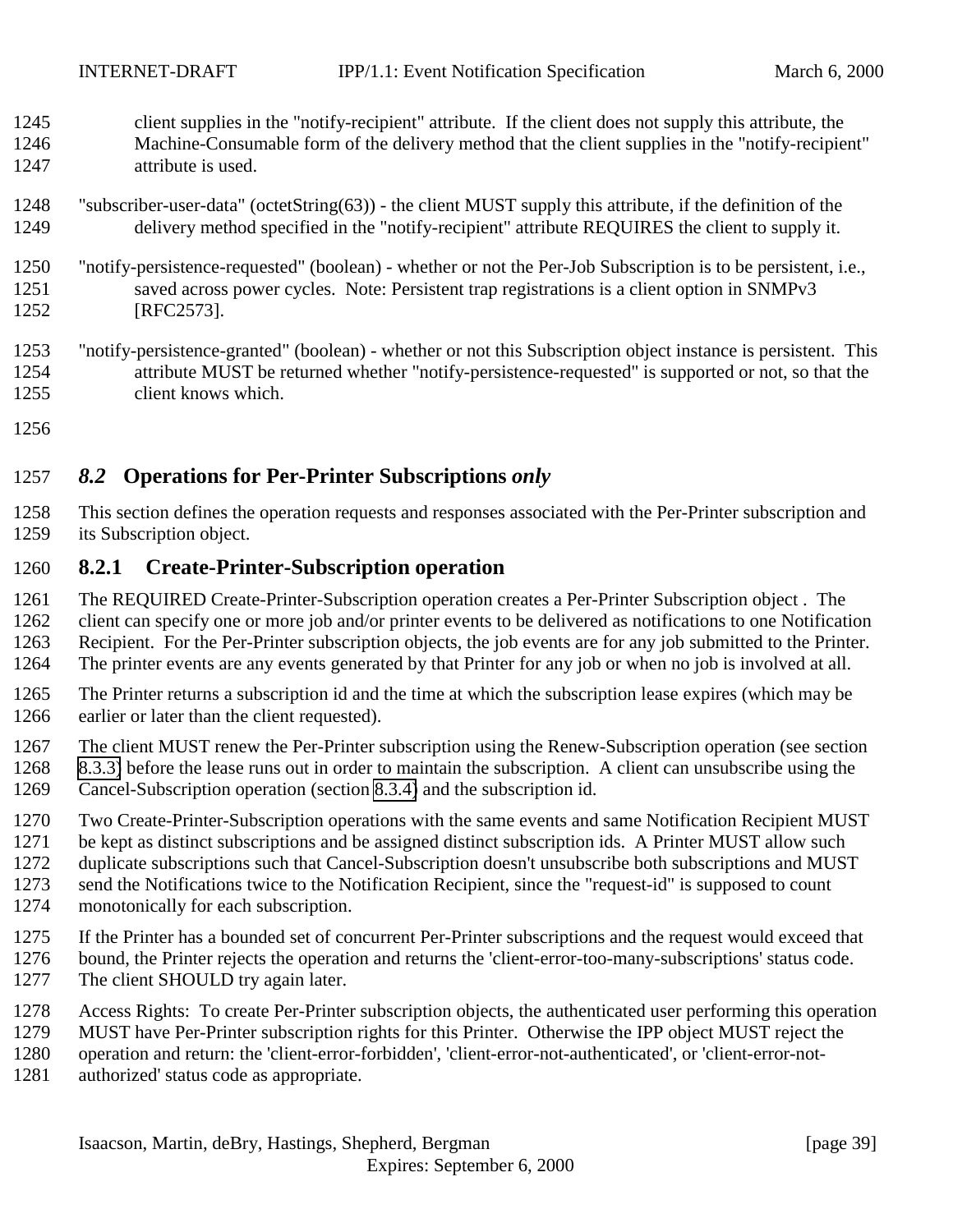#### 1282 Request:

| Group 1: Operation Attributes                   | Reference | client MUST    | Printer         |
|-------------------------------------------------|-----------|----------------|-----------------|
|                                                 | [ipp-mod] | supply         | support         |
| "attributes-charset" (charset)                  | 3.1.4.1   | yes            | <b>REQUIRED</b> |
| "attributes-natural-language" (naturalLanguage) | 3.1.4.1   | yes            | <b>REQUIRED</b> |
| "printer-uri" (uri)                             | 3.1.5     | <b>ves</b>     | <b>REQUIRED</b> |
| "requesting-user-name" $(name(MAX))$            | 8.3       | <b>RECOMME</b> | <b>REQUIRED</b> |
|                                                 |           | <b>NDED</b>    |                 |

#### 1283

| Group 2: Subscription Attributes               | Reference | client MUST  | Printer         |
|------------------------------------------------|-----------|--------------|-----------------|
|                                                |           | supply       | support         |
| "notify-recipient" (uri)                       | 5.1       | yes          | <b>REQUIRED</b> |
| "notify-events" (1setOf type2 keyword)         | 5.2       | no           | <b>REQUIRED</b> |
| "notify-format" (mimeMediaType)                | 5.3       | no           | <b>REQUIRED</b> |
| "subscriber-user-data" (octetString(63))       | 5.4       | depends on   | <b>REQUIRED</b> |
|                                                |           | the delivery |                 |
|                                                |           | method       |                 |
| "notify-charset" (charset)                     | 5.5       | no           | <b>OPTIONAL</b> |
| "notify-natural-language" (naturalLanguage)    | 5.6       | no           | <b>OPTIONAL</b> |
| "notify-lease-time-requested" (integer(0:MAX)) |           | no           | <b>REQUIRED</b> |
| "notify-persistence-requested" (boolean)       |           | no           | <b>OPTIONAL</b> |

#### 1284 Response:

| Group 1: Operation Attributes                   | Reference | <b>REQUIRED</b> |
|-------------------------------------------------|-----------|-----------------|
|                                                 |           | in response     |
| "status-code" (type2 enum)                      | 3.1.6.1   | <b>REQUIRED</b> |
| "attributes-charset" (charset)                  | 3.1.4.2   | <b>REQUIRED</b> |
| "attributes-natural-language" (naturalLanguage) | 3.1.4.2   | <b>REQUIRED</b> |
| "status-message" $(text(255))$                  | 3.1.6.2   | <b>OPTIONAL</b> |
| "detailed-status-message" (text(MAX))           | 3.1.6.3   | <b>OPTIONAL</b> |

#### 1285

| Group 2: Unsupported Attributes (see [ipp-mod] section 3.1.7) | <b>REQUIRED</b> |
|---------------------------------------------------------------|-----------------|
|                                                               | if unsupported  |
|                                                               | attributes      |

#### 1286

| Group 3: Subscription Attributes                | Reference | <b>REQUIRED</b> |
|-------------------------------------------------|-----------|-----------------|
|                                                 |           | in response     |
| "subscription-id" (integer $(1:MAX)$ )          | 5.8       | <b>REQUIRED</b> |
| "notify-lease-expiration-time" (integer(0:MAX)) | 5.9       | <b>REQUIRED</b> |
| "notify-server-up-time" (integer $(1:MAX)$ )    | 5.12      | <b>REQUIRED</b> |
| "notify-persistence-granted" (boolean)          | 5.13      | <b>REQUIRED</b> |

#### 1287 Attribute Notes: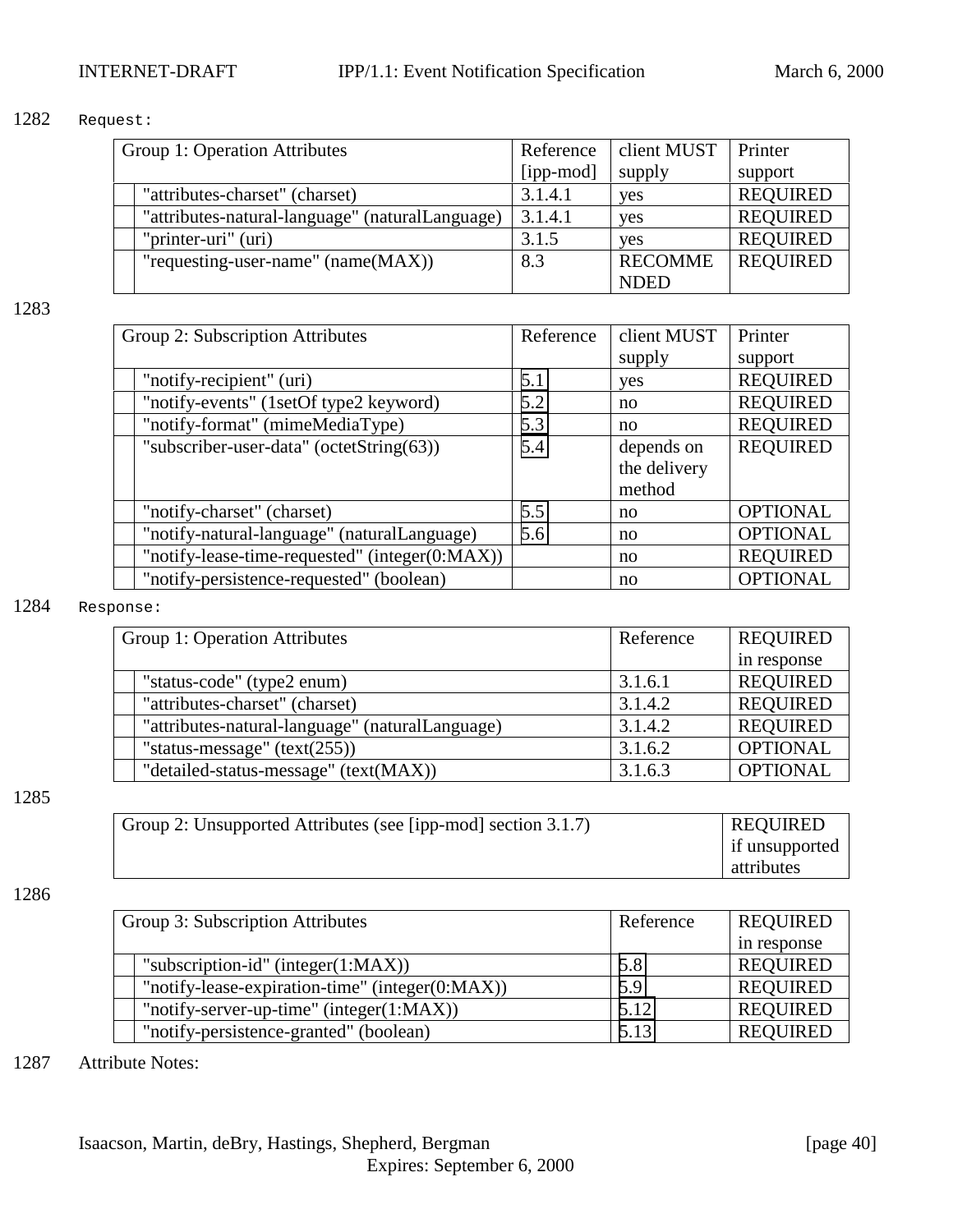- <span id="page-40-0"></span>"notify-recipient" (uri) - the client MUST supply this attribute in order to have a subscription.
- "notify-lease-time-requested" (integer(0:MAX) the number of seconds requested for the subscription lease. A value of 0 indicates a request that the Per-Printer Subscription lease never expire. Supplying a 0 value MAY require authentication in order to be used, if 0 is supported at all. If the client does not supply this attribute, the Printer uses its "notify-lease-time-default" Printer
- Description attribute value (see section [6.9\)](#page-27-0).
- "notify-event" (1setOf type2 keyword) if the client does not supply this attribute, the Printer populates the "notify-events" Subscription Description attribute from its "notify-events-default" Printer Description attribute.
- "notify-format" (mimeMediaType) if the client supplies this attribute, the value indicates which Human Consumable text format is requested for use in the Notification using the delivery method that the client supplies in the "notify-recipient" attribute. If the client does not supply this attribute, the Machine-Consumable form of the delivery method that the client supplies in the "notify-recipient" 1301 attribute is used.
- "subscriber-user-data" (octetString(63)) the client MUST supply this attribute, if the definition of the delivery method specified in the "notify-recipient" attribute REQUIRES the client to supply it.
- "notify-persistence-requested" (boolean) whether or not the Per-Printer Subscription is to be persistent, i.e., saved across power cycles. Note: Persistent trap registrations is a client option in SNMPv3 [RFC2573].
- "notify-lease-expiration-time" (integer(0:MAX)) The Printer object MUST return this attribute which is the time in the future at which the subscription lease will expire, i.e., the "printer-up-time" value (in 1309 time ticks - see [ipp-mod] section 4.4.29) at which the Printer will delete the Subscription. A value of 0 indicates that the lease subscription will never expire.
- "notify-server-up-time" (integer(1:MAX)) The Printer object MUST return this attribute which is an alias for the Printer's "printer-up-time" Printer Description attribute. The client subtracts this value from the "notify-lease-expiration-time" value returned in order to determine the number of second in the future that the subscription will expire. This computed value may be less than the requester requested in the "notify-lease-time-requested" if it was greater than the MAX supported or more than the requester requested if it was less than the MIN supported, as indicated in the Printer's "notify-lease-time-supported" (rangeOfInteger(0:MAX)) attribute (see section [6.8\)](#page-27-0).
- "notify-persistence-granted" whether or not this Subscription object instance is persistent. This attribute MUST be returned whether "notify-persistence-requested" is supported or not, so that the client knows which.
- 

# **8.3 Common Operations for Per-Job and Per-Printer Subscriptions**

This section defines the operations that are common to both Per-Job and Per-Printer subscriptions.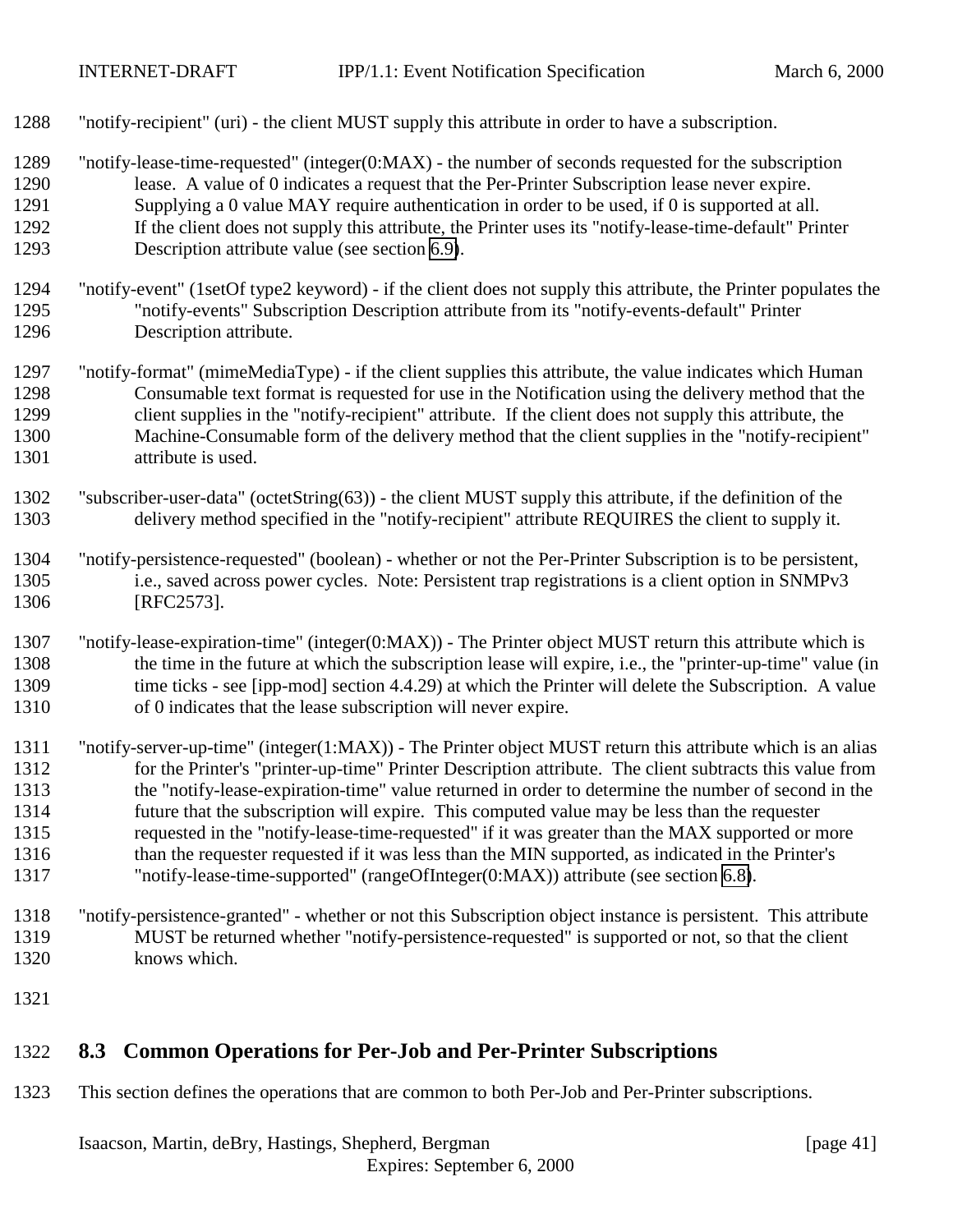# <span id="page-41-0"></span>1324 **8.3.1 Get-Subscription-Attributes operation**

- 1325 The REQUIRED Get-Subscription-Attributes returns the requested attributes of the identified Subscription
- 1326 object. See section [5.](#page-16-0)
- 1327 Request:

| .                             |                    |                                   |         |
|-------------------------------|--------------------|-----------------------------------|---------|
| Group 1: Operation Attributes |                    | Reference   client MUST   Printer |         |
|                               | $[ipp-mod]$ supply |                                   | support |

1328

| "attributes-charset" (charset)                  | 3.1.4.1 | <b>ves</b>     | <b>REQUIRED</b> |
|-------------------------------------------------|---------|----------------|-----------------|
| "attributes-natural-language" (naturalLanguage) | 3.1.4.1 | <b>ves</b>     | <b>REQUIRED</b> |
| "printer-uri" (uri)                             | 3.1.5   | <b>ves</b>     | <b>REQUIRED</b> |
| "requesting-user-name" $(name(MAX))$            | 8.3     | <b>RECOMME</b> | <b>RECOMME</b>  |
|                                                 |         | <b>NDED</b>    | <b>NDED</b>     |

#### 1329

| Group 2: Subscription Attributes              | Reference | client MUST | Printer         |
|-----------------------------------------------|-----------|-------------|-----------------|
|                                               |           | supply      | support         |
| "subscription-id" (integer $(1:MAX)$ )        | 5.8       | <b>ves</b>  | <b>REQUIRED</b> |
| "requested-attributes" (1setOf type2 keyword) |           | no          | <b>REQUIRED</b> |

#### 1330 Response:

| PUILD C.                                        |           |                 |
|-------------------------------------------------|-----------|-----------------|
| Group 1: Operation Attributes                   | Reference | <b>REQUIRED</b> |
|                                                 | [ipp-mod] | in response     |
| "status-code" (type2 enum)                      | 3.1.6.1   | <b>REQUIRED</b> |
| "attributes-charset" (charset)                  | 3.1.4.2   | <b>REQUIRED</b> |
| "attributes-natural-language" (naturalLanguage) | 3.1.4.2   | <b>REQUIRED</b> |
| "status-message" $(text(255))$                  | 3.1.6.2   | <b>OPTIONAL</b> |
| "detailed-status-message (text(MAX))            | 3.1.6.3   | <b>OPTIONAL</b> |

#### 1331

1332

| Group 2: Unsupported Attributes (see [ipp-mod] section 3.1.7) | <b>REQUIRED</b> |
|---------------------------------------------------------------|-----------------|
|                                                               | if unsupported  |
|                                                               | attributes      |

# Group 3: <the requested Subscription object attributes> REQUIRED

1333 This operation is similar to the Get-Printer-Attributes operation. If the client omits the "requested-

1334 attributes" operation attribute, the Printer MUST respond as if the client had supplied the 'all' value, i.e., 1335 return all of the attributes supported for the Subscription object.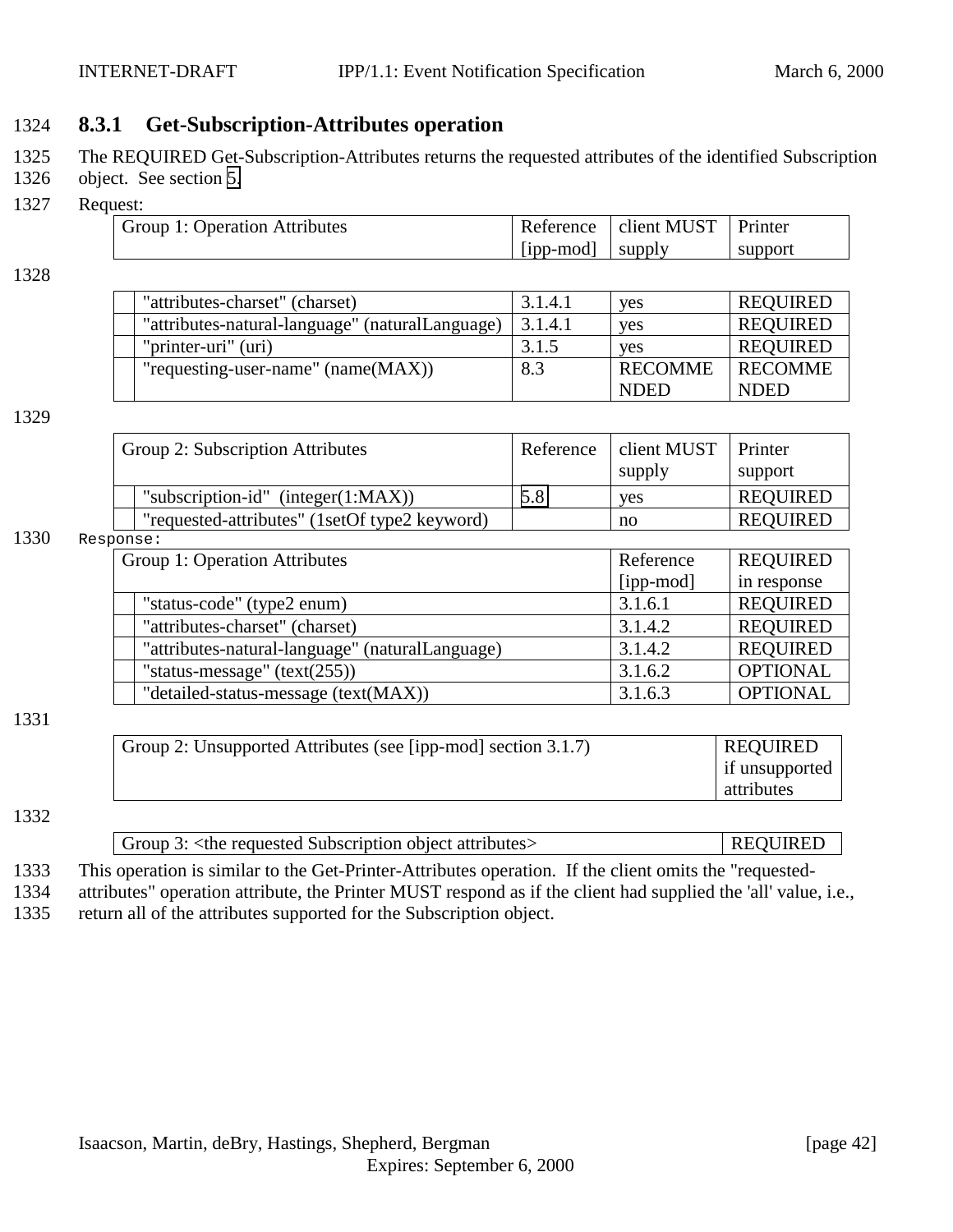# <span id="page-42-0"></span>1336 **8.3.2 Get-Subscriptions operation**

- 1337 The REQUIRED Get-Subscriptions operation returns the requested attributes of the Subscription objects
- 1338 (see section [5\)](#page-16-0).
- 1339 Request:

| Group 1: Operation Attributes                   | Reference | client MUST     | Printer         |
|-------------------------------------------------|-----------|-----------------|-----------------|
|                                                 | [ipp-mod] | supply          | support         |
| "attributes-charset" (charset)                  | 3.1.4.1   | yes             | <b>REQUIRED</b> |
| "attributes-natural-language" (naturalLanguage) | 3.1.4.1   | yes             | <b>REQUIRED</b> |
| "printer-uri" (uri)                             | 3.1.5     | yes             | <b>REQUIRED</b> |
| "job-id" (integer $(1:MAX)$ )                   | 3.1.5     | yes, if Per-    | <b>REQUIRED</b> |
|                                                 |           | Job             |                 |
|                                                 |           | Subscription    |                 |
| "requesting-user-name" (name(MAX))              | 8.3       | <b>RECOMME</b>  | <b>RECOMME</b>  |
|                                                 |           | <b>NTED</b>     | <b>NDED</b>     |
| "limit" (integer $(1:MAX)$ )                    |           | <b>OPTIONAL</b> | <b>REQUIRED</b> |
| "requested-attributes" (1setOf type2 keyword)   |           | <b>OPTIONAL</b> | <b>REQUIRED</b> |
| "my-subscriptions" (boolean)                    |           | <b>OPTIONAL</b> | <b>REQUIRED</b> |

#### 1340 Response:

| 115e.                                           |           |                 |
|-------------------------------------------------|-----------|-----------------|
| Group 1: Operation Attributes                   | Reference | <b>REQUIRED</b> |
|                                                 | [ipp-mod] | in response     |
| "status-code" (type2 enum)                      | 3.1.6.1   | <b>REQUIRED</b> |
| "attributes-charset" (charset)                  | 3.1.4.2   | <b>REQUIRED</b> |
| "attributes-natural-language" (naturalLanguage) | 3.1.4.2   | <b>REQUIRED</b> |
| "status-message" (text)                         | 3.1.6.2   | <b>OPTIONAL</b> |
| "detailed-status-message" (text(MAX))           | 3.1.6.3   | <b>OPTIONAL</b> |

#### 1341

| Group 2: Unsupported Attributes (see [ipp-mod] section 3.1.7) | <b>REQUIRED</b> |
|---------------------------------------------------------------|-----------------|
|                                                               | if unsupported  |
|                                                               | attributes      |

#### 1342

| Group 3 to N: < the requested Subscription Attributes for each | <b>REQUIRED</b> |
|----------------------------------------------------------------|-----------------|
| Subscription object in a separate group                        |                 |

#### 1343

1344 Attribute Notes:

1345 This operation is similar to the Get-Jobs operation (see [ipp-mod]). If the client wants any attributes

- 1346 returned, including the "subscription-id", it must include the attribute keyword name in the "requested-
- 1347 attributes" operation attribute. If the "requested-attributes" operation attribute is omitted, the Printer MUST
- 1348 respond as if the client supplied the value: 'subscription-id'.
- 1349 "job-id" (integer(1:MAX)) If the client supplies this attribute, all of the Per-Job Subscription objects for 1350 the identified job are candidates for return. It this attribute is omitted, all of the Per-Printer 1351 Subscription objects are candidates for return.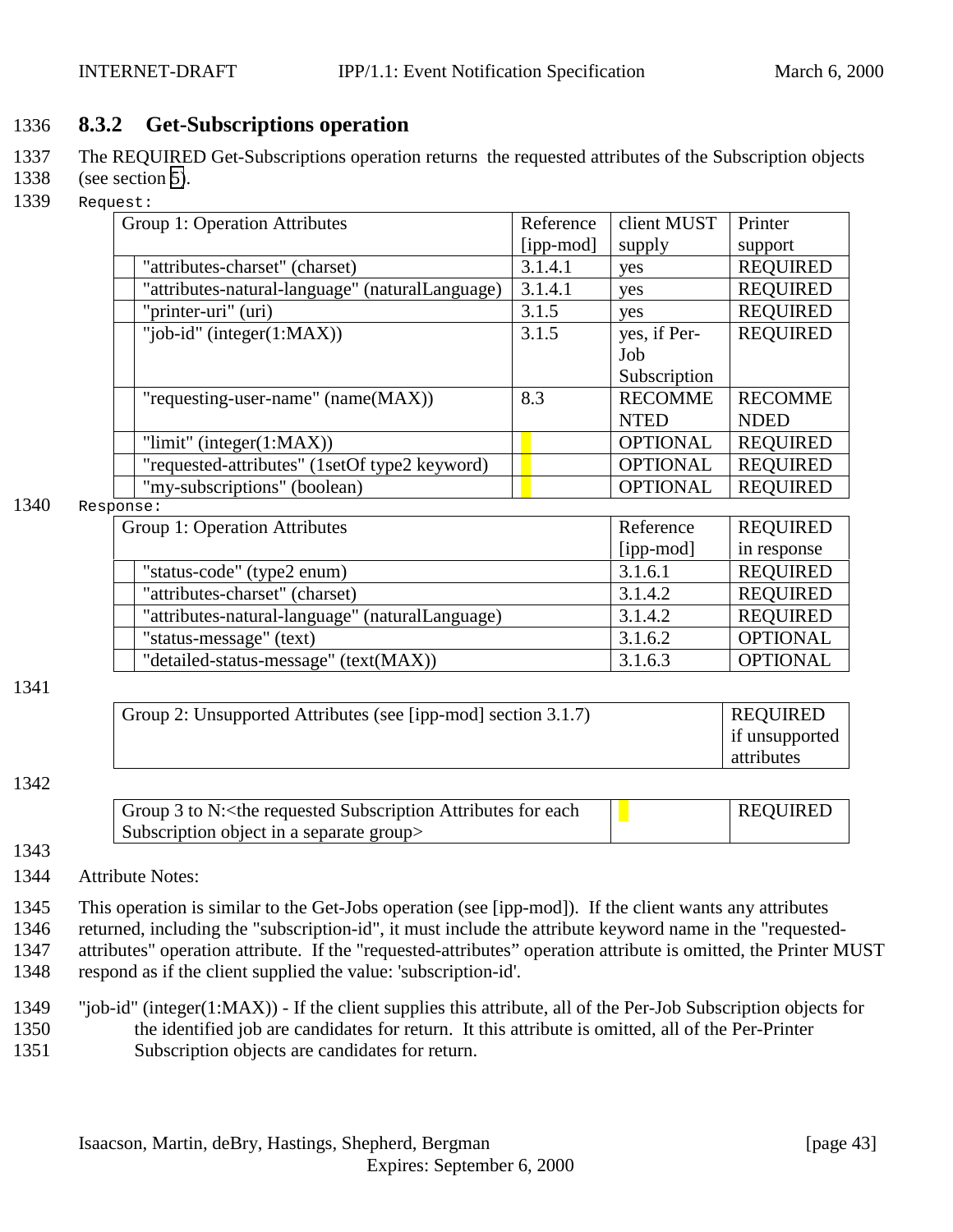- <span id="page-43-0"></span> "limit" (integer(1:MAX)): The client OPTIONALLY supplies this attribute. The Printer object MUST support this attribute. It is an integer value that determines the maximum number of Subscription objects that a client will receive from the Printer even if "my-subscriptions" constrain which subscriptions are returned. The limit is a "stateless limit" in that if the value supplied by the client is 'N', then only the first 'N' Subscriptions are returned in the Get-Subscriptions Response. There is no mechanism to allow for the next 'M' Subscriptions after the first 'N' Subscriptions. If the client does not supply this attribute, the Printer object responds with all applicable Subscriptions.
- "requested-attributes" (1setOf keyword): The client OPTIONALLY supplies this attribute. The Printer object MUST support this attribute. It is a set of Subscription attribute names and/or the 'all' attribute group name in whose values the requester is interested. This set of attributes is returned for each Job object that is returned. If the client does not supply this attribute, the Printer MUST respond as if the client had supplied this attribute with the value: 'all'.
- "my-subscriptions" (boolean): The client OPTIONALLY supplies this attribute. The Printer object MUST support this attribute. It indicates whether Subscriptions from all users or just the Subscriptions submitted by the requesting user of this request MUST be returned by the Printer object. If the client does not supply this attribute, the Printer object MUST respond as if the client had supplied the attribute with a value of 'false', i.e., Subscriptions from all users. The means for authenticating the requesting user and matching the Subscription objects is the same as for jobs as described in [ipp-mod] section 8.
- Groups 3 to N: Subscription Object Attributes: The Printer object responds with one set of Subscription Object Attributes for each returned Subscription object. The Printer object ignores (does not respond with) any requested attribute or value which is not supported or which is restricted by the security policy in force, including whether the requesting user is the user that created the Subscription object (subscribing user) or not (see [ipp-mod] section 8).

### **8.3.3 Renew-Subscription operation**

 The REQUIRED Renew-Subscription operation permits a client to request the IPP Printer to extend the lease on a Subscription object instance. There is no way to renew a Per-Job subscription, since they are automatically canceled after the job completes and no longer has any documents, i.e., the job is no longer retained (see [ipp-mod] section 4.3.7.2). If the requested subscription object is a Per-Job subscription, the Printer MUST grant an infinite lease by returning a 0 value for the "notify-lease-expiration-time".

 *Access Rights*: The authenticated user (see [IPP-MOD] section 8.3) performing this operation MUST either be the owner of the Subscription object or have operator or administrator access rights for the Printer object

(see [IPP-MOD] sections 1 and 8.5). Otherwise the IPP object MUST reject the operation and return: the

 'client-error-forbidden', 'client-error-not-authenticated', or 'client-error-not-authorized' status code as appropriate.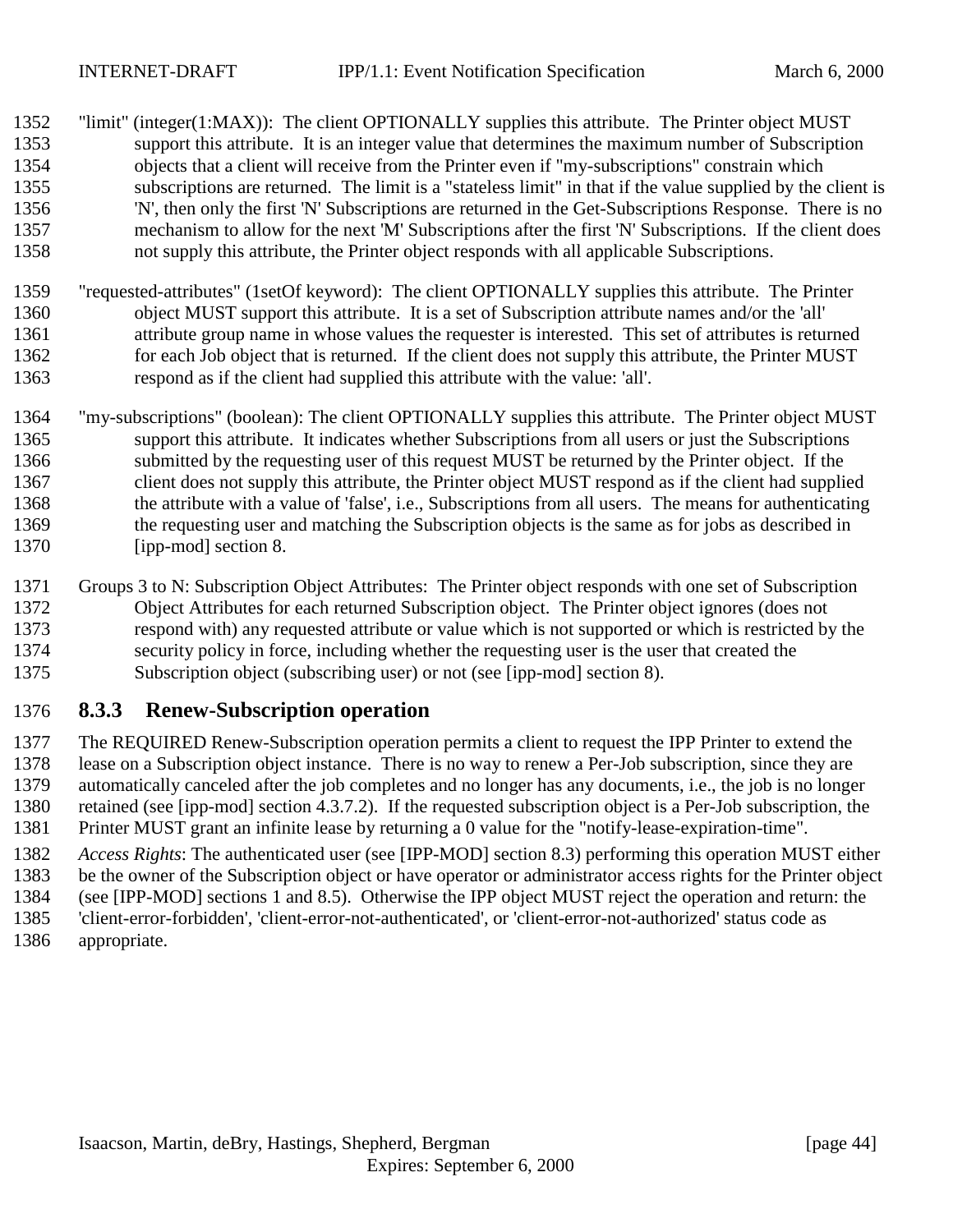#### 1387 Request:

| Group 1: Operation Attributes                   | Reference | client MUST    | Printer         |
|-------------------------------------------------|-----------|----------------|-----------------|
|                                                 | [ipp-mod] | supply         | support         |
| "attributes-charset" (charset)                  | 3.1.4.1   | yes            | <b>REQUIRED</b> |
| "attributes-natural-language" (naturalLanguage) | 3.1.4.1   | yes            | <b>REQUIRED</b> |
| "printer-uri" (uri)                             | 3.1.5     | <b>ves</b>     | <b>REQUIRED</b> |
| "requesting-user-name" $(name(MAX))$            | 8.3       | <b>RECOMME</b> | <b>RECOMME</b>  |
|                                                 |           | <b>NDED</b>    | <b>NDED</b>     |

1388

| Group 2: Subscription Attributes                   | Reference | client MUST | Printer         |
|----------------------------------------------------|-----------|-------------|-----------------|
|                                                    |           | supply      | support         |
| "subscription-id" (integer $(1:MAX)$ )             | 5.8       | <b>ves</b>  | <b>REQUIRED</b> |
| "notify-lease-time-requested" (integer $(0:MAX)$ ) |           | no          | <b>REQUIRED</b> |

#### 1389 Response:

| Group 1: Operation Attributes                   | Reference | <b>REQUIRED</b> |
|-------------------------------------------------|-----------|-----------------|
|                                                 | [ipp-mod] | in response     |
| "status-code" (type2 enum)                      | 3.1.6.1   | <b>REQUIRED</b> |
| "attributes-charset" (charset)                  | 3.1.4.2   | <b>REQUIRED</b> |
| "attributes-natural-language" (naturalLanguage) | 3.1.4.2   | <b>REQUIRED</b> |
| "status-message" $(text(255))$                  | 3.1.6.2   | <b>OPTIONAL</b> |
| "detailed-status-message" (text(MAX))           | 3.1.6.3   | <b>OPTIONAL</b> |

#### 1390

| Group 2: Unsupported Attributes (see [ipp-mod] section 3.1.7) | <b>REQUIRED</b> |
|---------------------------------------------------------------|-----------------|
|                                                               | if unsupported  |
|                                                               | attributes      |

#### 1391

| Group 3: Subscriptions Attributes                   | Reference | <b>REQUIRED</b> |  |  |
|-----------------------------------------------------|-----------|-----------------|--|--|
|                                                     |           | in response     |  |  |
| "notify-lease-expiration-time" (integer $(0:MAX)$ ) | 5.9       | <b>REQUIRED</b> |  |  |
| "notify-server-up-time" (integer $(1:MAX)$ )        | 5.12      | <b>REOUIRED</b> |  |  |

1392

- 1393 Attribute Notes:
- 1394 "notify-lease-time-requested" (integer(0:MAX) the number of seconds requested for the Per-Printer 1395 subscription lease. Same as Create-Printer-Subscriptions (see section [8.2.1\)](#page-38-0).
- 1396 "notify-lease-expiration-time" the time in the future when the subscription will expire. Same as for the 1397 Create-Printer-Subscription operation (see section [8.2.1\)](#page-38-0).
- 1398 "notify-server-up-time" the Printer object MUST return this attribute which is an alias for the Printer's 1399 "printer-up-time" Printer Description attribute. The client subtracts this value from the "notify-1400 lease-expiration-time" value returned in order to determine the number of second in the future that 1401 the subscription will expire (see further explanation in section [8.2.1\)](#page-38-0).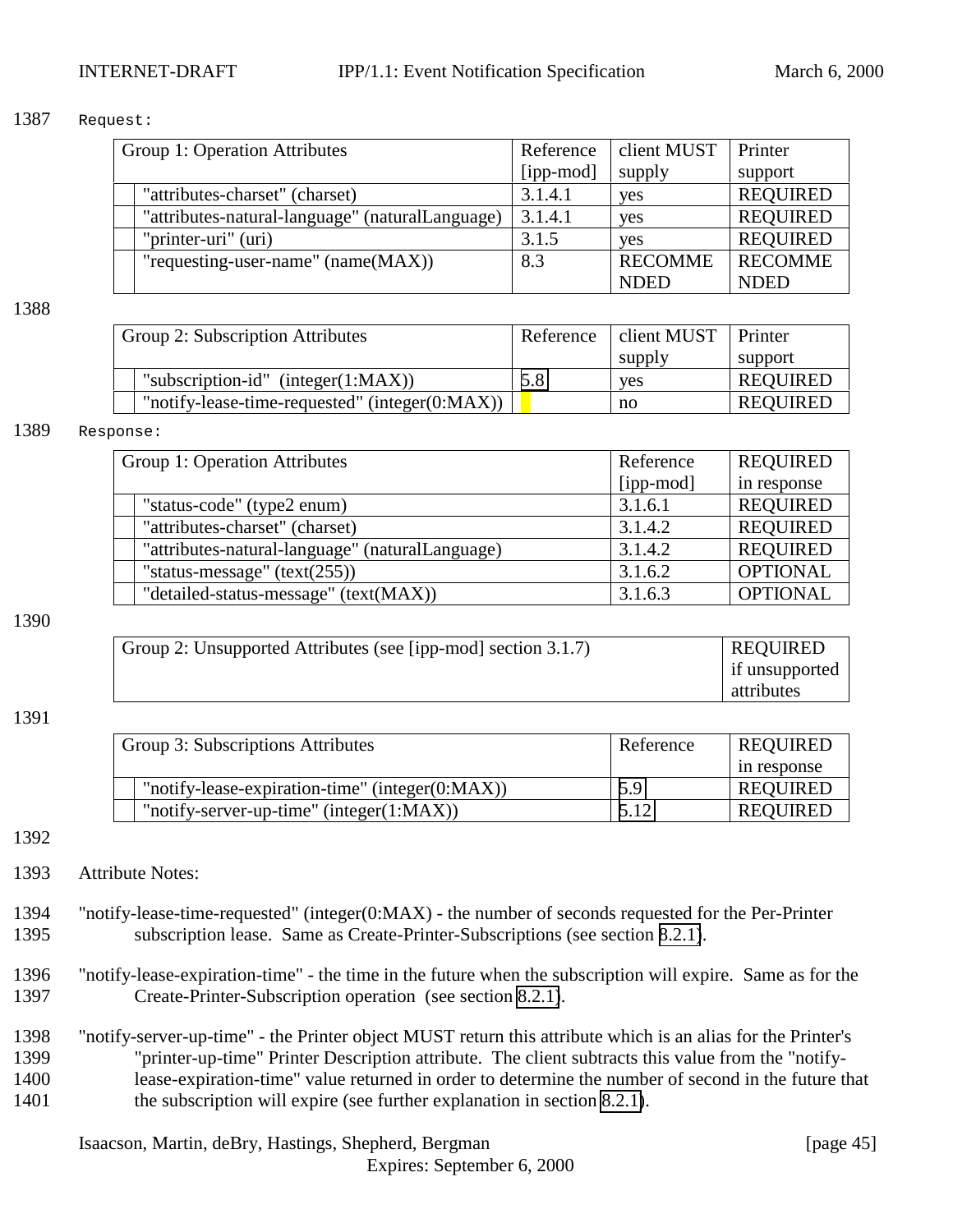- <span id="page-45-0"></span>1402 Note: There is no way to change any of the Subscription object attributes, except the "notify-lease-
- 1403 expiration-time" attribute (using the Renew-Subscription operation). In order to change other attributes, a
- 1404 client can create a new Subscription object and then use the Cancel-Subscription operation to cancel the old 1405 one (or do this in the other order, in case there is a limit on the number of Subscription object instances, as
- 1406 long as a short window with no Notifications is ok).
	- 1407 Note: There is no need to renew a Per-Job Subscription, since it is effectively the time that the Job is active 1408 (see section [8.1\)](#page-33-0).

# 1409 **8.3.4 Cancel-Subscription operation**

- 1410 The REQUIRED Cancel- Subscription operation allows a client to remove a Subscription object. No more
- 1411 Notifications are delivered for that Subscription. Once performed, there is no way to use that Subscription 1412 in the future. Subscription-ids should not be reused immediately, so that a stale reference situation is not
- 1413 created. Same as for Cancel-Job and job-ids.
- 1414 *Access Rights*: The authenticated user (see [IPP-MOD] section 8.3) performing this operation MUST either
- 1415 be the owner of the Subscription object or have operator or administrator access rights for the Printer object
- 1416 (see [IPP-MOD] sections 1 and 8.5). Otherwise the IPP object MUST reject the operation and return: the
- 1417 'client-error-forbidden', 'client-error-not-authenticated', or 'client-error-not-authorized' status code as
- 1418 appropriate.
- 1419 Request:

| Group 1: Operation Attributes                   | Reference | client MUST    | Printer         |
|-------------------------------------------------|-----------|----------------|-----------------|
|                                                 | [ipp-mod] | supply         | support         |
| "attributes-charset" (charset)                  | 3.1.4.1   | yes            | <b>REQUIRED</b> |
| "attributes-natural-language" (naturalLanguage) | 3.1.4.1   | yes            | <b>REQUIRED</b> |
| "printer-uri" (uri)                             | 3.1.5     | <b>ves</b>     | <b>REQUIRED</b> |
| "requesting-user-name" $(name(MAX))$            | 8.3       | <b>RECOMME</b> | <b>RECOMME</b>  |
|                                                 |           | <b>NDED</b>    | <b>NDED</b>     |

#### 1420

|      |           | Group 2: Subscription Attributes                | Reference | client MUST     | Printer         |
|------|-----------|-------------------------------------------------|-----------|-----------------|-----------------|
|      |           |                                                 |           | supply          | support         |
|      |           | "subscription-id" (integer $(1:MAX)$ )          | 5.8       | yes             | <b>REQUIRED</b> |
| 1421 | Response: |                                                 |           |                 |                 |
|      |           | Group 1: Operation Attributes                   | Reference | <b>REQUIRED</b> |                 |
|      |           |                                                 |           | [ipp-mod]       | in response     |
|      |           | "status-code" (type2 enum)                      |           | 3.1.6.1         | <b>REQUIRED</b> |
|      |           | "attributes-charset" (charset)                  |           | 3.1.4.2         | <b>REQUIRED</b> |
|      |           | "attributes-natural-language" (naturalLanguage) |           | 3.1.4.2         | <b>REQUIRED</b> |

"status-message" (text(255))  $3.1.6.2$  OPTIONAL "detailed-status-message" (text(MAX)) 3.1.6.3 OPTIONAL

#### 1422

| Group 2: Unsupported Attributes (see [ipp-mod] section $3.1.7$ ) | <b>REQUIRED</b> |
|------------------------------------------------------------------|-----------------|
|                                                                  | if unsupported  |
|                                                                  | attributes      |

#### 1423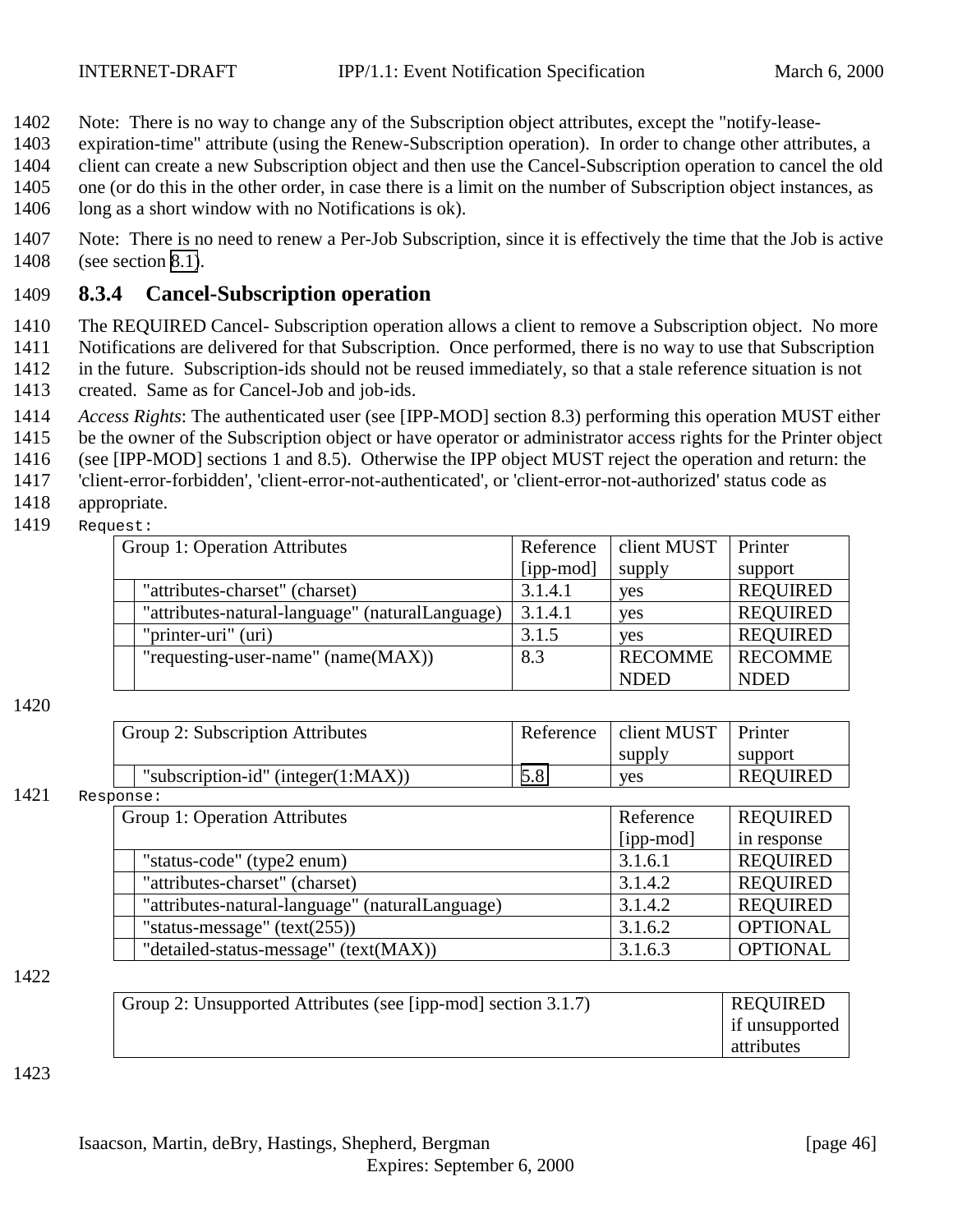# <span id="page-46-0"></span>**9 Comparison of Per-Job versus Per-Printer Subscriptions**

 Per-Job and Per-Printer subscriptions are quite similar. Either type of subscription can subscribe to Job events, Printer events, or both. Both types of subscriptions can be queried using the Get-Subscriptions and Get-Subscription-Attributes operations and canceled using the Cancel-Subscription operation. Both types of subscriptions create Subscription objects which have the same attributes defined. However, there are some semantic differences between Per-Job subscriptions and Per-Printer subscriptions. A Per-Job Submission Subscription is established by the client when submitting a job and after creating the job using the Create-Job-Subscription operation by specifying the "job-id" of the job. A Per-Printer Subscription is established between a client and a Printer using the Create-Printer-Subscription operation. Some specific differences are:

- 1. A client usually creates a Per-Job subscription as part of the Job Creation operations (Create-Job, Print- Job, and Print-URI), rather than using the OPTIONAL Create-Job-Subscription operation, especially since Printer implementations NEED NOT support the Create-Job-Subscription operation, since it is OPTIONAL.
- 2. For Per-Job subscriptions, the subscription is only valid while the job is "not-complete" (see sections [7.2](#page-30-0) and [7.3\)](#page-32-0) while for the Per-Printer subscriptions, the subscription is valid until the time (in seconds) 1440 that the Printer returned in the "notify-lease-expiration-time" operation attribute expires.
- 3. Job Events in a Per-Job subscription apply only to "one job" (the Job created by the job creation operation or references by the Create-Job-Subscription operation) while Job Events in a Per-Printer subscription apply to ALL jobs contained in the IPP Printer object.

# **10 Out of Band Values**

 This section defines out-of-band values (see [ipp-mod] section 4.1) for use with attributes defined in this 1446 and other documents.

### **10.1 'none'**

- **11 The specified attribute in the request MUST NOT be applied to the job.**
- **Specifically, this value overrides the Printer's "xxx-default" attribute value for the attribute, if one exists. This out-of-band value is needed**
- 
- **since attributes that are of the 'collection', 'uri', and 'mimeMediaType need a way for a client to specify that the Printer MUST NOT apply the**
- 
- **value of an "xxx-default" attribute to the job. See [ipp-coll] for a**
- **complete specification, including encoding. Conformance Requirements**
- It is OPTIONAL to implement this Event Notification specification. An implementation conforming to this
- specification MUST also meet the Conformance Requirements detailed in [IPP-MOD] section 5. If this
- Event Notification specification is implemented, IPP objects MUST support all of the REQUIRED object
- attributes as defined in this document in the indicated sections: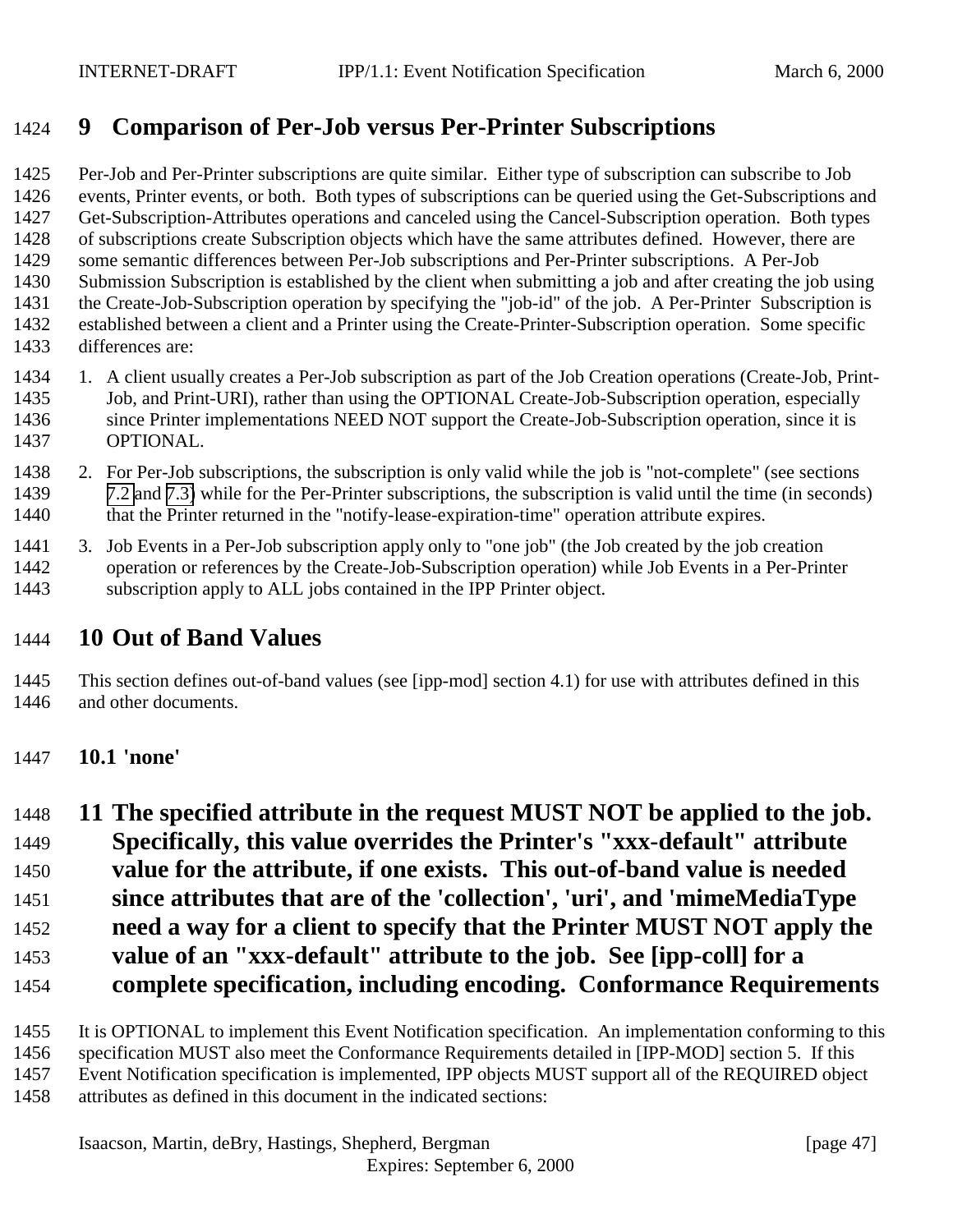- <span id="page-47-0"></span>1459 1. REQUIRED Subscription object attributes in section [5.](#page-16-0)
- 2. REQUIRED Printer Description object attributes in section [6.](#page-25-0)
- 3. REQUIRED attributes in Notification content in section [7.](#page-28-0)
- In addition, the Printer MUST support the 'collection' attribute syntax (see [ipp-coll]).

Extensions made to the events herein must be made such that new events or event attributes are backward

compatible to clients who implemented early versions of this notification specification.

 If this Event Notification specification is implemented, the operations described in section [8](#page-33-0) MUST be supported as described in Table 8:

**Table 8 - Conformance Requirements for Operations**

| Attribute                                        | Conformance requirements |
|--------------------------------------------------|--------------------------|
| "job-notify" (1setOf collection) in Job Creation | <b>REQUIRED</b>          |
| operations (section 8.1.1)                       |                          |
| Create-Printer-Subscription (section 8.2.1)      | <b>REQUIRED</b>          |
| Create-Job-Subscription (section 8.1.2)          | <b>OPTIONAL</b>          |
| Get-Subscription-Attributes (section 8.3.1)      | <b>REQUIRED</b>          |
| Get-Subscriptions (section 8.3.2)                | <b>REQUIRED</b>          |
| Renew-Subscription (section 8.3.3)               | <b>REQUIRED</b>          |
| Cancel-Subscription (section 8.3.4)              | <b>REQUIRED</b>          |

# **12 IANA Considerations**

 IANA will be called on to register URL schemes for notification delivery for use in the "notification-recipient" attribute, using the same procedures outlined in [ipp-mod].

# **13 Internationalization Considerations**

This IPP notification specification continues the internationalization of [ipp-mod] for attributes containing

 text strings and names. A subscribing client can specify a different natural language and charset for each Notification content delivered to a Notification Recipient.

The Human Consumable Notification content is a 'text/plain; charset=utf-8' by default where the

Notification Sender has localized the text message as requested by the subscriber for the intended

Notification Recipient.

# **14 Security Considerations**

By far the biggest security concern is the abuse of notification: sending unwanted notifications to third

parties (i.e., spam). The problem is made worse by notification addresses that may be redistributed to

multiple parties (e.g. mailing lists). There exist scenarios where third party notification is required (see

Scenario #2 and #3 in [ipp-not-req]). The fully secure solution would require active agreement of all

recipients before sending out anything. However, requirement #9 in [ipp-req] ("There is no requirement for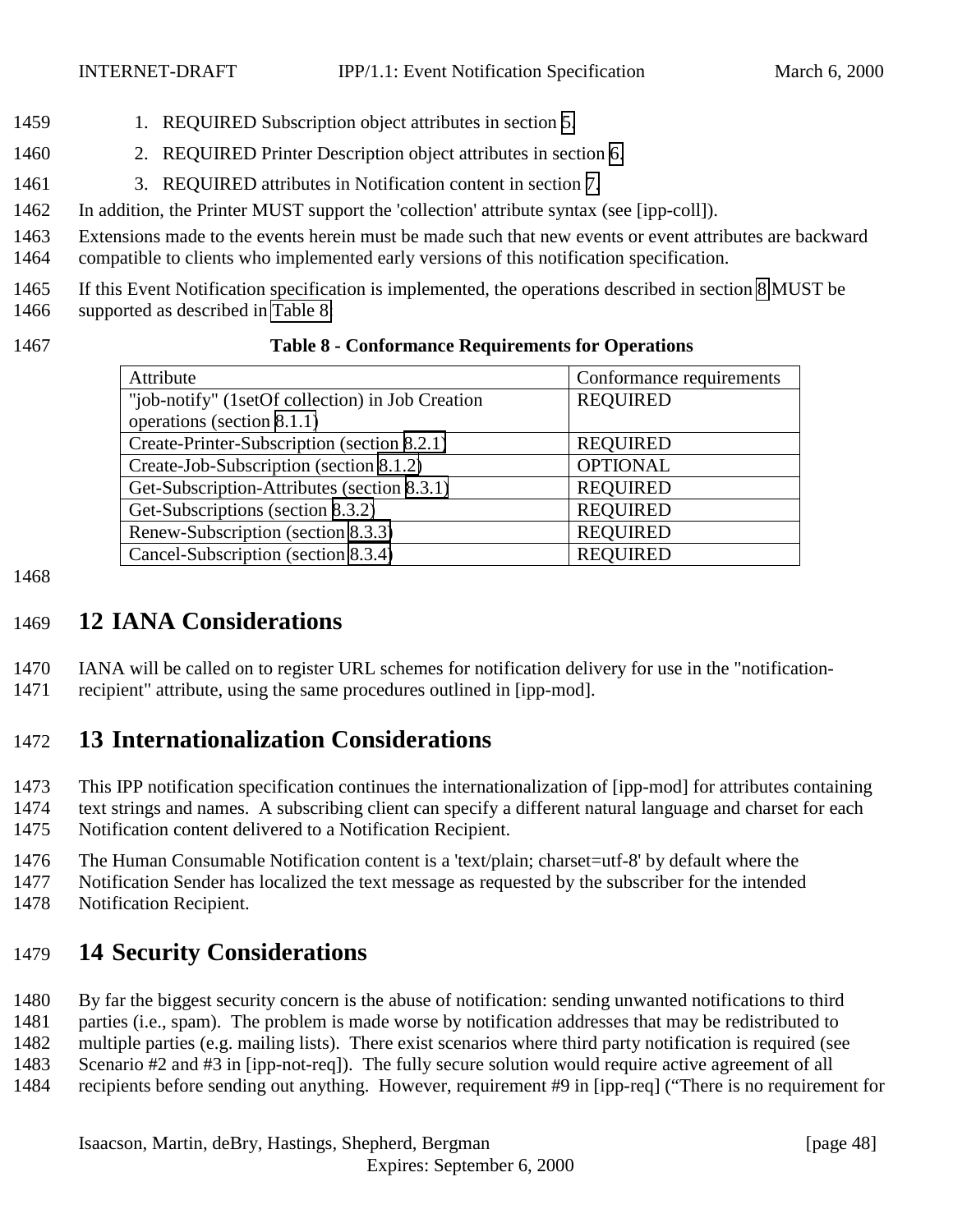- <span id="page-48-0"></span>IPP Printer receiving the print request to validate the identity of an event recipient") argues against this.
- Certain systems may decide to disallow third party notifications (a traditional fax model).
- Clients submitting notification requests to the IPP Printer has the same security issues as submitting an
- IPP/1.1 print job request. The same mechanisms used by IPP/1.1 can therefore be used by the client
- notification submission. Operations that require authentication can use the HTTP authentication.
- Operations that require privacy can use the HTTP/TLS privacy.
- The notification access control model should be similar to the IPP access control model for Jobs. Creating
- a Per-Printer Notification Subscription object is associated with a user. Only the creator or an operator can
- cancel the subscription. The system may limit the listing of items to only those items owned by the user. Some subscriptions (e.g. those that have a lifetime longer than a job) can be done only by privileged users
- (users having operator and/or administrator access rights), if that is the authorization policy.
- The standard security concerns (delivery to the right user, privacy of content, tamper proof content) apply
- to the notification delivery. IPP should use the security mechanism of the delivery method used. Some
- delivery mechanisms are more secure than others. Therefore, sensitive notifications should use the delivery
- method that has the strongest security.

# **15 Status Codes**

The following status codes are defined as extensions for notification:

# **15.1 'successful-ok-ignored-subscriptions' (0x0003)**

The number of subscriptions supplied in a Job Creation operation (Create-Job, Print-Job, Print-URI)

 exceeds either the limit of Per-Job subscriptions supported per job as specified by the Printer's "max-job- subscriptions-supported" attribute or some implementation-defined limit on the total number of Per-Job subscriptions for the Printer (if any). The Printer MUST accept the request with this status code, MUST

 return the "job-notify" attribute in the Unsupported Attributes Group with only the collection value(s) that represent the excess subscriptions that are being ignored, and MUST perform the Job Creation operation (see section [8.1.1\)](#page-34-0), since the job can still be printed.

- This status code is returned even if other job attributes are unsupported or in conflict. That is, if an IPP
- Printer finds a warning that would allow it to return 'successful-ok-ignored-subscriptions' and either
- 'successful-ok-ignored-or-substituted-attributes' and/or 'successful-ok-conflicting-attributes', it must return
- 'successful-ok-ignored-subscriptions'. In other words, the precedence for returning success codes is:
- 'successful-ok-ignored-subscriptions', 'successful-ok-conflicting-attributes', and 'successful-ok-ignored-or-
- substituted-attributes'.

# **15.2 client-error-uri-notification-scheme-not-supported (0x0414)**

- The scheme of the client-supplied URI in a "notify-recipient" operation attribute in a Create-Printer-
- Subscription or Create-Printer-Subscription operation is not supported. See [ipp-mod] section 3.1.7.
- There is no corresponding Per-Job subscription error for a Job Creation operation, since the Printer object
- MUST ignore any errors in the "job-notify" operation attribute, MUST return the "notify-recipient"
- attribute in the Unsupported Attributes Group, and perform the Job Creation operation (see section [8.1.1\)](#page-34-0),
- since the job can still be printed.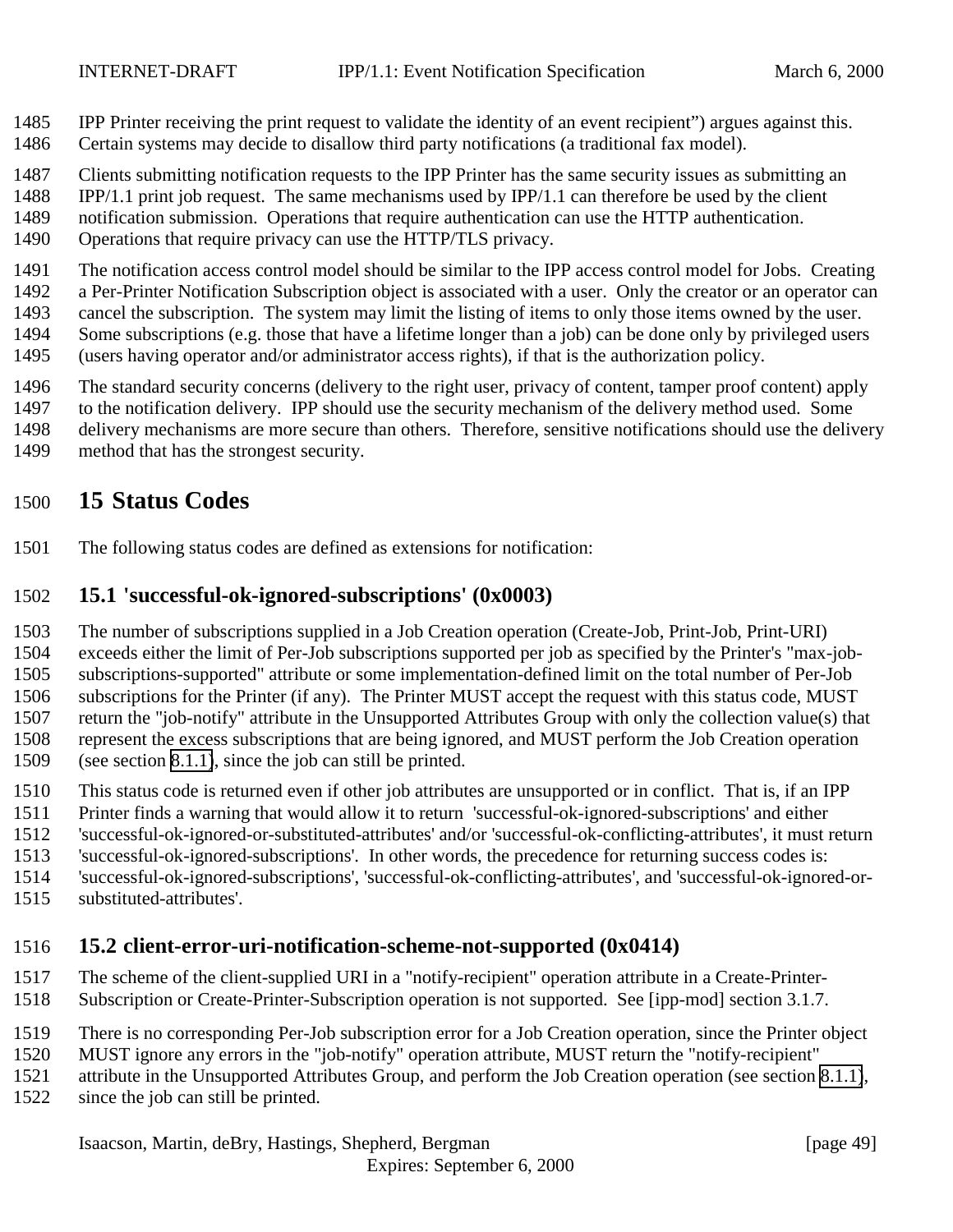### <span id="page-49-0"></span>**15.3 client-error-too-many-subscriptions (0x0415)**

- The bounded set of concurrent Per-Printer subscriptions supported by the Printer object would be exceeded
- if this Create-Printer-Subscription request were accepted or the bounded set of concurrent Per-Job
- subscriptions supported by the Printer object would be exceeded if this Create-Job-Subscriptions request were accepted.
- Note: There is no corresponding Per-Job subscription error on a Job Creation operation, since the Printer
- object MUST ignore any errors in the "job-notify" operation attribute and perform the Job Creation
- operation (see section [8.1.1\)](#page-34-0), since the job can still be printed.

### **15.4 client-error-too-many-events (0x0416)**

- The client supplied more events in the "notify-events" operation attribute in a Create-Job-Subscription or
- Create-Printer-Subscription operation than the Printer supports, as indicated in its "max-events-supported" attribute (see section [6.4\)](#page-26-0).
- There is no corresponding Per-Job subscription error for a Job Creation operation, since the Printer object
- MUST ignore any errors in the "job-notify" operation attribute, MUST return the "notify-events" attribute
- in the Unsupported Attributes Group with only the excess events that are being ignored, and perform the
- Job Creation operation (see section [8.1.1\)](#page-34-0), since the job can still be printed.

# **16 Addition attribute tag encodings**

- The Subscription attributes tag and the Notification attributes tag are assigned the following delimiter tag
- values as extensions to the encoding defined in [ipp-pro]) for use in requests and responses to delimit
- Subscription object attribute Groups and Notification Content attribute Groups:

| Tag Value (Hex) | <b>Delimiter</b>            |
|-----------------|-----------------------------|
| 0x06            | subscription-attributes-tag |
| 0x07            | notification-attributes-tag |

# **17 References**

[ipp-coll]

- deBry, R., , Hastings, T., Herriot, R., "Internet Printing Protocol/1.0 & 1.1: collection attribute syntax", <draft-ietf-ipp-collection-01.doc>, work in progress, February 22, 2000.
- [ipp-mod]
- deBry, R., , Hastings, T., Herriot, R., Isaacson, S., Powell, P., "Internet Printing Protocol/1.1: Model and Semantics", < draft-ietf-ipp-model-v11-06.txt>, work in progress, March 1, 2000.

[ipp-not-hist]

 deBry, R., Lewis, H., Hastings, T., "Internet Printing Protocol/1.1: Change History for IPP Notifications", <draft-ietf-ipp-not-change-history-00.txt>, work in progress, August 22, 1999.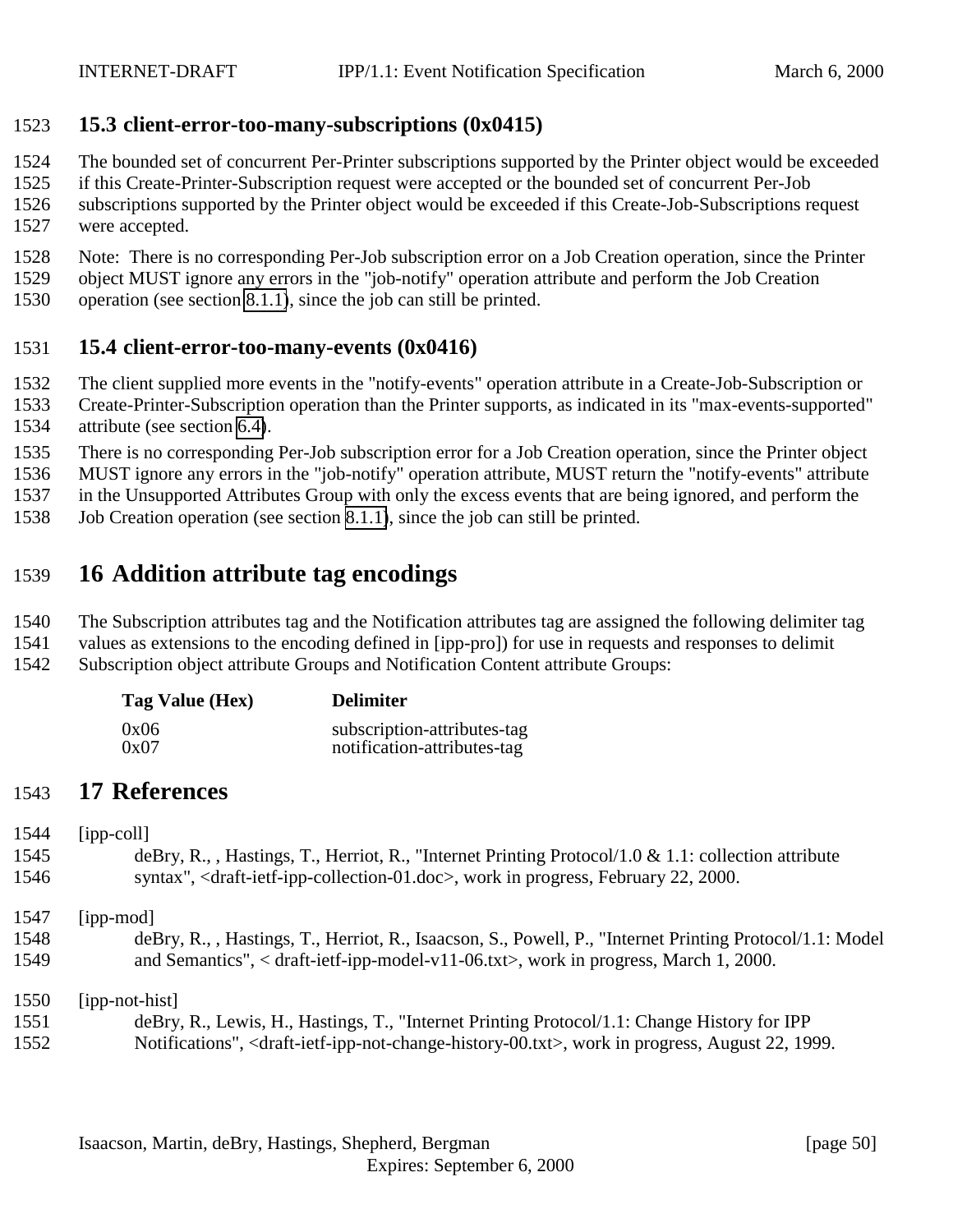| 1553 | [ipp-method-indp]                                                                                                                          |
|------|--------------------------------------------------------------------------------------------------------------------------------------------|
| 1554 | Parra, H., Hastings, T., "Internet Printing Protocol (IPP): The INDP Event Notification Delivery                                           |
| 1555 | Method", <draft-ietf-indp-method-00.txt>, work in progress, February 29, 2000.</draft-ietf-indp-method-00.txt>                             |
| 1556 | [ipp-method-ipp]                                                                                                                           |
| 1557 | Manros, C., Hastings, T., Herriot, R., Lewis, H., "Internet Printing Protocol (IPP): The 'ipp'                                             |
| 1558 | Notification Delivery Polling Method", <draft-ietf-ipp-not-get-poll-00.txt>, work in progress,</draft-ietf-ipp-not-get-poll-00.txt>        |
| 1559 | February 2, 2000.                                                                                                                          |
| 1560 | [ipp-method-mailto]                                                                                                                        |
| 1561 | Holst, H. and Hastings, T., "Internet Printing Protocol (IPP): The 'mailto' Notification Delivery                                          |
| 1562 | Method", <draft-ietf-ipp-notify-mailto-00.txt>, work in progress, March 3, 2000.</draft-ietf-ipp-notify-mailto-00.txt>                     |
| 1563 | [ipp-method-snmp]                                                                                                                          |
| 1564 | McDonald, I., Hastings, T., "Internet Printing Protocol (IPP): Notifications over SNMP", <draft-< td=""></draft-<>                         |
| 1565 | ietf-ipp-not-over-snmp-01.txt>, work in progress, September 1, 1999.                                                                       |
| 1566 | <b>ISSUE 01 again - Ok to include references to the notification delivery documents that are in progress?</b>                              |
| 1567 | [ipp-not-req]                                                                                                                              |
| 1568 | deBry, R., Lewis, H., Hastings, T., "Internet Printing Protocol/1.1: Requirements for IPP                                                  |
| 1569 | Notifications", <draft-ietf-ipp-not-03.txt>, work in progress, August 11, 1999.</draft-ietf-ipp-not-03.txt>                                |
| 1570 | [ipp-pro]                                                                                                                                  |
| 1571 | Herriot, R., Butler, S., Moore, P., Tuner, R., "Internet Printing Protocol/1.1: Encoding and                                               |
| 1572 | Transport", <draft-ietf-ipp-protocol-v11-05.txt>, work in progress, March 1, 2000.</draft-ietf-ipp-protocol-v11-05.txt>                    |
| 1573 | [ipp-prog]                                                                                                                                 |
| 1574 | Hastings, T., Bergman, R., Lewis, H., "Proposed Job Progress Attributes for IPP", <draft-ietf-ipp-< td=""></draft-ietf-ipp-<>              |
| 1575 | job-prog.txt> work in progress, February 2, 2000.                                                                                          |
| 1576 | [ipp-set]                                                                                                                                  |
| 1577 | Kugler, C., , Hastings, T., Herriot, R., Lewis, H. "Internet Printing Protocol (IPP): Job and Printer                                      |
| 1578 | Set Operations", <draft-ietf-ipp-job-printer-set-ops-00.txt>, work in progress, March 1, 2000.</draft-ietf-ipp-job-printer-set-ops-00.txt> |
| 1579 | $[ipp-set2]$                                                                                                                               |
| 1580 | Kugler, C., , Hastings, T., Lewis, H. "Internet Printing Protocol (IPP): Additional Operations, Set                                        |
| 1581 | 2", <draft-ietf-ipp-ops-set2.txt>, work in progress, February 3, 2000.</draft-ietf-ipp-ops-set2.txt>                                       |
| 1582 | [RFC1866]                                                                                                                                  |
| 1583 | Berners-Lee, T., Connolly, D., "Hypertext Markup Language - 2.0", RFC 1866, November 1995.                                                 |
| 1584 | [RFC2046]                                                                                                                                  |
| 1585 | Multipurpose Internet Mail Extensions (MIME) Part Two: Media Types. N. Freed & N. Borenstein.                                              |
| 1586 | November 1996. (Obsoletes RFC1521, RFC1522, RFC1590), RFC 2046.                                                                            |
| 1587 | [RFC2119]                                                                                                                                  |
| 1588 | S. Bradner, "Key words for use in RFCs to Indicate Requirement Levels", RFC 2119, March 1997                                               |
|      | Isaacson, Martin, deBry, Hastings, Shepherd, Bergman<br>[page $51$ ]                                                                       |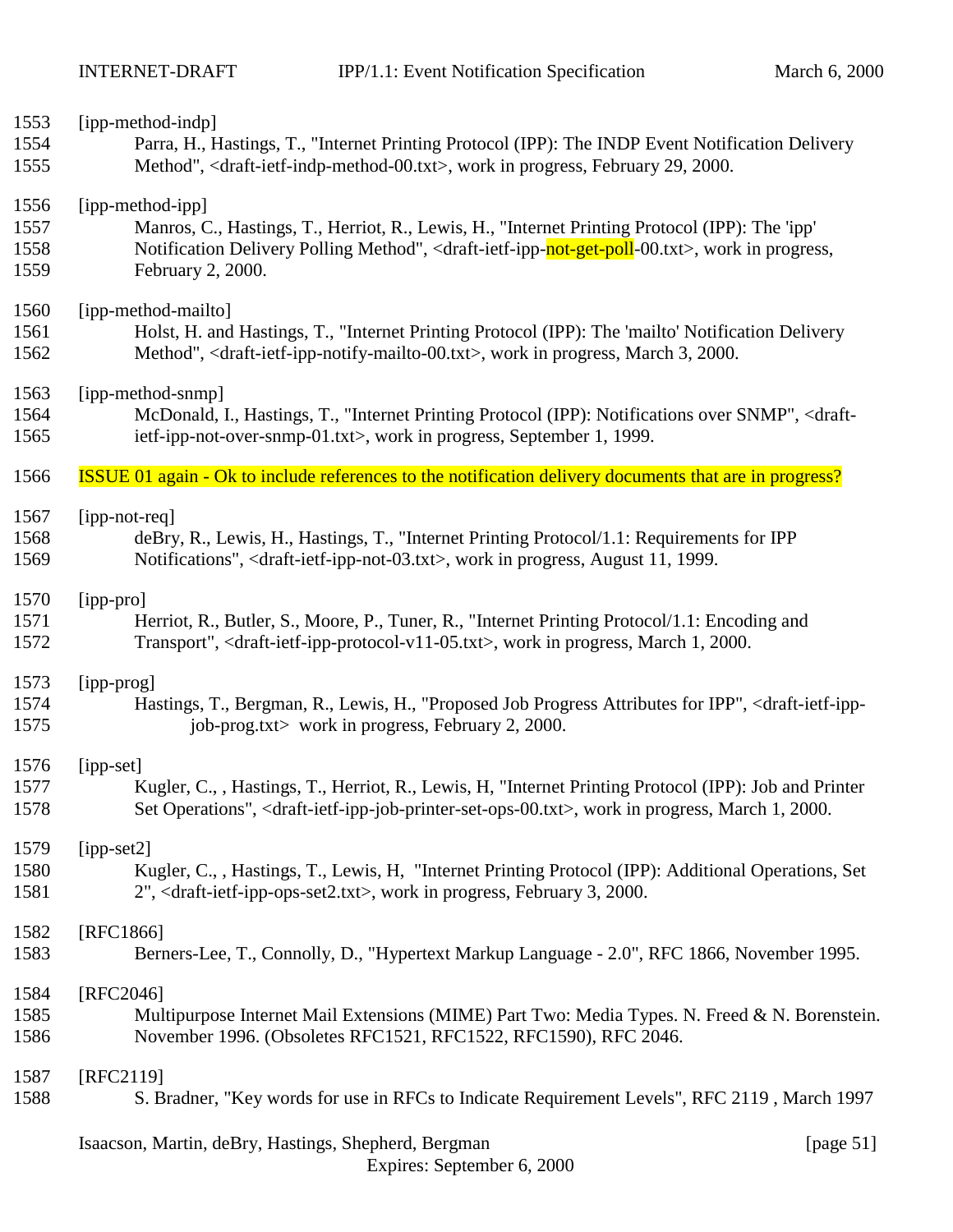<span id="page-51-0"></span>

| 1589<br>1590         | [RFC2279]<br>F. Yergeau, "UTF-8, a transformation format of ISO 10646", RFC 2279. January 1998.                                                                |
|----------------------|----------------------------------------------------------------------------------------------------------------------------------------------------------------|
| 1591<br>1592         | [RFC2302]<br>Parsons, G., et. al., "Tag Image File Format (TIFF) - image/tiff", RFC 2302, March 1998.                                                          |
| 1593<br>1594         | [RFC2376]<br>Whitehead, E., Murata, M., "XML Media Types", RFC 2376, July 1998.                                                                                |
| 1595<br>1596<br>1597 | [RFC2566]<br>deBry, R., , Hastings, T., Herriot, R., Isaacson, S., Powell, P., "Internet Printing Protocol/1.0: Model<br>and Semantics", RFC 2566, April 1999. |
| 1598<br>1599         | $[RFC2567]$<br>Wright, D., "Design Goals for an Internet Printing Protocol", RFC 2567, April 1999.                                                             |
| 1600<br>1601<br>1602 | [RFC2568]<br>Zilles, S., "Rationale for the Structure and Model and Protocol for the Internet Printing Protocol",<br>RFC 2568, April 1999.                     |
| 1603<br>1604<br>1605 | [RFC2569]<br>Herriot, R., Hastings, T., Jacobs, N., Martin, J., "Mapping between LPD and IPP Protocols", RFC<br>2569, April 1999.                              |
| 1606                 | <b>18 Author's Addresses</b>                                                                                                                                   |
| 1607                 | Scott A. Isaacson (Editor)                                                                                                                                     |
| 1608                 | Novell, Inc.                                                                                                                                                   |
| 1609                 | 122 E 1700 S                                                                                                                                                   |
| 1610                 |                                                                                                                                                                |
|                      | Provo, UT 84606                                                                                                                                                |
| 1611                 |                                                                                                                                                                |
| 1612                 | Phone: 801-861-7366                                                                                                                                            |
| 1613                 | Fax: 801-861-2517                                                                                                                                              |
| 1614                 | e-mail: sisaacson@novell.com                                                                                                                                   |
| 1615                 |                                                                                                                                                                |
| 1616                 | <b>Tom Hastings</b>                                                                                                                                            |
| 1617                 | <b>Xerox Corporation</b>                                                                                                                                       |
| 1618                 | 737 Hawaii St. ESAE 231                                                                                                                                        |
| 1619                 | El Segundo, CA 90245                                                                                                                                           |
| 1620                 |                                                                                                                                                                |
| 1621                 | Phone: 310-333-6413                                                                                                                                            |
| 1622<br>1623         | Fax: 310-333-5514<br>e-mail: hastings@cp10.es.xerox.com                                                                                                        |

- Roger deBry
- Utah Valley State College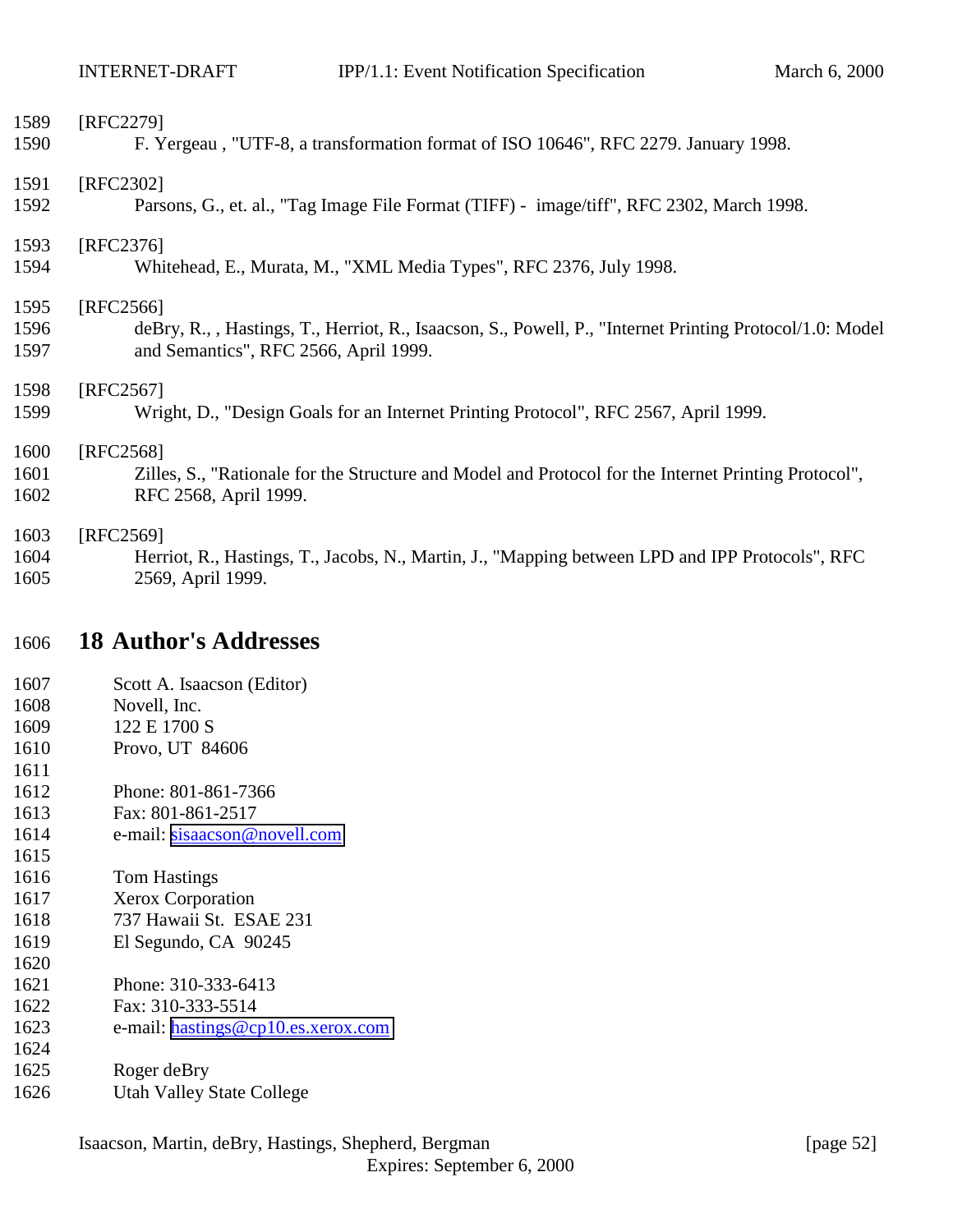<span id="page-52-0"></span>

| Orem, UT 84058                  |
|---------------------------------|
|                                 |
| Phone: (801) 222-8000           |
| EMail: debryro@uvsc.edu         |
|                                 |
| <b>Jay Martin</b>               |
| e-mail: jkm@underscore.com      |
|                                 |
| Michael Shepherd                |
| Xerox Corporation               |
| 800 Phillips Road MS 128-51E    |
| Webster, NY 14450               |
|                                 |
| Phone: 716-422-2338             |
| Fax: 716-265-8871               |
| e-mail: mshepherd@crt.xerox.com |
|                                 |
| Ron Bergman (Editor)            |
| Dataproducts Corp.              |
| 1757 Tapo Canyon Road           |
| Simi Valley, CA 93063-3394      |
|                                 |
| Phone: 805-578-4421             |
| Fax: 805-578-4001               |
| Email: rbergman@dpc.com         |
|                                 |
|                                 |

# **A. Appendix - Summary of Notification Attribute Usage**

 This appendix summarizes the usage of Notification attributes in the Job operation attribute collection, Job object, Subscription object, Notification content, Job operations, and Subscriptions operations. The legend 1656 for the notation used in the tables is given following each table.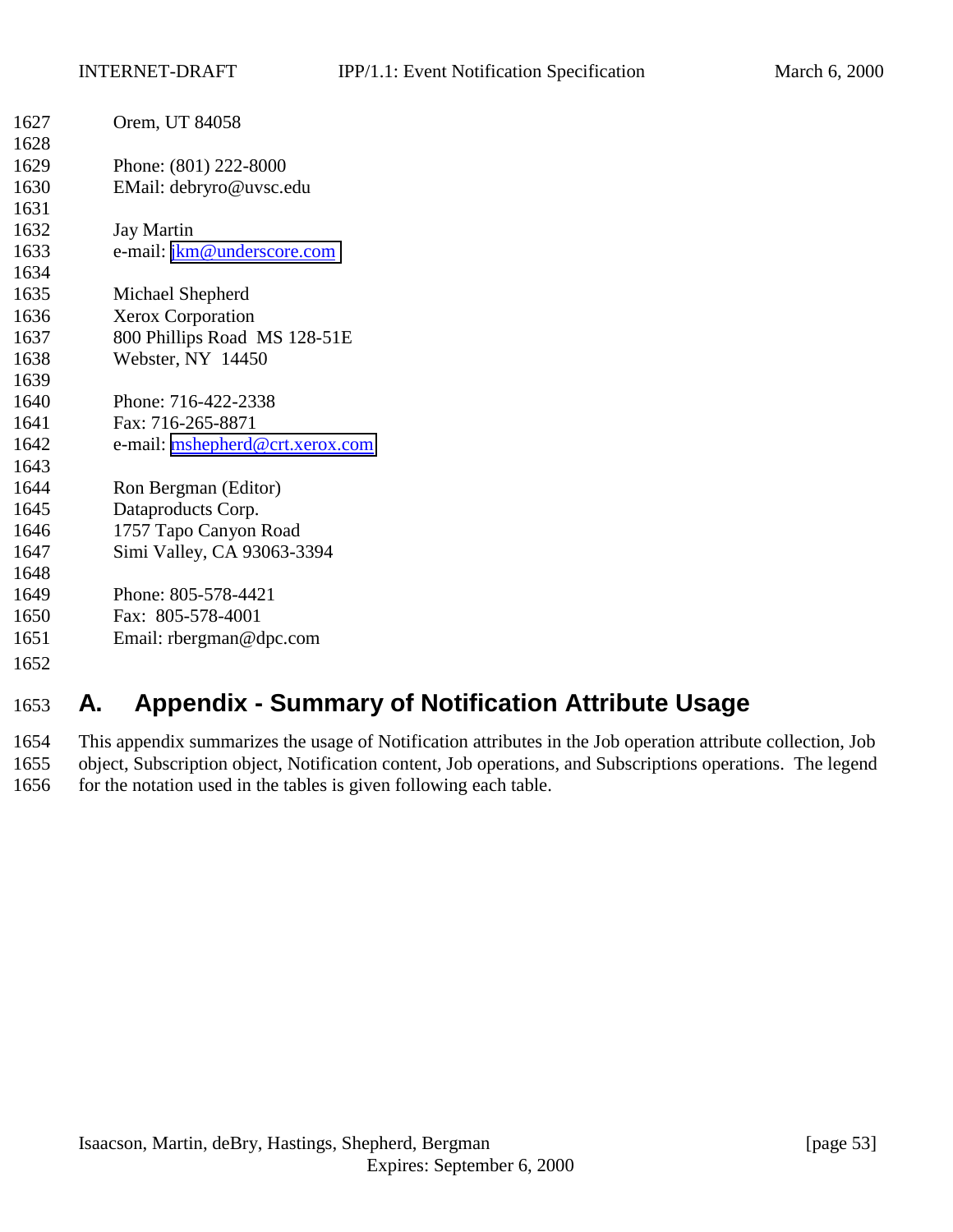| <b>INTERNET-DRAFT</b><br>IPP/1.1: Event Notification Specification |             |                  |                                    |                                        | March 6, 2000                       |                                     |                                         |                           |                            |
|--------------------------------------------------------------------|-------------|------------------|------------------------------------|----------------------------------------|-------------------------------------|-------------------------------------|-----------------------------------------|---------------------------|----------------------------|
|                                                                    |             | Objects          | Notification content               |                                        | Job operations                      |                                     | Subscription operations                 |                           |                            |
| <b>Attributes</b>                                                  | Job         | Subscr<br>iption | Job<br>Notificat<br>ion<br>Content | Printer<br>Notificat<br>ion<br>Content | Job<br>Creation<br>Validate<br>-Job | Create-<br>Job-<br>Subscri<br>ption | Create-<br>Printer-<br>Subscri<br>ption | Renew<br>Subscr<br>iption | Cancel<br>Subscr<br>iption |
| notify-recipient (uri)                                             |             | $\mathbf R$      |                                    |                                        | R                                   | $\mathbf R$                         | $\mathbf R$                             |                           |                            |
| 2.<br>notify-events (1setOf type2 keyword)                         |             | $\mathbf R$      |                                    |                                        | [R]                                 | [R]                                 | [R]                                     |                           |                            |
| 3.<br>notify-format (mimeMediaType)                                |             | $\mathbf R$      | [O]                                | [O]                                    | [R]                                 | [R]                                 | [R]                                     |                           |                            |
| human-readable-report (text(MAX))<br>4.                            |             |                  | [O]                                | [O]                                    |                                     |                                     |                                         |                           |                            |
| subscriber-user-data (octetString(63))<br>5.                       |             | $\mathbf R$      | $\mathbf R$                        | $\mathbf R$                            | $[R]^*$                             | $[R]^*$                             | $[R]^*$                                 |                           |                            |
| attributes-charset (charset)<br>6.                                 | $\mathbf R$ |                  | R(7)                               | R(7)                                   | $\mathbf R$                         | $\mathbf R$                         | $\mathbf R$                             | $\mathbf R$               | $\mathbf R$                |
| 7.<br>notify-charset (charset)                                     |             | $\overline{O}$   |                                    |                                        | [O]                                 | [O]                                 | [O]                                     |                           |                            |
| 8.<br>attributes-natural-language (naturalLanguage)                | $\mathbf R$ |                  | R(9)                               | R(9)                                   | $\overline{R}$                      | $\mathbf R$                         | $\mathbf R$                             | $\mathbf R$               | $\mathbf R$                |
| notify-natural-language (naturalLanguage)<br>9.                    |             | $\mathbf O$      |                                    |                                        | [O]                                 | [O]                                 | [O]                                     |                           |                            |
| 10. notify-lease-time-requested (integer(0:MAX))                   |             |                  |                                    |                                        |                                     |                                     | [R]                                     | [R]                       |                            |
| 11. notify-lease-expiration-time (integer(0:MAX))                  |             | $R^{**}$         |                                    |                                        |                                     |                                     | Return                                  | Return                    |                            |
| 12. notify-persistence-requested (boolean)                         |             |                  |                                    |                                        |                                     | [O]                                 | [O]                                     |                           |                            |
| 13. notify-persistence-granted (boolean)                           |             | $\mathbf R$      |                                    |                                        |                                     | Return                              | Return                                  |                           |                            |
| 14. trigger-event (type2 keyword)                                  |             |                  | R(2)                               | R(2)                                   |                                     |                                     |                                         |                           |                            |
| 15. trigger-time (integer(MIN:MAX))                                |             |                  | $\mathbf R$                        | $\mathbf R$                            |                                     |                                     |                                         |                           |                            |
| 16. trigger-date-time (dateTime)                                   |             |                  | [O]                                | [O]                                    |                                     |                                     |                                         |                           |                            |
| 17. subscription-request-id (integer (0:MAX))                      |             | ${\bf R}$        | $\mathbf R$                        | ${\bf R}$                              |                                     |                                     |                                         |                           |                            |
| 18. subscription-id (integer(1:MAX))                               |             | $\mathbf R$      | $\mathbf R$                        | ${\bf R}$                              |                                     |                                     | Return                                  | $\mathbf R$               | $\mathbf R$                |

1657 Legend: "R" - REQUIRED for Printer to support; "O" - OPTIONAL for Printer to support; "[ ]" - OPTIONAL for sender to send;<br>1658 Return - Printer MUST return; \* the client MUST supply for some delivery methods; \*\* - MU

Return - Printer MUST return; \* the client MUST supply for some delivery methods; \*\* - MUST be 0 for Per-Job Subscription

1659 objects; (n) means the value comes from the indicated Subscription Attribute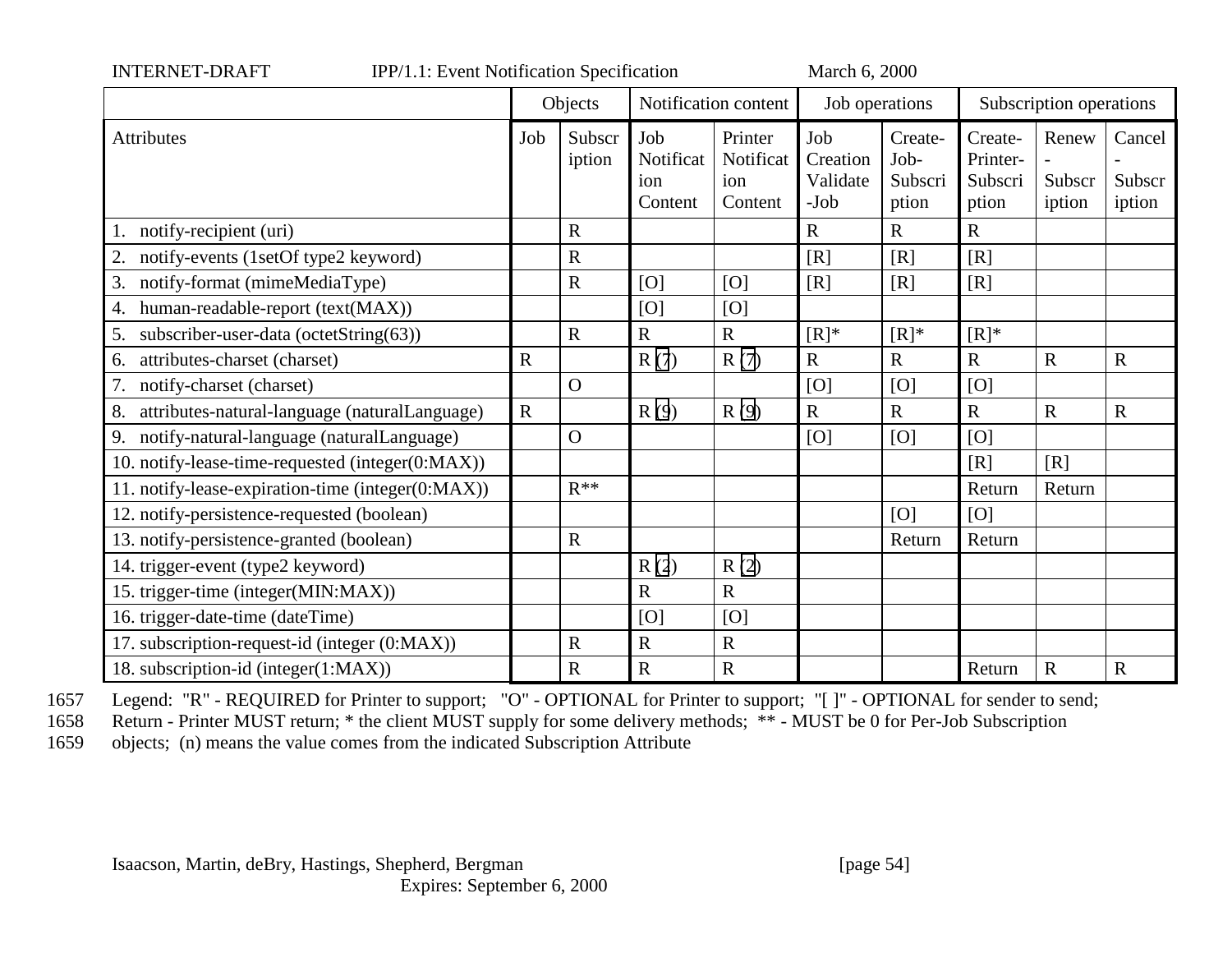1660

|                                                                            |                       | Objects              | Notification            |                             | Job operations                        |                                       | Subscription operations                 |                           |                            |
|----------------------------------------------------------------------------|-----------------------|----------------------|-------------------------|-----------------------------|---------------------------------------|---------------------------------------|-----------------------------------------|---------------------------|----------------------------|
| <b>Attributes</b>                                                          | Job                   | Subsc<br>riptio<br>n | Job<br>Notific<br>ation | Printer<br>Notific<br>ation | Job<br>Creation<br>Validate<br>$-Job$ | Create<br>$-Job-$<br>Subscr<br>iption | Create-<br>Printer-<br>Subscri<br>ption | Renew<br>Subscr<br>iption | Cancel<br>Subscr<br>iption |
| 19. version-number (integer (0:32767))                                     |                       |                      | $\mathbf R$             | $\mathbf R$                 |                                       |                                       |                                         |                           |                            |
| 20. operation-id (integer (0:32767)) or status-code<br>(integer (0:32767)) |                       |                      | 0x600                   | 0x601                       |                                       |                                       |                                         |                           |                            |
| $\overline{21}$ . job-printer-uri (uri)                                    | $\mathbf R$           |                      |                         |                             |                                       |                                       |                                         |                           |                            |
| 22. printer-uri (uri)                                                      |                       | $\mathbf R$          | $\mathbf R$             | $\overline{R}$              | $\mathbf R$                           | $\mathbf R$                           | $\mathbf R$                             | $\mathbf R$               | $\mathbf R$                |
| 23. printer-name (name $(127)$ )                                           |                       |                      | $\overline{R}$          | $\overline{R}$              |                                       |                                       |                                         |                           |                            |
| 24. job-id (integer(1:MAX))                                                | $\mathbf R$           |                      | $\mathbf R$             | Per-Jb                      |                                       | $\mathbf R$                           |                                         |                           |                            |
| 25. job-name (name(MAX)) [SNMP can truncate]                               | $\mathbf R$           |                      | $\mathbf R$             | Per-Jb                      |                                       |                                       |                                         |                           |                            |
| 26. requesting-user-name (name(MAX))                                       | $\overline{\text{R}}$ |                      |                         |                             |                                       |                                       |                                         |                           |                            |
| 27. subscriber-user-name (name(MAX))                                       |                       | $\mathbf R$          | $\mathbf R$             | $\mathbf R$                 |                                       |                                       |                                         |                           |                            |
| 28. job-state (type1 enum)                                                 | $\overline{R}$        |                      | $\overline{\text{R}}$   |                             |                                       |                                       |                                         |                           |                            |
| 29. job-state-reasons (1setOf type2 keyword)                               | $\mathbf R$           |                      | $\mathbf R$             |                             |                                       |                                       |                                         |                           |                            |
| 30. notify-server-up-time (integer(1:MAX))                                 |                       | $\mathbf R$          |                         |                             |                                       | Return                                | Return                                  |                           |                            |
| 31. job-k-octets (integer(0:MAX))                                          |                       |                      |                         |                             |                                       |                                       |                                         |                           |                            |
| 32. job-k-octets-processed (integer(0:MAX))                                | $\overline{O}$        |                      | [pg/cp]                 |                             |                                       |                                       |                                         |                           |                            |
| 33. job-impressions (integer(0:MAX))                                       |                       |                      |                         |                             |                                       |                                       |                                         |                           |                            |
| 34. job-impressions-completed (integer(0:MAX))                             | $\mathbf{O}$          |                      | [pg/cp]                 |                             |                                       |                                       |                                         |                           |                            |
| 35. impressions-completed-current-copy (integer(<br>:MAX)                  | $\overline{O}$        |                      | [pg/cp]                 |                             |                                       |                                       |                                         |                           |                            |
| 36. job-media-sheets (integer(0:MAX))                                      |                       |                      |                         |                             |                                       |                                       |                                         |                           |                            |
| 37. job-media-sheets-completed (integer(0:MAX))                            | $\overline{O}$        |                      | [pg/cp]                 |                             |                                       |                                       |                                         |                           |                            |
| 38. job-collation-type (type2 enum)                                        | $\overline{O}$        |                      | [pg/cp]                 |                             |                                       |                                       |                                         |                           |                            |
| 39. sheet-completed-copy-number (integer(0:MAX))                           | $\overline{O}$        |                      | [pg/cp]                 |                             |                                       |                                       |                                         |                           |                            |
| 40. sheet-completed-document-<br>number(integer(0:MAX))                    | $\overline{O}$        |                      | [pg/cp]                 |                             |                                       |                                       |                                         |                           |                            |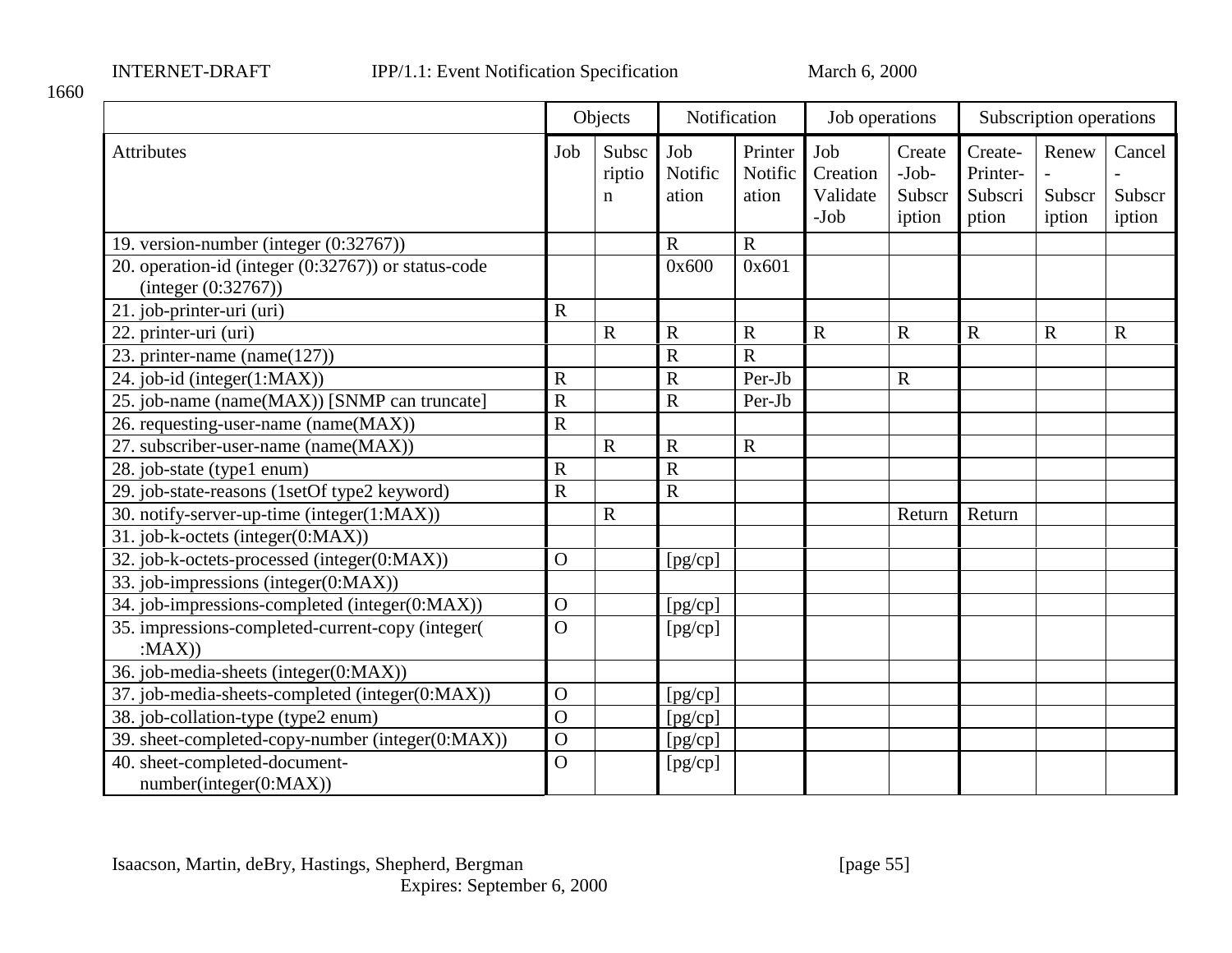INTERNET-DRAFT IPP/1.1: Event Notification Specification March 6, 2000

- 1661 Legend: "R" REQUIRED for Printer to support; "O" OPTIONAL for Printer to support; "[ ]" OPTIONAL for sender to send;
- 1662 "[pg/cp]" REQUIRED in a 'job-progress' or 'job-completed' notification if the corresponding Job attributes are supported ; (nn) an
- 1663 alternate source of the data in a Notification.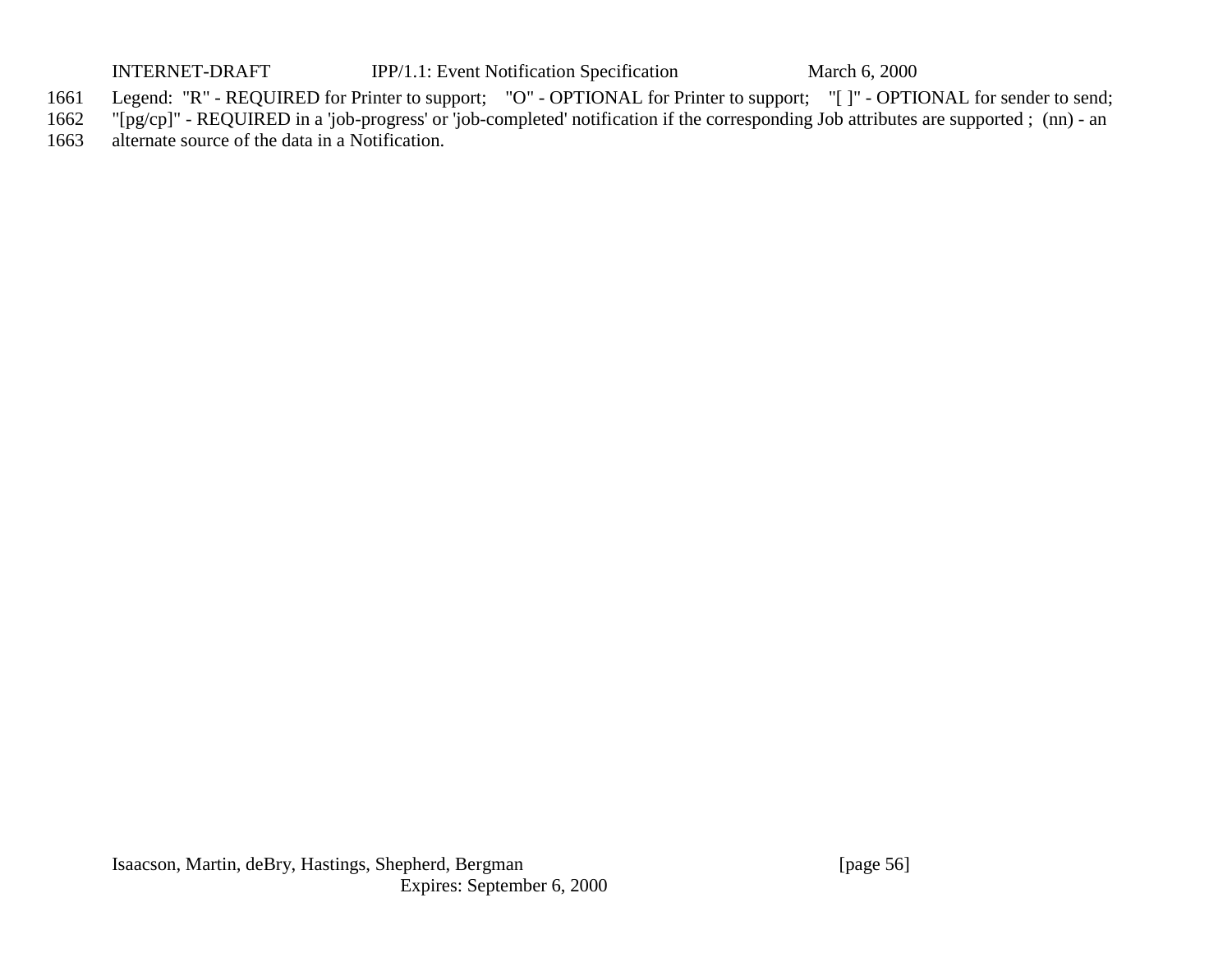1664

|                                                             | Objects          | Notification            |                             | Job operations                        |                                       | Subscription operations                 |                           |                            |
|-------------------------------------------------------------|------------------|-------------------------|-----------------------------|---------------------------------------|---------------------------------------|-----------------------------------------|---------------------------|----------------------------|
| Attributes                                                  | Printe<br>object | Job<br>Notific<br>ation | Printer<br>Notific<br>ation | Job<br>Creation<br>Validate<br>$-Job$ | Create<br>$-Job-$<br>Subscr<br>iption | Create-<br>Printer-<br>Subscri<br>ption | Renew<br>Subscr<br>iption | Cancel<br>Subscr<br>iption |
| 41. printer-state (type1 enum)                              | $\mathbf R$      |                         | R                           |                                       |                                       |                                         |                           |                            |
| 42. printer-state-reasons (1setOf type2 keyword)            | $\mathbf R$      |                         | R                           |                                       |                                       |                                         |                           |                            |
| 43. printer-is-accepting-jobs (boolean)                     | $\mathbf R$      |                         | $\overline{\text{R}}$       |                                       |                                       |                                         |                           |                            |
| 44. notify-schemes-supported (1setOf uriScheme)             | R                |                         |                             |                                       |                                       |                                         |                           |                            |
| 45. notify-events-default (1setOf type2 keyword)            | $\mathbf R$      |                         |                             |                                       |                                       |                                         |                           |                            |
| 46. notify-events-supported (1setOf type2 keyword)          | $\mathbf R$      |                         |                             |                                       |                                       |                                         |                           |                            |
| 47. max-events-supported (integer(5:MAX))                   | $\mathbf R$      |                         |                             |                                       |                                       |                                         |                           |                            |
| 48. notify-format-supported (1setOf mimeMediaType)          | <b>CR</b>        |                         |                             |                                       |                                       |                                         |                           |                            |
| 49. max-job-subscriptions-supported (integer(1:MAX))        | $\mathbf R$      |                         |                             |                                       |                                       |                                         |                           |                            |
| 50. max-printer-subscriptions-supported<br>interger(0:MAX)) | $\mathbf R$      |                         |                             |                                       |                                       |                                         |                           |                            |
| 51. notify-lease-time-supported<br>(rangeOfInteger(0:MAX))  | $\mathbf R$      |                         |                             |                                       |                                       |                                         |                           |                            |
| 52. notify-lease-time-default (integer(0:MAX))              | $\mathbf R$      |                         |                             |                                       |                                       |                                         |                           |                            |
| 53. persistent-jobs-supported (boolean)                     | $\overline{O}$   |                         |                             |                                       |                                       |                                         |                           |                            |
| 54. persistent-subscriptions-supported (boolean)            | $\overline{O}$   |                         |                             |                                       |                                       |                                         |                           |                            |
| 55. printer-state-change-time (integer(1:MAX))              | $\overline{O}$   |                         |                             |                                       |                                       |                                         |                           |                            |
| 56. printer-state-change-date-time (dateTime)               | $\overline{O}$   |                         |                             |                                       |                                       |                                         |                           |                            |

1665 Legend: "R" - REQUIRED for Printer to support; "O" - OPTIONAL for Printer to support; "[ ]" - OPTIONAL for sender to send;

1666 "CR" - CONDITIONALLY REQUIRED, i.e., REQUIRED if Human Consumable format supported;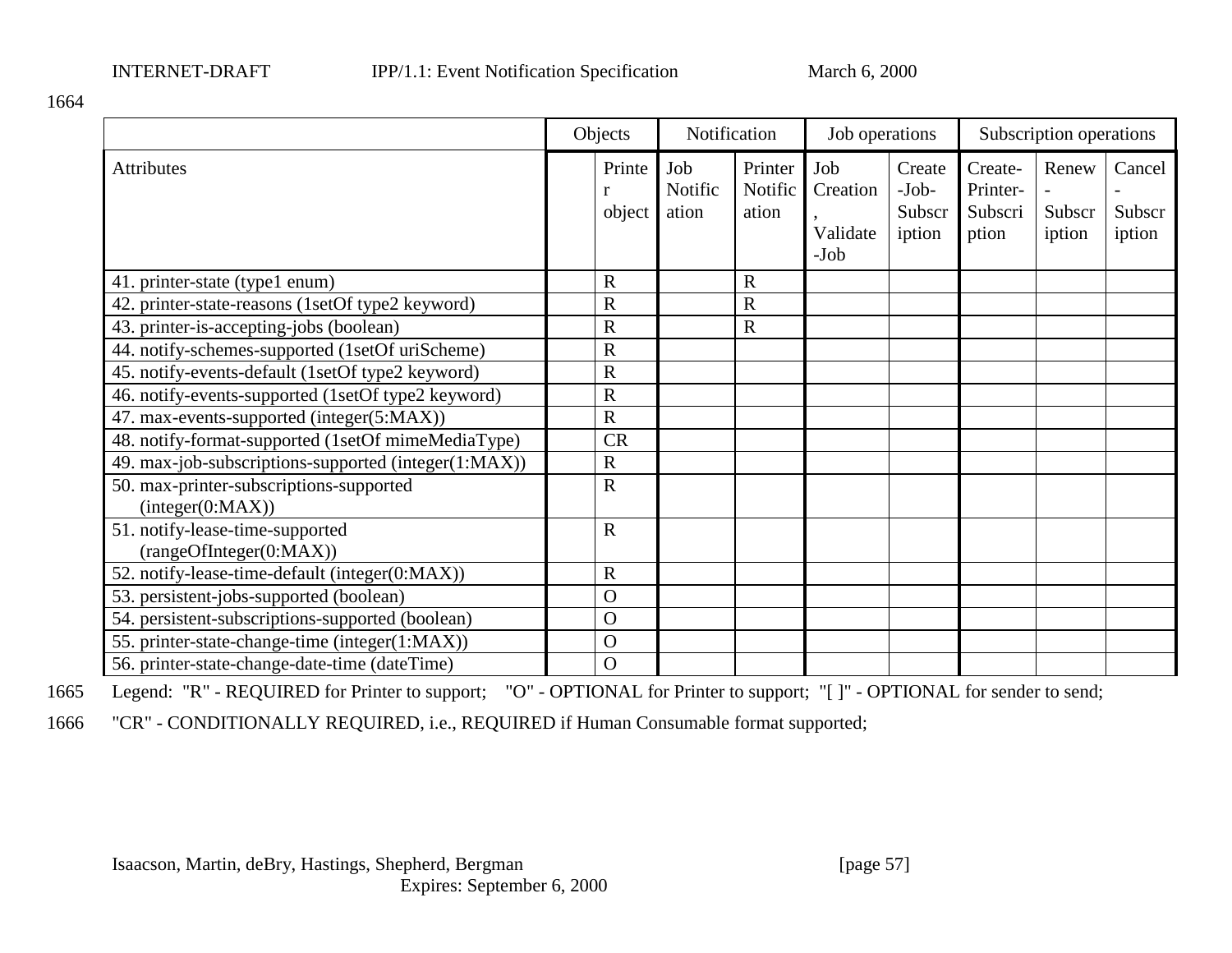<span id="page-57-0"></span>

# **B. Appendix: Change History**

 This section summarizes the changes to the document. Each sub-section is in reverse chronological order. Adding or removing ISSUES that don't change the document are not listed here.

# **18.1 Changes to the February 2, 2000 version to create the March 6, 2000 version**

 The following changes were made to the February 2, 2000 version to create the March 6, 2000 version based on the agreements reached on the mailing list, at the February IPP WG meetings, and reflected in the minutes:

- 1. Clarified that this extension is intended as an extension to IPP/1.0, IPP/1.1, and future versions.
- 2. Allocated the operation-id 0x0016 to 0x001B values for the Notification operations defined in the document.
- 3. Pre-pended the word "subscription-" on the front of the "request-id" Subscription object attribute to distinguish it from the "request-id" parameter that is sent in every request and response.
- 4. Added the term "settable" for describing attributes that are not READ-ONLY.
- 5. Added the term "Subscription Creation operation" to stand for any operation that can create a Subscription object: Job Creation operations (Create-Job, Print-Job, and Print-URI), Create-Job-Subscription, and Create-Printer-Subscription.
- 6. Changed the "subscriber-user-name" (name(MAX)) Subscription object attribute from OPTIONAL to REQUIRED.
- 7. Changed the name and semantics of "notify-printer-up-time(integer(1:MAX)) to notify-server-up-time 1687 so that it can be either the Printer's uptime or a Notification Delivery Service uptime.
- 8. Added the 'ipp:', 'indp:', 'mailto:, and 'snmp:' notification delivery schemes to the definition of the "notify-recipients" to indicate possible schemes.
- 9. Changed the name and semantics of "notify-text-format" (mimeMediaType) to "notify-format" so that it can be used to specify either Human Consumable or Machine Consumable formats where the implementation supports both. Clarified that this attribute controls whatever variable Notification Content that the implementation supports, which may be an attachment to the fixed content format or the contents of the "human-readable-report" (text(MAX)) attribute. Clarified that an implementation NEED NOT support all of its supported Notification Content formats with all of its supported delivery methods.
- 10. Added 'text/xml', 'application/ipp', 'application/postscript', and 'image/tiff' and additional example MIME media types for "notify-format" (mimeMediaType).
- 11. Clarified that the recommend way for a client to determine whether or not a Printer supports Per-Job Subscriptions is to query the Printer's "max-job-subscriptions-supported" attribute, since Create-Job-
- Subscriptions is an OPTIONAL operation.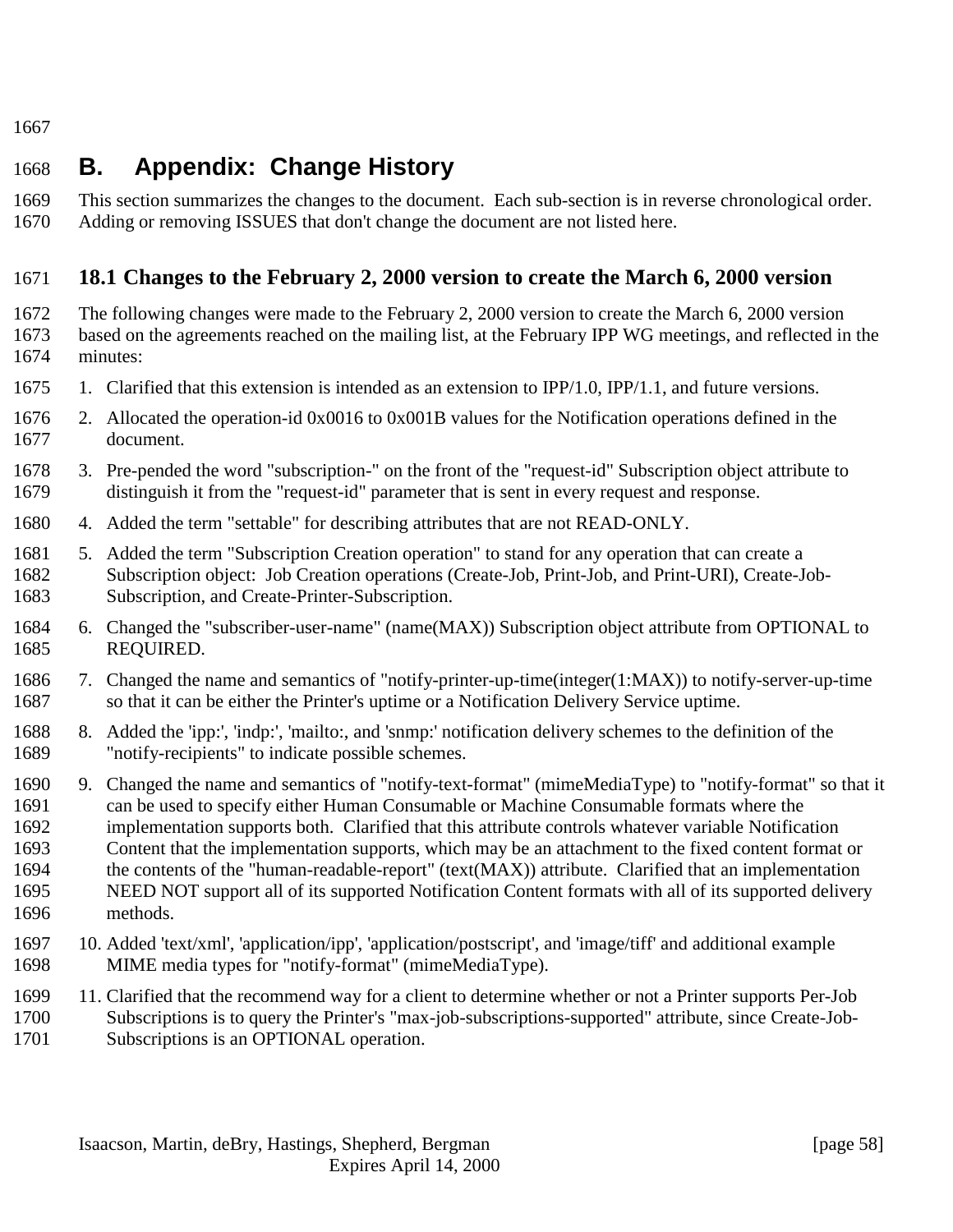- <span id="page-58-0"></span> 12. Clarified that the recommend way for a client to determine whether or not a Printer supports Per-Printer Subscriptions is to query the Printer's "operations-supported" attribute to see if the Create-Printer-Subscriptions operations is supported, since this is the usual way to determine a Printer's capabilities.
- 13. Clarified that if "persistent-jobs-supported" (boolean) and "persistent-subscriptions-supported" (boolean) are settable, then setting them must affect whether or not jobs and subscriptions are persistent.
- 14. Allowed delivery methods to send operations with or without a response, depending on the definition of 1709 the delivery method.
- 15. Indicated that a deliver method definition is free to REQUIRE that the client supply the "subscriber-user-data" attribute.
- 16. Required that the Printer support the "job-uri" operation attribute as a target, in addition to "printer-uri"&"job-id", i.e., keep consistent with all Job operations.
- 17. Changed the 'none' out-of-band value to be a reference to the collection document [ipp-coll], since the use for it in this document is with the 'collection' attribute syntax.
- 18. Clarified that a conforming implementation MUST support the 'collection' attribute syntax, since that is required in Job Creation operations.
- 19. Allocated the values to the new status codes defined in this document.
- 20. Allocated the [ipp-pro] subscription-attributes-tag and notification-attributes-tag delimiter tags to delimit Subscription attributes and Notification Content attributes in requests and responses.
- 21. Changed the 'server-error-too-many-subscriptions' and 'server-error-too-many-events' to be client errors, i.e., 'client-error-too-many-subscriptions' and 'client-error-too-many-events', since other errors of
- this type are client errors.
- 

# **18.2 Changes to the October 14, 1999 version to create the February 2, 2000 version**

- The following changes were made to the October 14, 1999 version to create the February 2, 2000 version based on the agreements reached at the October and December IPP WG meetings and reflected in the minutes:
- 1729 1. Added a Java Listener as an example of a Notification Recipient.
- 2. Clarified the object relationships in section [4.1.](#page-15-0)
- 3. Clarified how job events differ for Per-Job versus Per-Printer Subscriptions.
- 4. Added the ability for the Machine Consumable form to contain a Human Readable "human-readable-report" (text) attribute so that both forms could be sent in the same Notification.
- 5. Clarified that the 'none' value for notify-text-format (mimeMediaType) has to be out-of-band, not the text string 'none' as a mimeMediaType.
- 6. Clarified that 'none' means send the Machine Consumable form without the "human-readable-report" (text) attribute, if it is defined.
- 7. Clarified that Notification Recipients MUST be able to accept unrecognized attributes.

Isaacson, Martin, deBry, Hastings, Shepherd, Bergman [page 59]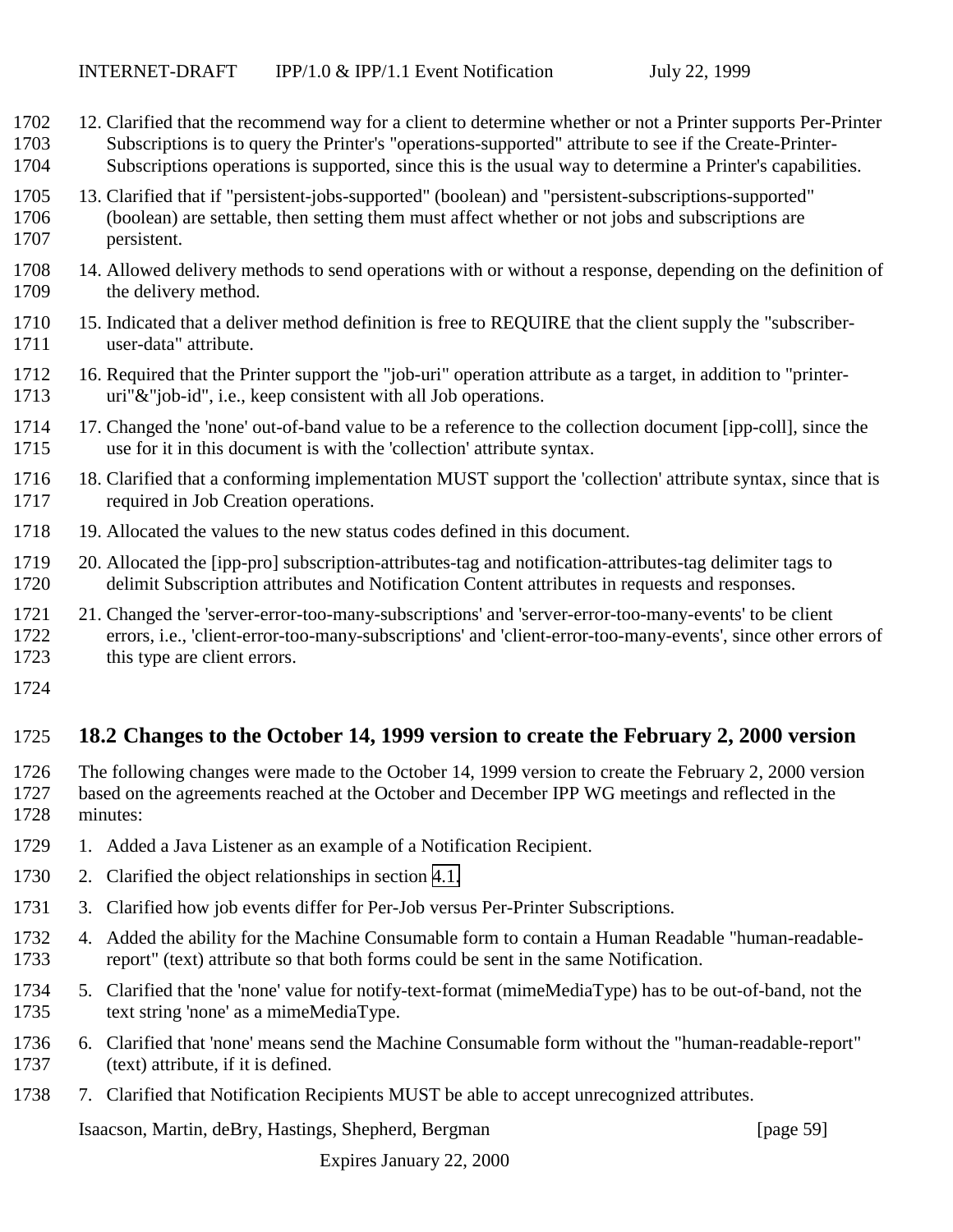- 8. Allowed the notification delivery method definition to be modeled as (1) a request with an operation code without a response, (2) a request with a operation code with a response or (3) a response with a status code.
- 9. Added "notify-text-format" (mimeMediaType) and "human-readable-report" (text(MAX)) to be able to be sent in a Notification content, if the notification delivery method document permits it.
- 10. Added "job-k-octets" (integer(0:MAX)), "job-impressions" (integer(0:MAX)), and "job-media-sheets" (integer(0:MAX)) as OPTIONAL for Notification content for use in job-progress events to show the 1746 target values so that the Notification Recipient can show a thermometer.
- 11. Added a Subscription Attributes group (and subscription-attributes tag) the Create-Job-Subscription and Create-Printer-Subscription requests and responses.
- 12. Added the 'none' out-of-band value for use with "notify-text-format" (mimeMediaType) attribute.
- 13. Changed the job progress attributes from using -2 to mean 'unknown' as in the PWG Job Monitoring MIB, to use the 'unknown' out-of-band value.